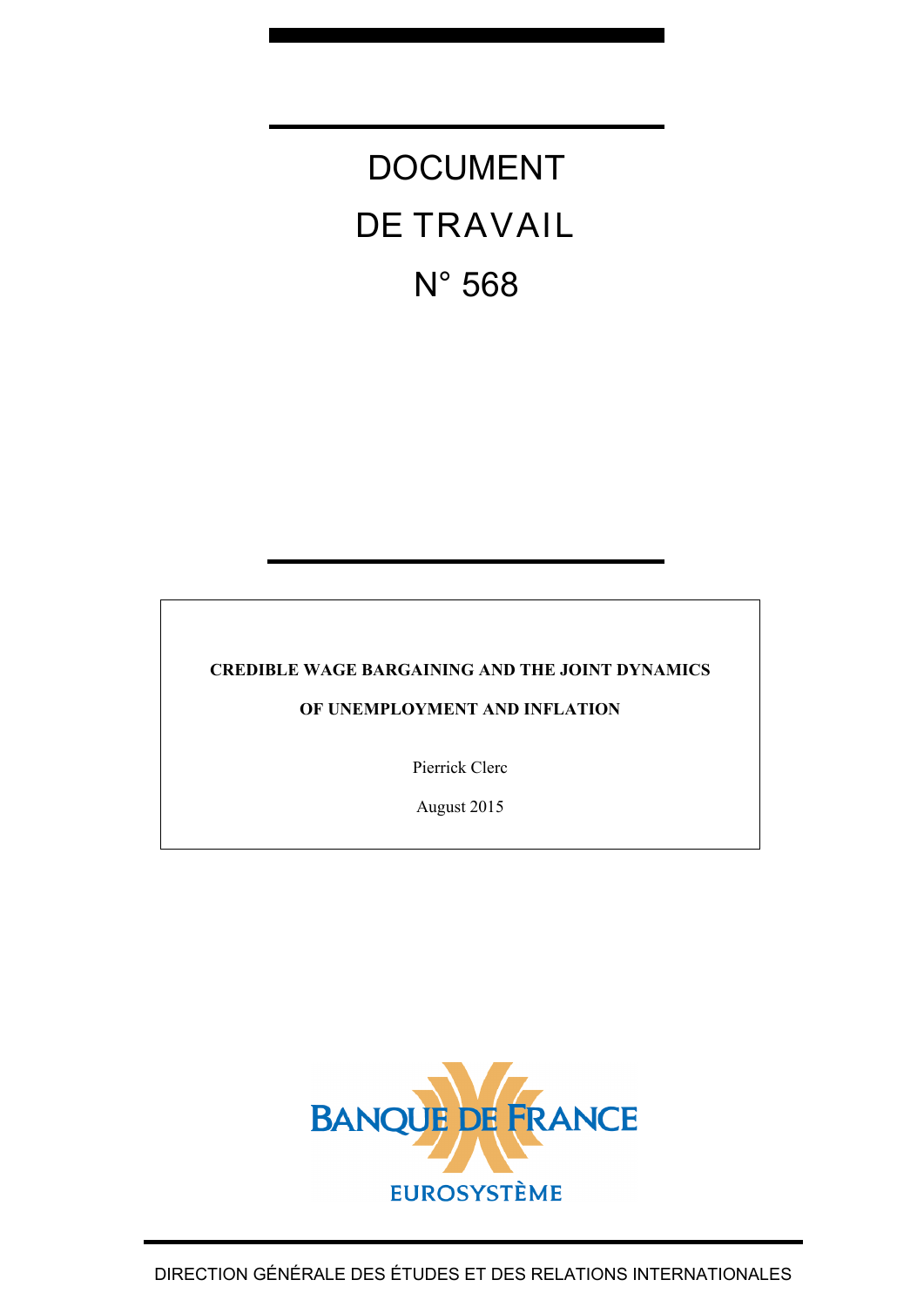## DIRECTION GÉNÉRALE DES ÉTUDES ET DES RELATIONS INTERNATIONALES

#### **CREDIBLE WAGE BARGAINING AND THE JOINT DYNAMICS**

#### **OF UNEMPLOYMENT AND INFLATION**

Pierrick Clerc

August 2015

Les Documents de travail reflètent les idées personnelles de leurs auteurs et n'expriment pas nécessairement la position de la Banque de France. Ce document est disponible sur le site internet de la Banque de France « [www.banque-france.fr](http://www.banque-france.fr/) ».

Working Papers reflect the opinions of the authors and do not necessarily express the views of the Banque de France. This document is available on the Banque de France Website ["www.banque-france.fr"](http://www.banque-france.fr/).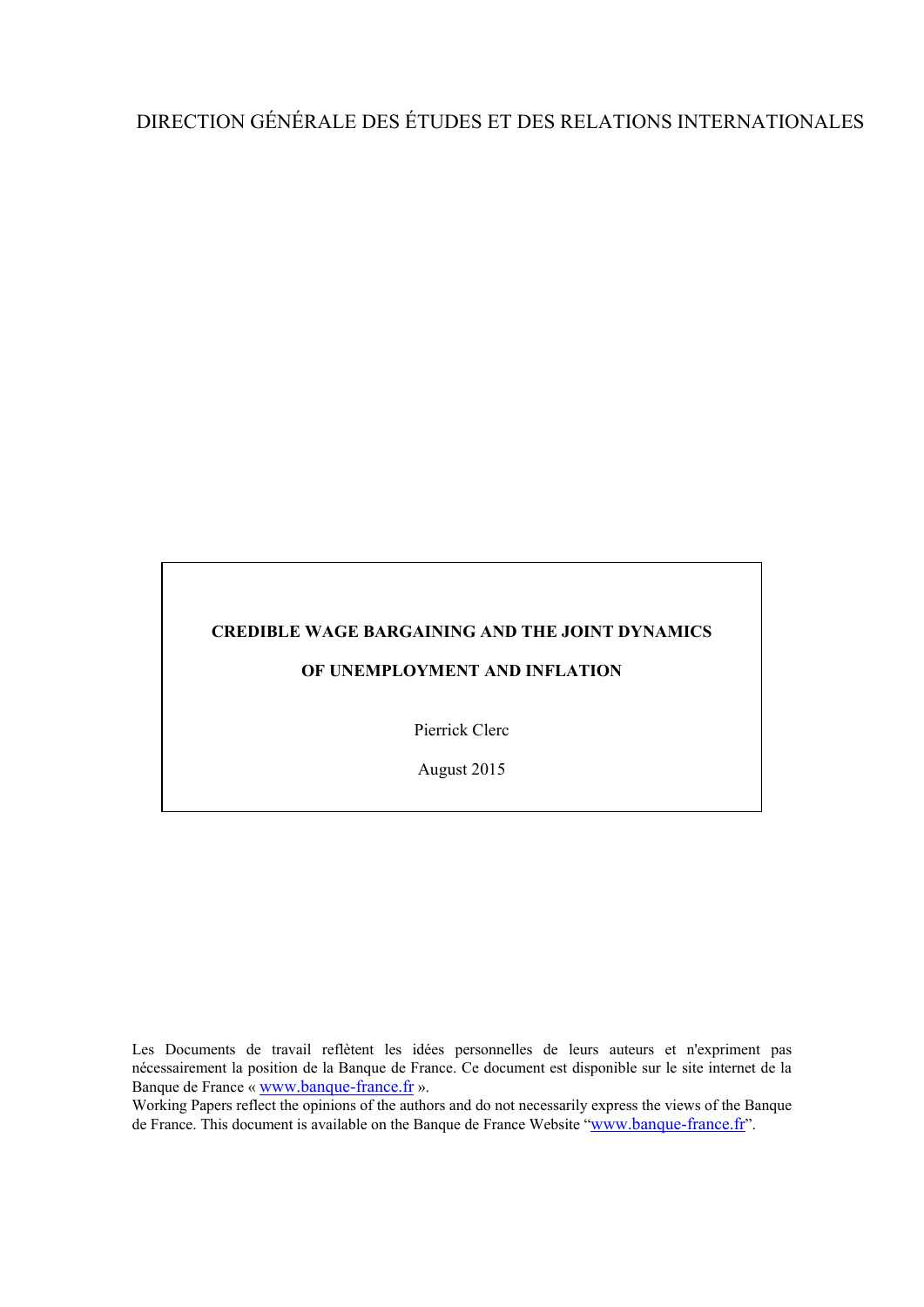# Credible Wage Bargaining and the Joint Dynamics of Unemployment and Inflation

Pierrick Clerc <sup>∗</sup>

<sup>∗</sup>Email : Pierrick.CLERC@banque-france.fr. We would thank Florin Bilbiie, Lawrence Christiano, Kai Christoffel, Martin Eichenbaum, Jordi Gal´ı, Jean-Olivier Hairault, Keith Kuester, Herv´e Le Bihan, Matthieu Lemoine, Thomas Lubik, Julien Matheron, Franck Portier, Jean-Guillaume Sahuc, Tommy Sveen, Carlos Thomas and Etienne Wasmer for helpful comments. The views expressed here are those of the author alone and not of Banque de France.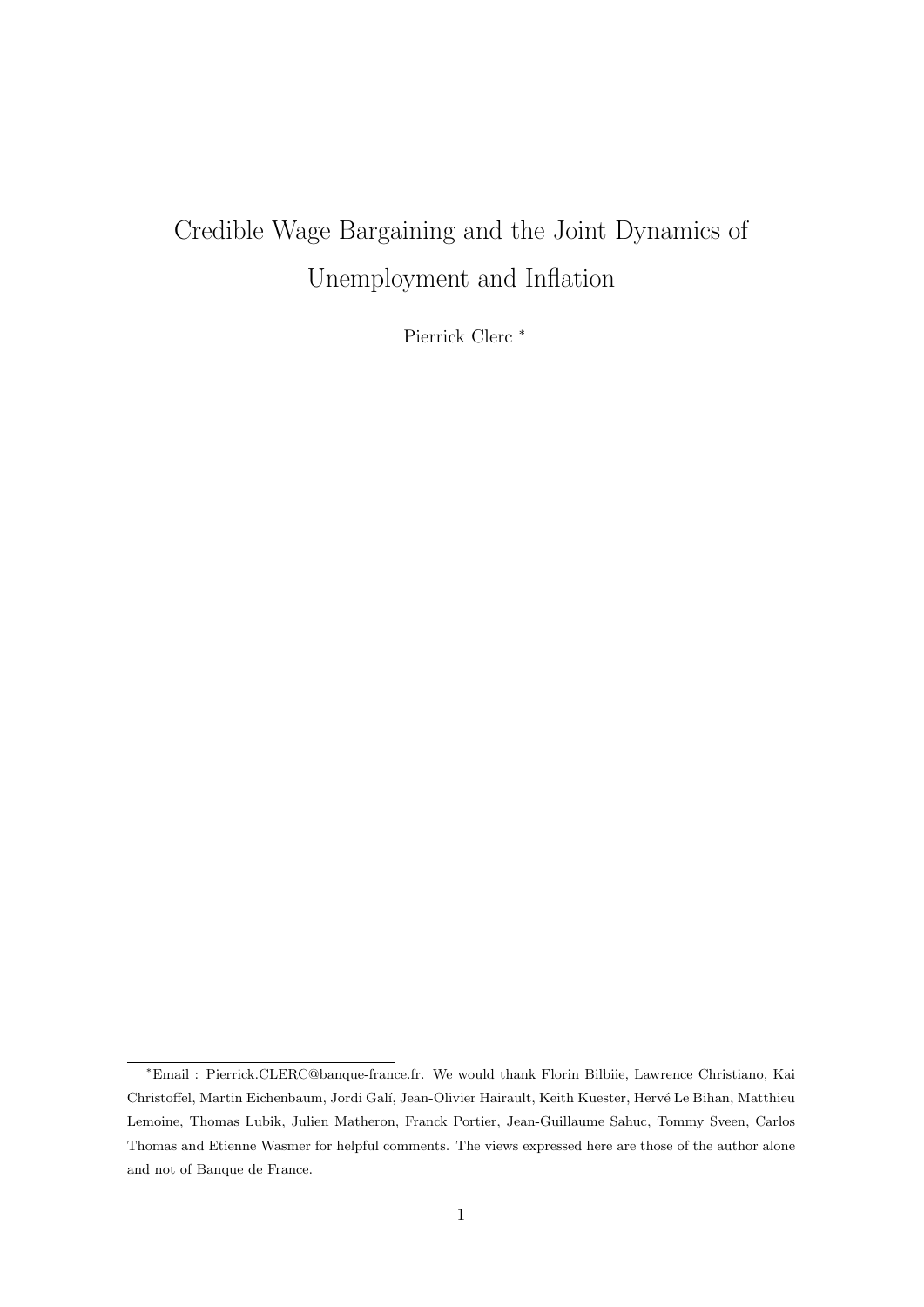Abstract : Empirically, unemployment is highly volatile while inflation displays inertia, even though marginal cost is pro-cyclical. It was argued that real wage rigidities would no longer help replicate these facts, once firms determine employment and hours per worker. In this paper, real wage stickiness stems from wage bargaining with credible threat points, that we embed into a New Keynesian framework in which firms adjust both labor margins. This model notably reproduces the large jump in unemployment in the Great Recession. Moreover, inflation inertia is made consistent with pro-cyclical marginal cost since the credible bargaining induces strategic complementarities between firms.

JEL Classification : E32, E50, J63, J64.

Keywords : New-Keynesian model, labor market frictions, unemployment, inflation, real wage rigidities.

 $Extrait: Empiriquement, le taux de chômage est fortement volatile aux Etats-Unis alors$ que l'inflation est inerte, bien que le coût marginal soit pro-cyclique. La littérature a montré que les rigidités de salaire réel ne permettaient plus de répliquer ces faits stylisés lorsque les entreprises ajustent l'emploi et les heures par travailleur. Dans ce papier, les rigidités de salaire réel proviennent de la négociation salariale crédible, introduite dans un modèle Néo-Keynésien avec frictions sur le marché du travail. Les entreprises ajustent l'emploi et les heures par travailleur. Ce modèle réplique en particulier la forte augmentation du taux de chômage liée à la Grande Récession. En outre, l'inertie de l'inflation est rendue compatible avec un coût marginal pro-cyclique dans la mesure où la négociation crédible implique des complémentarités stratégiques entre les entreprises.

Codes JEL : E32, E50, J63, J64.

 $Mots$ -clés : modèle Néo-Keynésien, frictions sur le marché du travail, chômage, inflation, rigidités de salaire réel.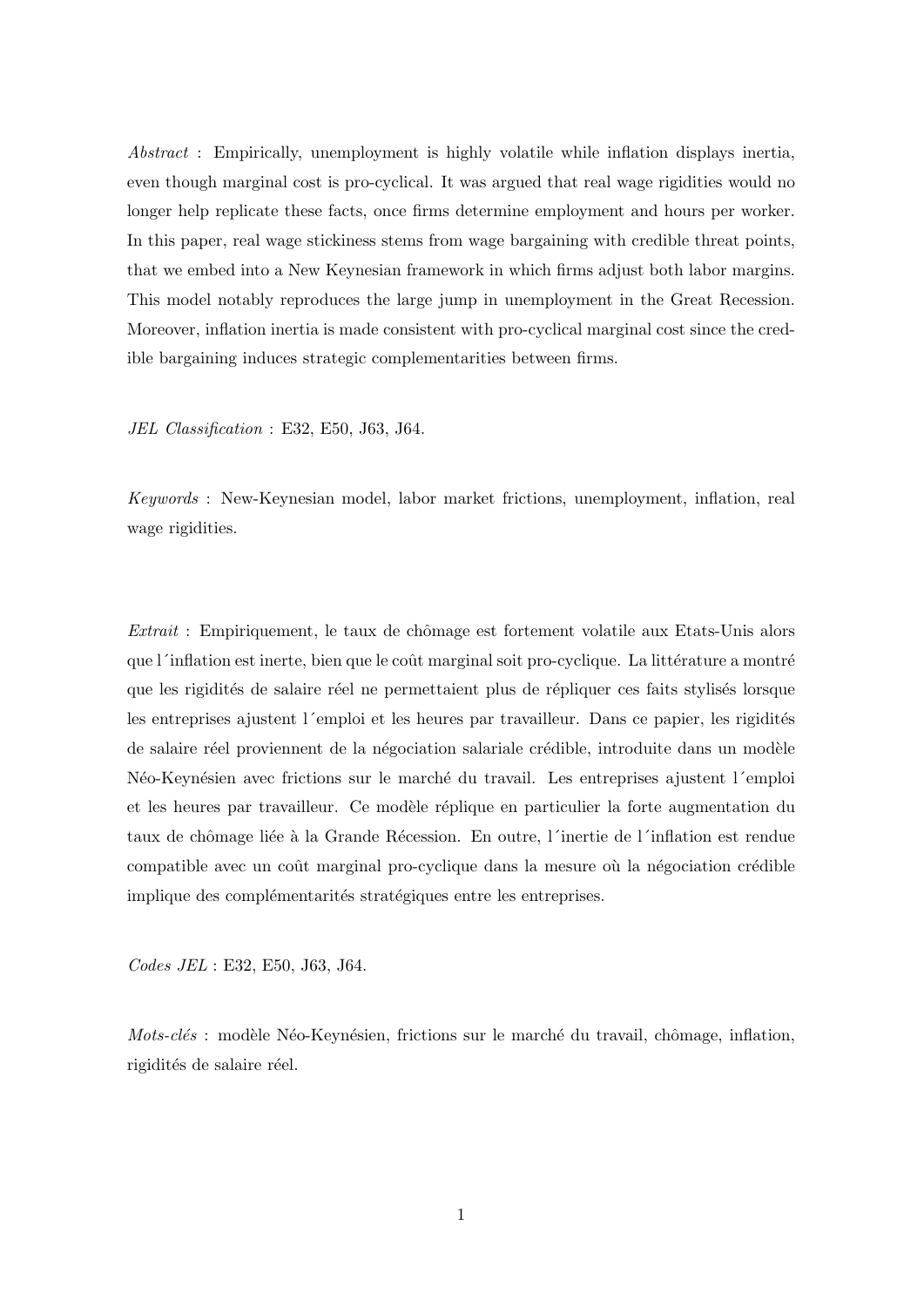#### Non-technical summary

A large literature in macroeconomics and labor economics stresses the major role played by real wage rigidities in explaining the dynamics of both unemployment and inflation. On the labor-market side, those rigidities would be the main ingredient to solve the unemployment volatility puzzle raised by Shimer (2005), namely the unability of the standard search and matching model to replicate the high volatility of the unemployment rate in the US. On the nominal side, real wage rigidities would make the standard New Keynesian model consistent with inflation inertia, namely the small and persistent response of inflation to shocks.

This literature usually retains frameworks in which firms adjust labor demand only through employment. However, when firms, realistically, can adjust labor along both the extensive (employment) and the intensive (hours per worker) margins, real wage rigidities would no longer amplify unemployment fluctuations, nor explain inflation inertia consistently with the empirical pro-cyclicality of the marginal cost. On the labor-market ground, Sveen and Weinke (2008) stress that real wage stickiness would create an incentive for firms to overuse hours per worker, which would come at the expense of raising unemployment movements. On the nominal ground, Basu (2005) challenges explanations of inflation inertia based on real wage rigidities : those rigidities would imply a sluggish dynamics for the cost of a marginal hour - the relevant marginal cost when firms adjust both labor margins - at odds with the pro-cyclical behavior of this cost highlighted by Bils (1987).

In this paper, we argue that those failures are not related to real wage rigidities per se, but instead to the way these rigidities are introduced. The literature traditionally integrates those rigidities through the lens of an ad-hoc wage norm. Here, real wage stickiness results from wage bargaining with credible threat points (Hall and Milgrom (2008)) which corresponds to the sequential bargaining game of Rubinstein (1982). We introduce this wage bargaining into a New Keynesian framework with matching frictions in the labor market. Firms adjust both labor margins and set prices.

We first show that this model replicates the high volatility of unemployment, as well as the small and persistent movements in inflation, that characterize US post-war data. Moreover, the model displays inflation inertia in a way consistent with the pro-cyclical behavior of marginal cost. We next use our framework to address the "missing deflation puzzle" raised by Hall (2011), namely the unability of New Keynesian models to restitute the small decline in inflation that followed the financial crisis of 2008. We show that the model reproduces the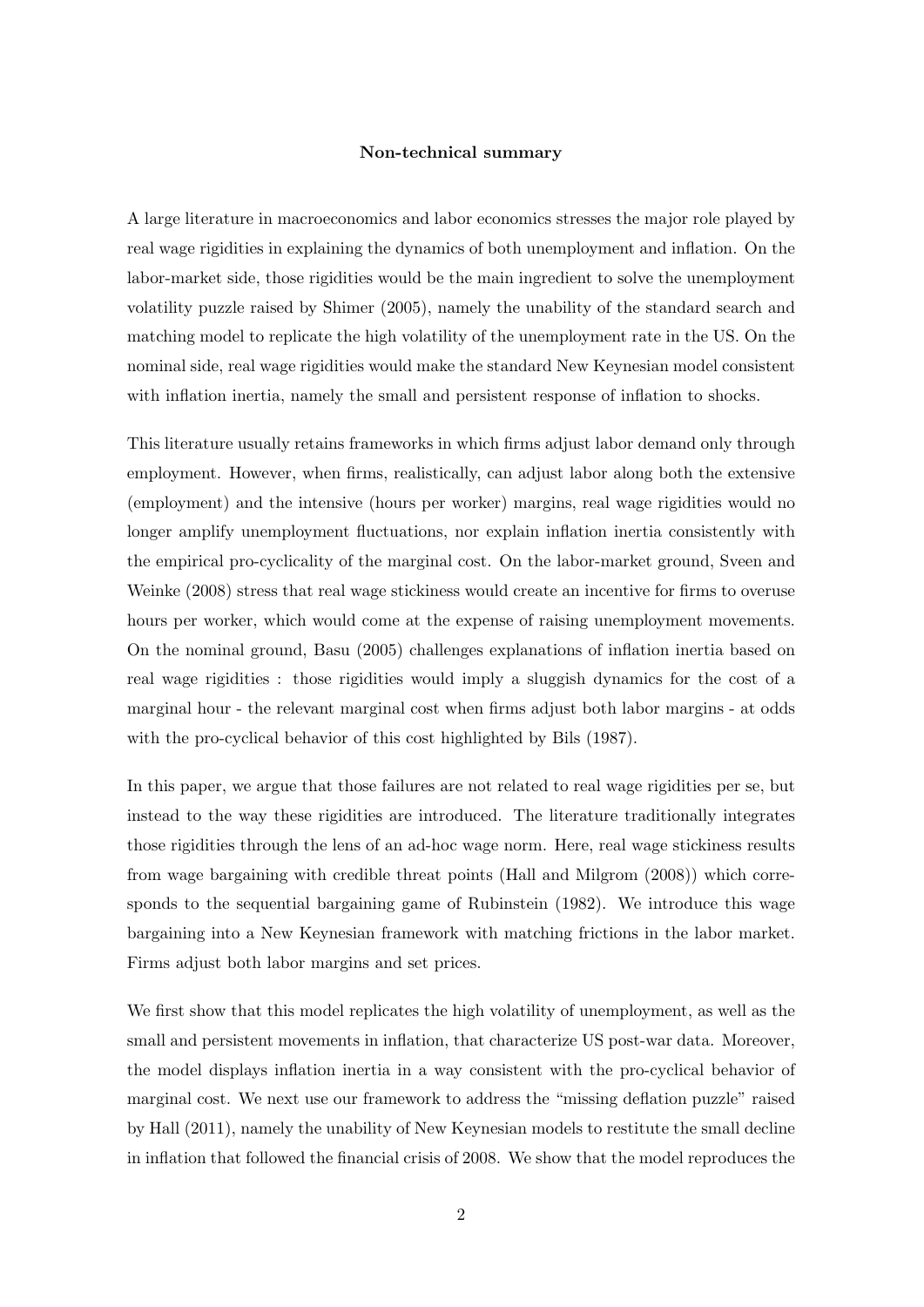impulse response functions for both unemployment and inflation after the financial shock, making the weak fall in inflation consistent with the deep economic slack. We finally stress that the model is able to provide a substantial trade-off between stabilizing unemployment and stabilizing inflation, in line with conventional wisdom. Instead, the wage norm fails along all of these dimensions.

Hall and Milgrom (2008) underline that on a frictional labor market, the only credible threat consists in delaying the moment the worker and the employer reach an agreement. The credible threat points are therefore the a-cyclical payments obtained by the parties during the wage negotiation and no longer the pro-cyclical outside options. The a-cyclical payoffs entail a real wage rigidity with respect to labor market conditions. However, the real wage does not display any stickiness with respect to the disutility of labor and then with respect to hours per worker. Conversely, the wage norm implies a mechanical wage rigidity with respect to both labor market conditions and hours per worker.

The credible bargaining and the wage norm both generate a wage rigidity with respect to labor market conditions, which creates an incentive for firms to adjust on employment. For the credible bargaining, the wage flexibility with respect to hours per worker amplifies the incentive to adjust on employment, explaining the high volatility of the unemployment rate. At the same time, the flexibility of the real wage with hours implies that a firm, when considering a reduction in its relative price, expects that its marginal cost will largely increase and finally chooses a smaller price reduction. Hence, there is a high degree of strategic complementarities between price setters that makes inflation inertia consistent with a pro-cyclical marginal cost. For the wage norm, instead, the wage stickiness with respect to hours per worker creates an incentive for firms to adjust on hours that partly offsets the incentive to adjust on employment. At the same time, the rigidity of the real wage with respect to hours implies inflation inertia through a sluggish marginal cost, at odds with the evidence in Bils (1987).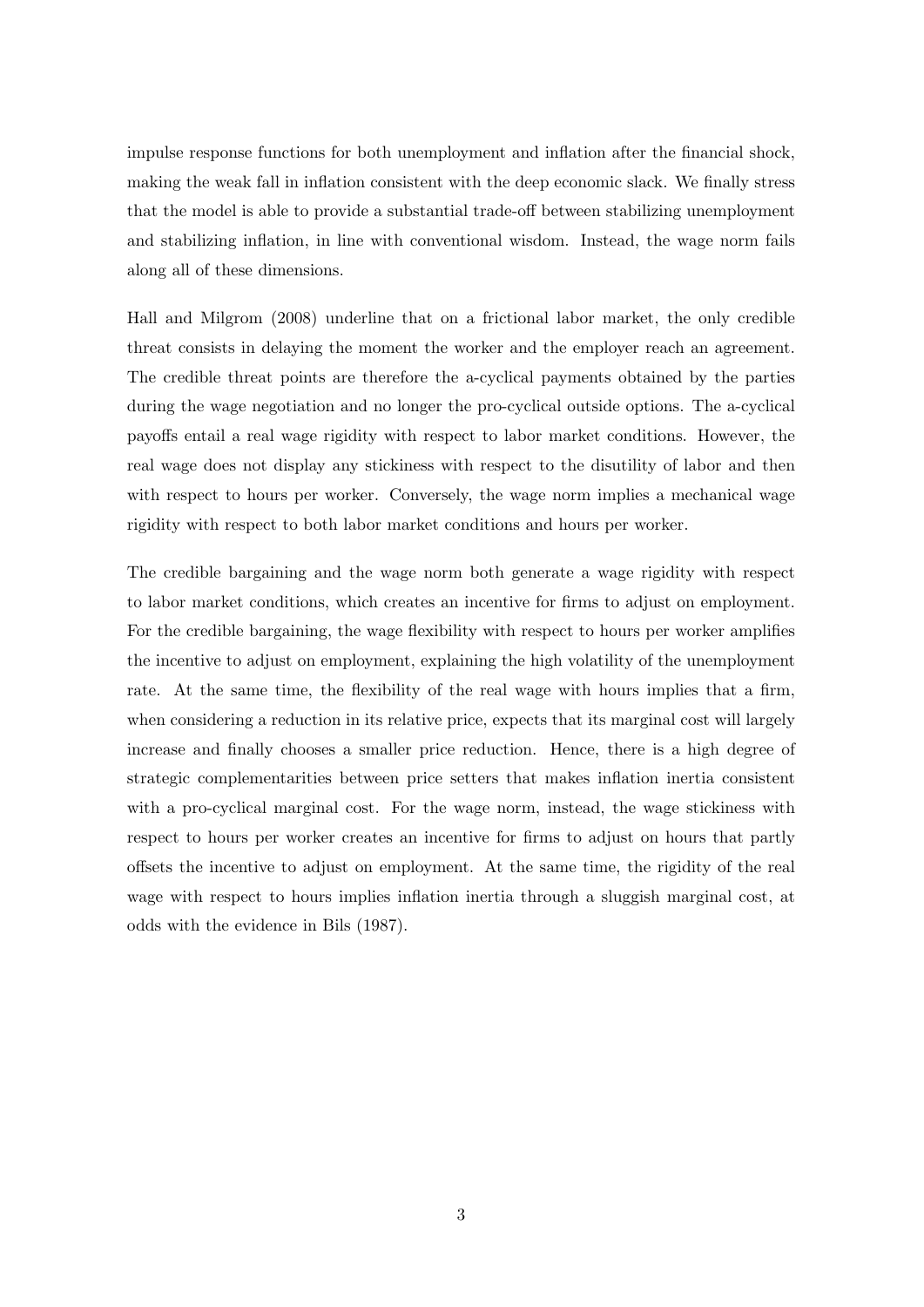## 1 Introduction

Real wage rigidities are considered as a major source of amplification of business-cycle shocks on unemployment<sup>1</sup>. At the same time, real wage stickiness can be a source of inflation inertia, by which we mean small and persistent response of inflation to shocks. <sup>2</sup>. Yet, existing theories have difficulties generating both of these effects once labor, realistically, can be adjusted along both the extensive (employment) and the intensive (hours per worker) margins<sup>3</sup>. Sveen and Weinke (2008), for instance, point out that real wage stickiness would no longer amplify unemployment movements, given the resulting incentive for firms to use more hours per worker. Basu (2005) challenges explanations of inflation inertia based on real wage rigidities : these rigidities would make the cost of a marginal hour sluggish, at odds with the empirical pro-cyclicality of this cost highlighted by Bils (1987).

This paper introduces credible wage bargaining (Hall and Milgrom (2008)) into a New Keynesian model with matching frictions in the labor market. We consider a large-firm framework in which firms create jobs, determine hours per worker and set prices<sup>4</sup>. The credible bargaining applies the sequential bargaining game of Rubinstein (1982) to the wage negotiation. Wage stickiness arises endogenously. The paper demonstrates that this setup is able to generate the right dynamics for unemployment, inflation and marginal cost, even when firms determine both labor margins. A main implication of this paper is that the way to introduce real wage rigidities is critical in explaining the joint dynamics of unemployment and inflation.

Hall and Milgrom (2008) underline that on a frictional labor market, the credible threat is

<sup>2</sup>Blanchard and Gali (2007), for example, stress that wage stickiness is the required ingredient to reconcile the standard New Keynesian model with such inflation dynamics. See Galí (2008) for a presentation of the canonical New Keynesian framework.

<sup>3</sup>Ohanian and Raffo (2012) and Daly et al. (2014) show the importance of accounting for both labor margins.

<sup>4</sup>We therefore follow the recent literature, notably Sveen and Weinke (2009), Barnichon (2010a), Kuester (2010) and Thomas (2011), by assuming that the same set of firms that post vacancies and engage in wage negotiation also set prices. This assumption is natural given our focus on the impact of wage bargaining and wage rigidities on inflation dynamics. Moreover, it was shown that the interaction between wage and price settings creates strategic behaviors between firms. Hence, this assumption allows to investigate how various wage bargains modify strategic behaviors between price setters.

<sup>1</sup>Shimer (2005) and Hall (2005) notably argue that those rigidities are the solution to the unemployment volatility puzzle raised by Shimer (2005), i.e. the unability of the standard search and matching model to replicate the high volatility of unemployment in the US. See Pissarides (2000) for an exposition of the search and matching model.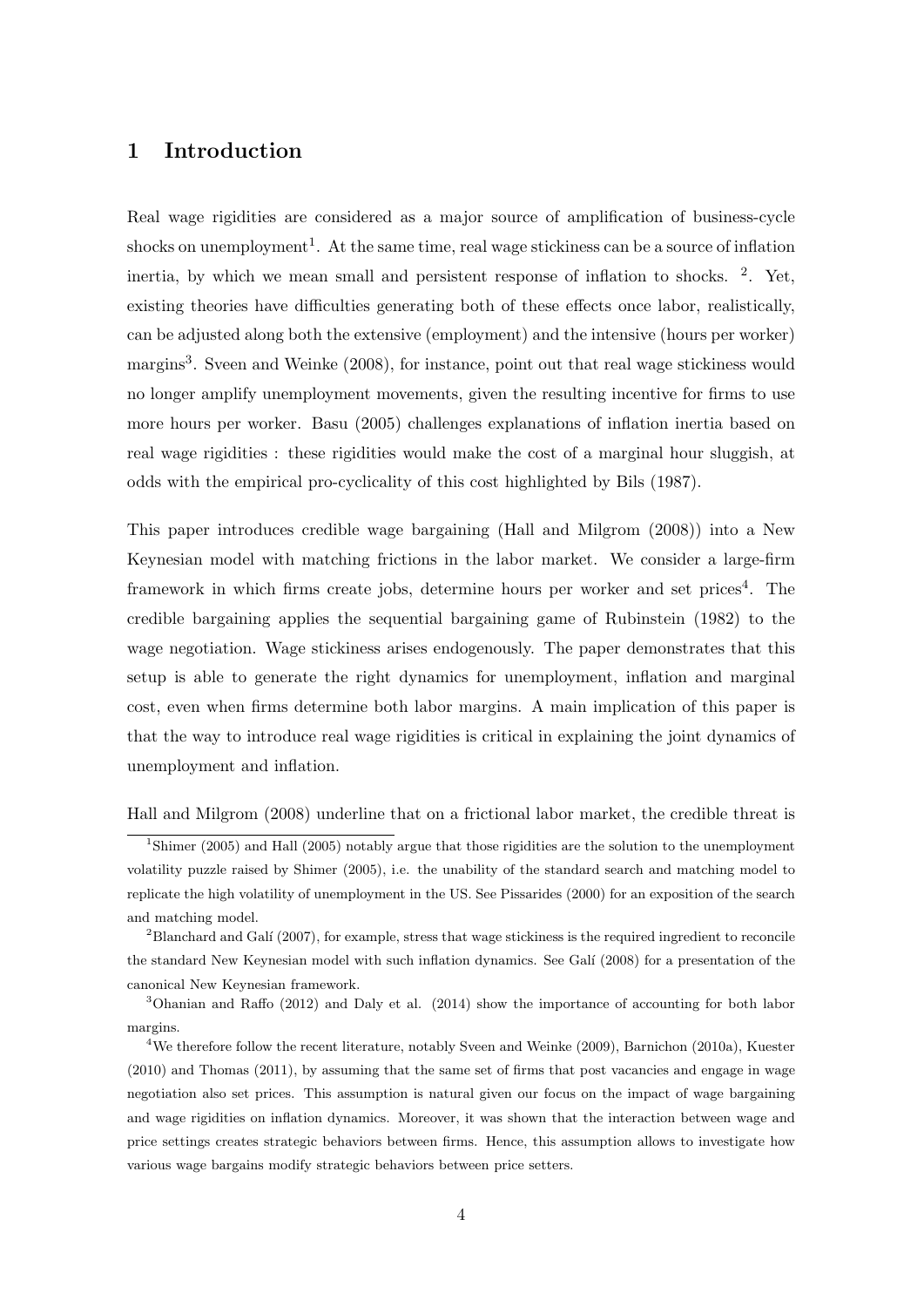no longer to leave the wage bargain, but instead to delay the moment a wage agreement is reached. The credible threat points are the a-cyclical payments obtained by the parties during the negotiation. The resulting real hourly wage is therefore partly insulated from labor market conditions, which creates an incentive for firms to adjust labor through employment. However, the wage outcome does not display any stickiness with respect to the disutility of labor, and then with respect to hours worked. This means that the real marginal wage - the wage paid for an additional hour - largely increases with hours worked. The incentive to adjust employment is thus magnified. At the same time, the credible bargaining induces strategic complementarities between firms that make inflation inertia consistent with pro-cyclical marginal cost. Indeed, employment is predetermined<sup>5</sup> in our model. When faced with a shock, firms can only expand hours per worker on impact. The relevant marginal cost is then the cost of an additional hour, which is given by the real marginal wage. A firm that considers a reduction in its relative price will have to raise hours per worker to adjust production to its higher demand. Anticipating the large increase in its marginal cost will lead this firm to finally keep its price in line with the overall price level. Existing New Keynesian models with matching frictions usually introduce real wage rigidities through ad-hoc wage rules. In these models, there is a mechanical stickiness of the real marginal wage with respect to hours worked. This creates an incentive to overuse hours per worker instead of employment. Moreover, the rigidity of the real marginal wage implies inflation inertia through a sluggish marginal cost, in contrast to the evidence in Bils (1987).

We first assess the capacity of the model to replicate business cycle moments for the US economy. The credible bargaining is shown to restitute both the high unemployment volatility and inflation inertia in the US post-war data. This model also replicate to a large extent the relative volatility of employment and hours per worker in the data.

Next, we assess the ability of different wage-setting protocols to reproduce the stylized facts. We allow for an ad-hoc wage norm, initiated by Hall (2005), which was the standard way retained by the search and matching literature to introduce real wage stickiness. The wage norm sets the current real wage as a weighted average of a flexible wage and a constant, or lagged, wage. We show that the wage norm generates only weak unemployment fluctuations, with too much volatility of hours per worker relative to employment. Both of these

<sup>&</sup>lt;sup>5</sup>This means that it takes one period for a newly hired worker to become productive. Predetermined employment appears as a reasonable assumption since VAR evidence suggests that, on impact, employment respond little (if at all) to shocks (see Monacelli et al. (2010), Brueckner and Pappa (2012)).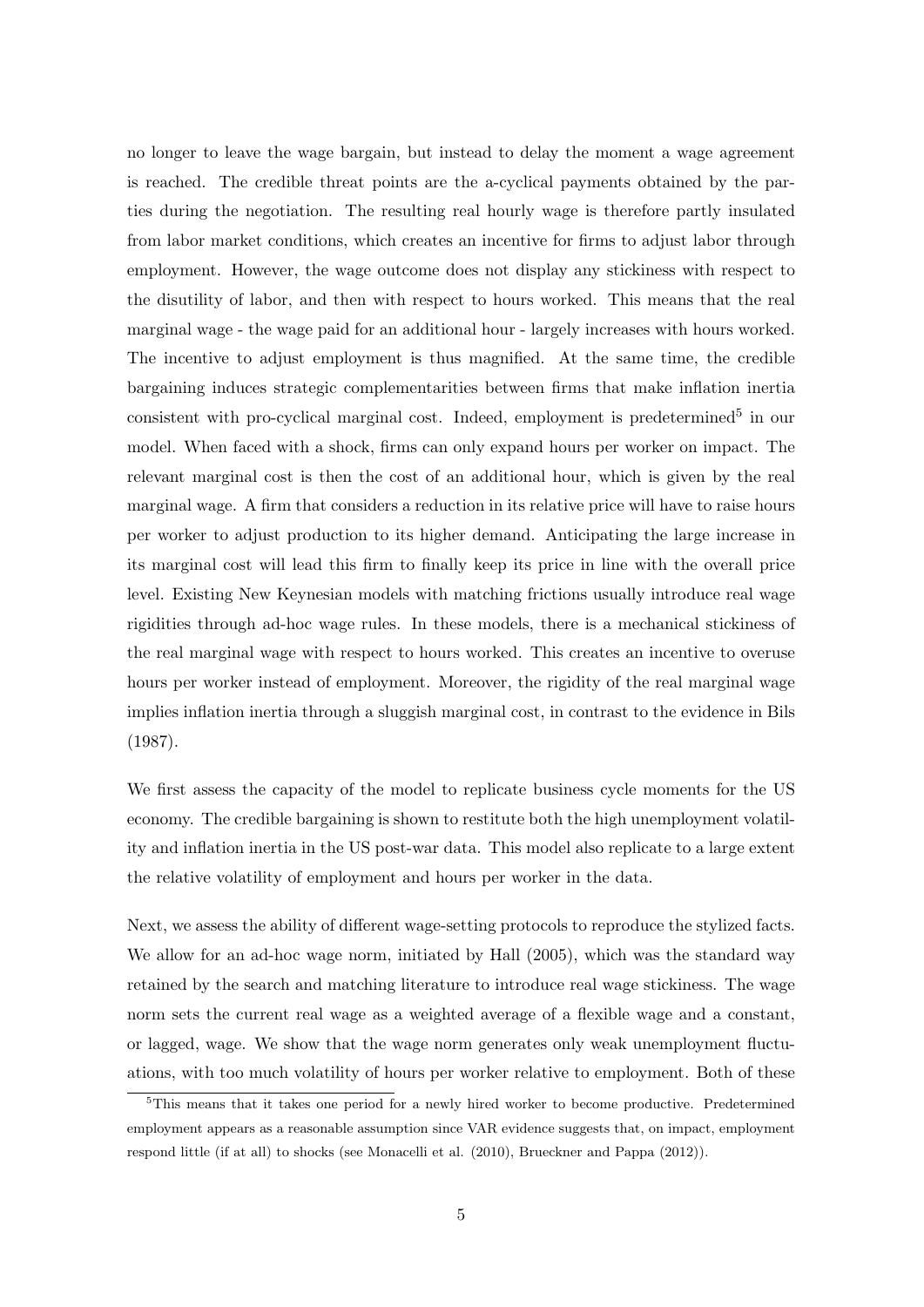specifications, the credible bargaining and the wage norm, display a reasonable amount of inflation inertia. The advantage of the credible bargaining is that it generates inflation inertia in a way consistent with the cyclical behavior of marginal cost. Namely, the cost of an additional hour per worker is highly pro-cyclical and close to the evidence reported by Bils (1987). The wage norm instead produces inflation inertia through an excessive sluggishness of the marginal cost.

The paper next uses the credible-bargaining framework to address the "missing deflation puzzle". Hall (2011) argues that DSGE models based on the New Keynesian Phillips Curve (NKPC) would generate a sharp deflationary response to the severe rise in unemployment that followed the financial crisis of 2008. This deflationary response would be at odds with the observed weak decline in inflation for the US. We show that the credible bargaining reproduces the impulse response functions for both unemployment and inflation after a financial shock<sup>6</sup>, making the small decline in inflation consistent with the deep economic slack. This is obtained without assuming an exogenous increase in the degree of nominal price stickiness, as in Del Negro, Giannoni and Schorfheide (2015).

Finally, we consider normative issues, and particularly the stabilization trade-off between unemployment and inflation. For the credible bargaining, the unemployment rate, in response to a productivity shock, is much more volatile under the zero inflation policy than under the optimal monetary policy. The real wage rigidities resulting from this wage bargaining thus produce a meaningful trade-off between stabilizing unemployment and stabilizing inflation. For the wage norm, instead, the fluctuations of the unemployment rate under the policy ensuring price stability are very close to the optimal fluctuations of this rate.

Related literature. Christiano, Eichenbaum and Trabandt (2015b) introduce the credible bargaining into a New Keynesian model with matching frictions. They estimate this framework and show that it better fits the data than the model with nominal wage rigidities. Christiano, Eichenbaum and Trabandt (2015a) confront their model to the Great Recession and find that it accounts for the right dynamics of inflation. However, there are two important differences with our framework. First, firms adjust labor demand only through employment. Secondly, the firms that set prices and those that bargain over the wage are not the same. Inflation in their model does not collapse given both an assumed

 $6$ We follow Del Negro, Giannoni and Schorfheide (2015) by interpreting an exogenous wedge between the intertemporal ratio of the marginal utility of consumption and the riskless real return as a "financial" shock.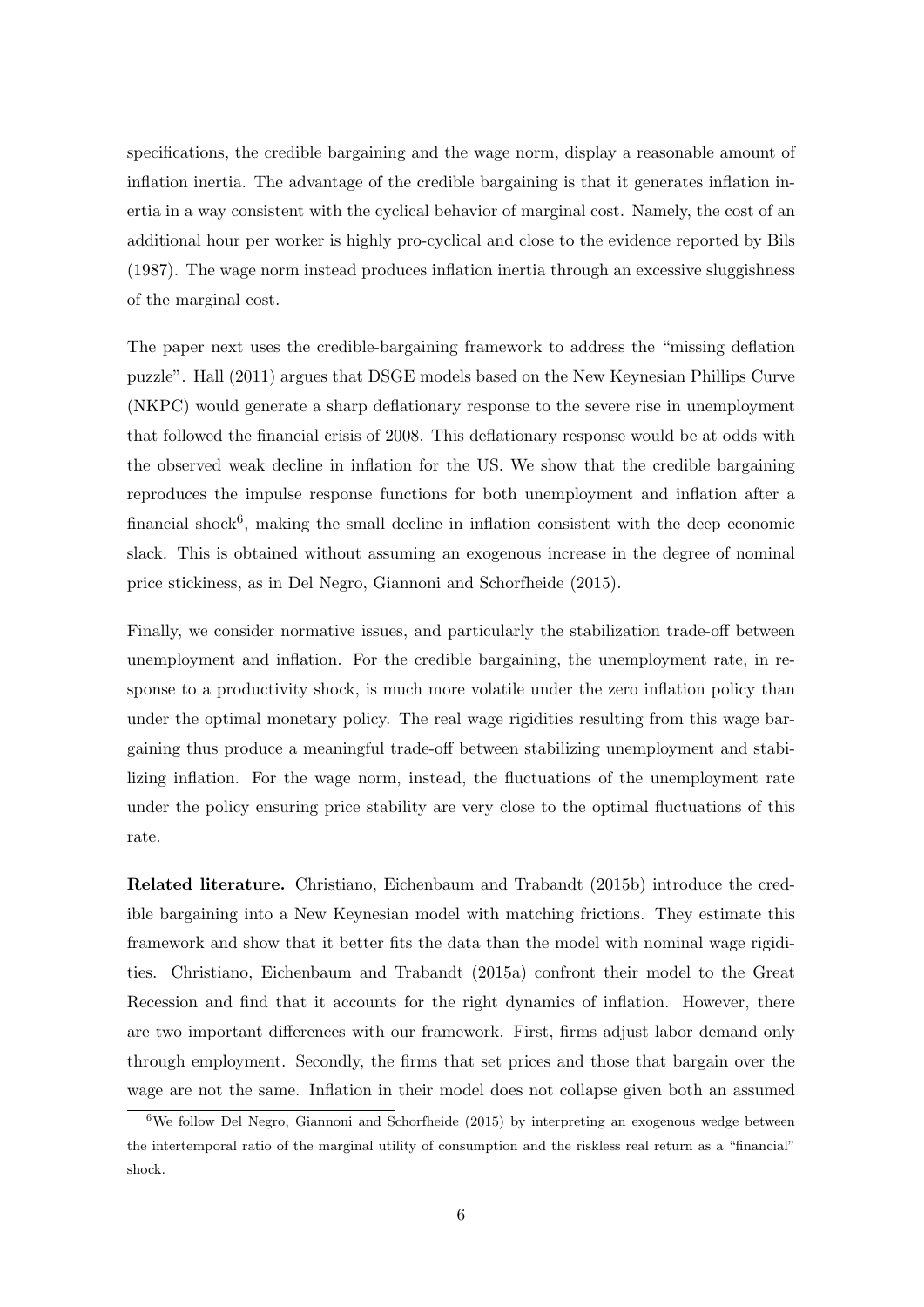neutral technology shock and a risky working capital effect, which arise independently of the wage bargain. By investigating the trade-off between the intensive and extensive margins of labor, and focusing on the channel between the wage bargain and pricing decisions, we provide a complementary analysis of the credible bargaining. All those papers share the common implication that using micro-founded real wage rigidities matters not only for theoretical elegance, but above all improves quantitative results.

Sveen and Weinke (2008) emphasize that the ability of real wage rigidity to amplify unemployment fluctuations critically depends on the way hours are determined. They consider a standard New Keynesian model in which the real wage follows a wage norm. They argue that when hours are firms's decisions, real wage stickiness would lose the capacity to magnify labor market dynamics. Conversely, real wage rigidities would display the right dynamics for unemployment when it is assumed that workers and employers also bargain over hours per employee, since the cost of an additional hour is made independent from the bargained wage in this case. They nonetheless acknowledge that such a disconnection between the cost of a marginal hour and the wage is quite implausible. Moreover, Trigari (2006) notices that hours per worker are rarely the object of negotiation while Rotemberg (2008) provides some evidence, related to the length of the workweek in the U.S, against efficient bargaining for hours. In this paper, we point out that it is no longer required to make this strong assumption, once real wage rigidities stem from the credible bargaining. This also illustrates the gain of considering a micro-founded explanation of real wage stickiness.

Sveen and Weinke (2009), Barnichon (2010a), Kuester (2010) and Thomas (2011) assume that firms both bargain over the wage and set prices. Those papers find that the interaction between wage bargain and price setting produces strategic complementarities between firms, which reduce inflation variations. Here, we show that pricing decisions depend on the way real wage rigidities are introduced. We stress that even if the credible bargaining and the wage norm entail real wage stickiness, these wage bargainings imply different degrees of strategic complementarities between price setters, different slopes for the NKPC and then different explanations for inflation inertia.

According to Blanchard and Galí (2007, 2010), there would be no stabilization trade-off between unemployment and inflation in the standard New Keynesian model. Introducing real wage stickiness would then be the required ingredient to break this unrealistic divine coincidence. In their framework, firms adjust labor demand only through employment.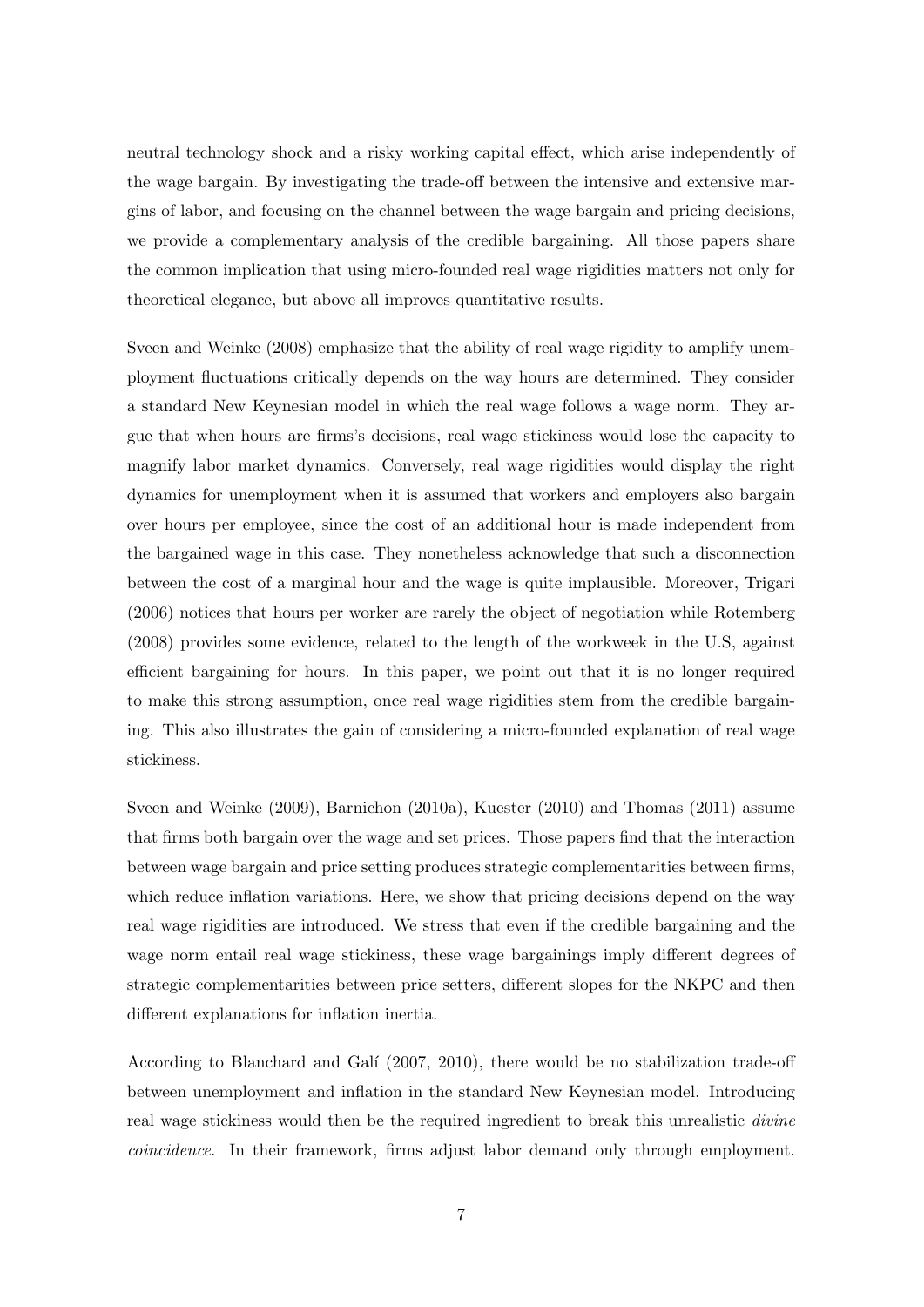Again, we highlight that the way real wage rigidities are introduced is critical to generate a substantial trade-off, when firms also adjust labor demand through the intensive margin.

The rest of the paper is organized as follows. In the next section, we present the model. In Section 3, we calibrate and assess its quantitative implications along the labor market and inflation dimensions. In Section 4, we determine the optimal monetary policy and the stabilization trade-off between unemployment and inflation. Section 5 concludes.

### 2 The Model

#### 2.1 Labor market frictions

Searching for a worker to fill a vacancy involves a fixed cost  $\chi$ . The number of new matches each period is given by a matching function  $m(u_t, v_t)$ , where  $u_t$  and  $v_t$  represent the number of unemployed workers and the number of open job vacancies, respectively, at period t. Since the labor force is normalized to one,  $u_t$  and  $v_t$  also represent the unemployment and vacancy rates.

The matching rate for unemployed workers, the job-finding rate, is given by :

$$
\frac{m(u_t, v_t)}{u_t} = m(1, \theta_t) \equiv f(\theta_t)
$$

which is increasing in market tightness  $\theta_t$ , the ratio of vacancies to unemployment. The rate at which vacancies are filled is given by :

$$
\frac{m(u_t, v_t)}{v_t} = \frac{f(\theta_t)}{\theta_t} \equiv q(\theta_t)
$$

and is decreasing in  $\theta_t$ .

Finally, matches are destroyed at the exogenous rate s at the end of each period.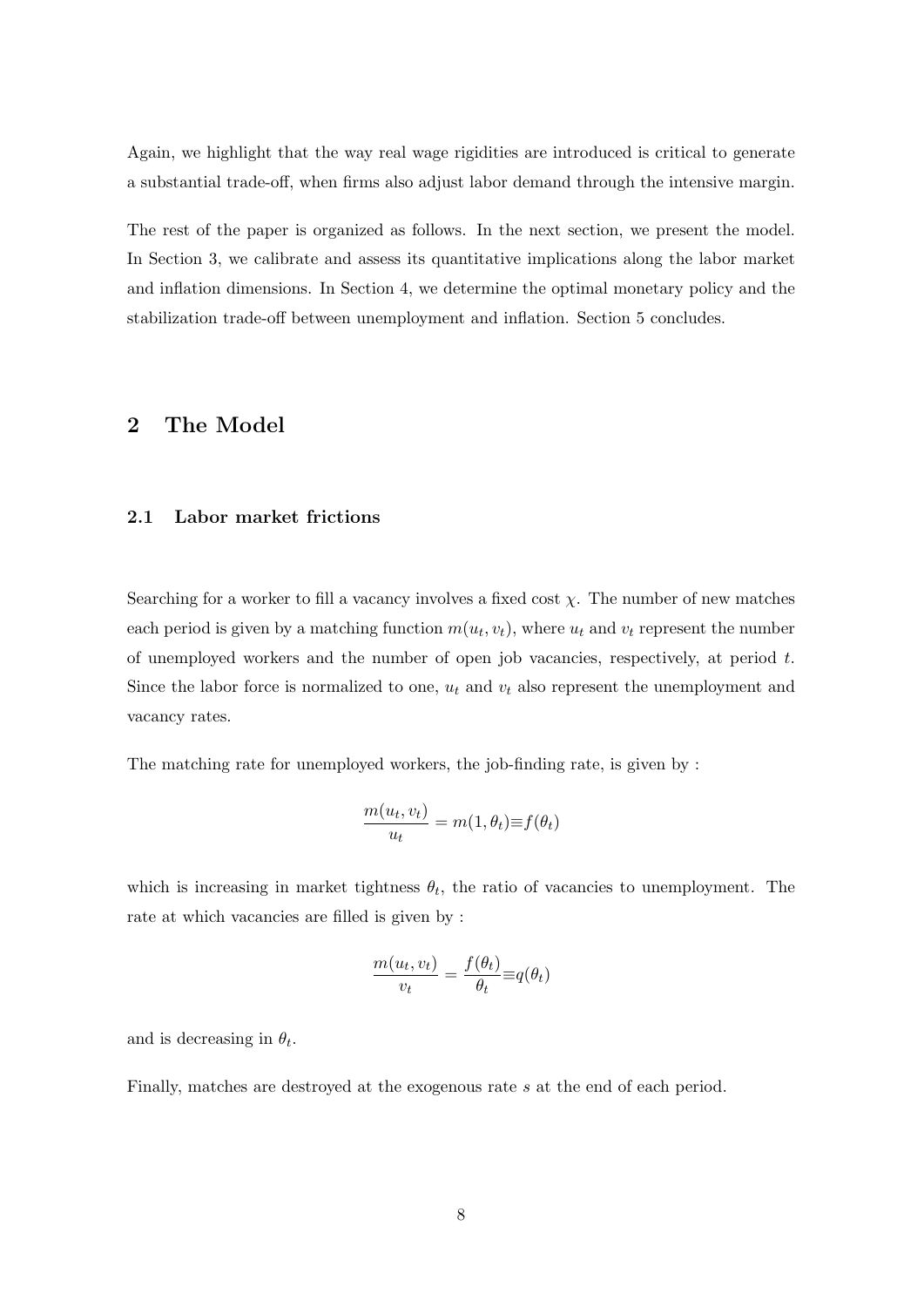#### 2.2 Households

Following Merz (1995), we assume a large representative household in which a fraction  $n_t$ of members are employed in a measure-one continuum of firms. The remaining fraction  $u_t = 1 - n_t$  is unemployed and searching for a job. Equal consumption across members is ensured through the pooling of incomes. The welfare of the household is given by :

$$
H_t = u(c_t) - \int_0^1 \left[ x_h \frac{\int_0^{n_{it}} h_{it}(z)^{1+\eta} dz}{1+\eta} \right] dt + \beta E_t H_{t+1}
$$

where  $n_{it}$  represents the number of workers in firm  $i \in [0,1]$ ,  $h_{it}(z)$  the number of hours worked by employee z in firm i and  $x_h$  a positive scaling parameter of disutility of work.

$$
c_t\!\!\equiv\!\left(\int_0^1 c_{it}^{\frac{\epsilon-1}{\epsilon}}di\right)^{\frac{\epsilon}{\epsilon-1}}
$$

is a Dixit-Stiglitz aggregator of different varieties of goods, with  $\epsilon$  measuring the elasticity of substitution across differentiated goods. The associated price index is defined as follows:

$$
P_t {\equiv} \left( \int_0^1 P^{1-\epsilon}_{it} dt \right)^{\frac{1}{1-\epsilon}}
$$

The household faces the sequence of real budget constraints :

$$
\int_0^1 \left[ \int_0^{n_{it}} w_{it}(h_{it}(z)) h_{it}(z) dz \right] dt + (1 - n_{it}) b + \frac{\Theta_t}{P_t} + (1 + i_t) \frac{B_{t-1}}{P_t} \ge c_t + \frac{B_t}{P_t}
$$

where  $w_{it}(h_{it}(z))$  is the real hourly wage earned by worker z in firm i (which depends on the number of hours worked by this worker), b is the unemployment income (including notably unemployment benefits and home production) received by unemployed members,  $B_{t-1}$  is the holdings of one-period nominal bonds which pay a gross nominal interest rate  $(1 + i_t)$ one period later and  $\Theta_t$  is a lump-sum component of income that may notably include dividends from the firm sector or lump-sum taxes. From now onwards,  $w_{it}(h_{it}(z))$  will be called the real average wage.

The intertemporal optimality condition is given by the standard Euler condition :

$$
u'(c_t) = \beta(1+i_t)E_t[\frac{P_t}{P_{t+1}}u'(c_{t+1})]
$$
\n(1)

As usual, optimality also requires that a No-Ponzi condition is satisfied.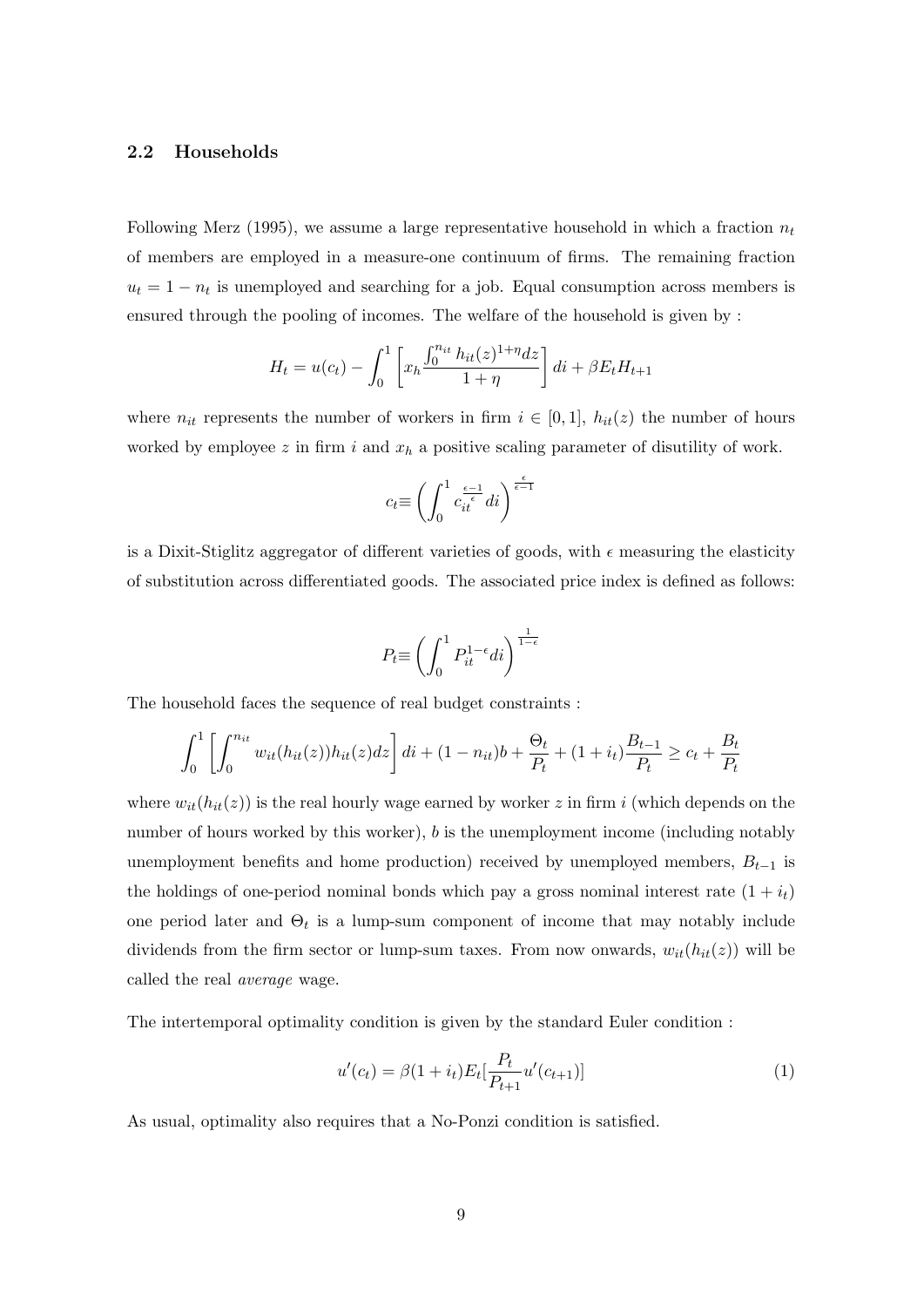#### 2.3 Firms

We follow Sveen and Weinke (2009) and Thomas (2011) by assuming that firms first set prices, post vacancies and choose hours per worker, and then bargain over the real average wage with employees<sup>7</sup>. While determining hours, firms take rationally into account that a marginal change in hours will imply a change in the real average wage.

#### 2.3.1 The firm's program

There is a measure-one continuum of firms. Each of them produce a differentiated good which is sold monopolistically. Consider a firm  $i \in [0,1]$  which starts period t with a continuum of workers of size  $n_{it}$ . This firm posts  $v_{it}$  vacancies at cost  $\chi$  and chooses  $h_{it}(z)$ working hours for each individual worker  $z \in [0, n_{it}]$  at a real average wage  $w_{it}(h_{it}(z))$ . We denote by  $\Pi_{it}$  the value of the firm i at period t:

$$
\Pi_{it} = \frac{P_{it}}{P_t} y_{it}^d - \int_0^{n_{it}} w_{it}(h_{it}(z))h_{it}(z)dz - \chi v_{it} + E_t \beta_{t,t+1} \Pi_{it+1}
$$

where  $P_{it}$  is the firm's nominal price,  $y_{it}^d$  the demand for its good and  $\beta_{t,t+k} \equiv \beta^k u'(c_{t+k})/u'(c_t)$ the stochastic discount factor between periods t and  $t+k$ . Cost minimization by households implies that demand for each firm can be written as :

$$
y_{it}^d = \left(\frac{P_{it}}{P_t}\right)^{-\epsilon} y_t^d \tag{2}
$$

<sup>&</sup>lt;sup>7</sup>Note that this timing is different from the "right-to-manage" schedule of Trigari (2006), for which firms first create jobs, next bargain over the wage and finally set hours per worker. Here, we instead follow Sveen and Weinke (2008, 2009) and Thomas (2011) by assuming that firms create jobs and determine hours at the same time, for four reasons. First, with right-to-manage, the real marginal wage (i.e. the wage paid for an additional hour) corresponds to real average wage (i.e. the real hourly wage). The evidence in Bils (1987) instead shows that the real marginal wage is more pro-cyclical than the real average wage, which is the case with our timing. Secondly, as the trade-off between adjusting the intensive and extensive margins is critical in this paper, it is natural to consider that firms choose both margins at the same time. Thirdly, the unability of real wage rigidities to amplify unemployment fluctuations was shown within this timing by Sveen and Weinke (2008). Since we defend the opposite conclusion for the credible bargaining, we keep their timing so as to ensure that our results are not biased by a different timing assumption. Lastly, the equations, notably for wages, are much more simple and tractable.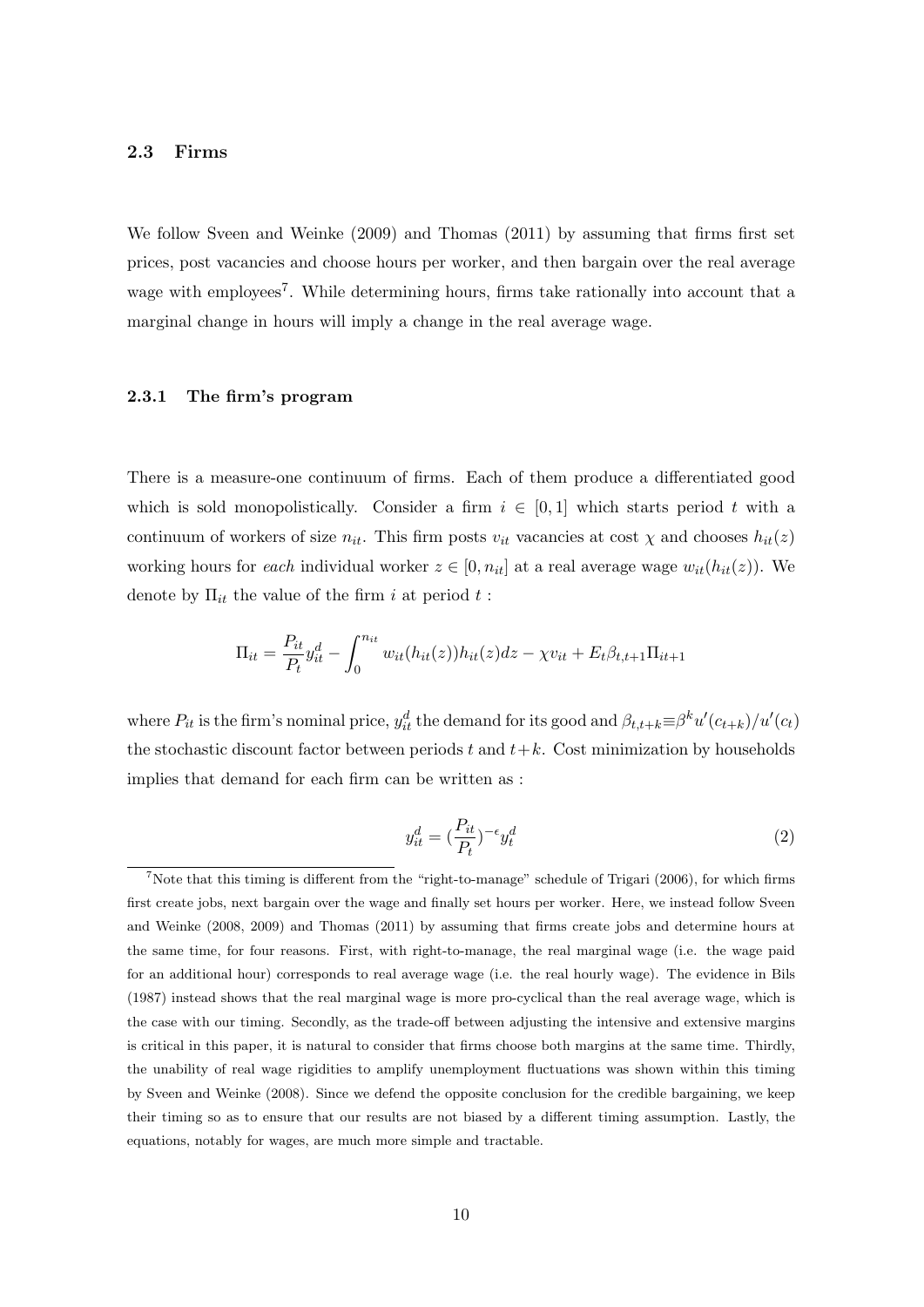where  $y_t^d$  denotes aggregate demand. We assume that vacancy posting costs take the form of the same CES function as the one defining the consumption index. Aggregate demand is therefore given by :

$$
y_t^d = c_t + \chi v_t
$$

Labor is transformed into output by means of the following production function :

$$
y_{it}^s = A_t \int_0^{n_{it}} h_{it}(z) dz
$$

where  $A_t$  is a common labor productivity shock. The log of this shock,  $a_t = ln A_t$  follows an AR(1) process,  $a_t = \rho_a a_{t-1} + e_t^a$ , where  $e_t^a$  is an iid shock. The firm commits to satisfy demand at the chosen price. This implies that the following condition should hold in every period :

$$
\left(\frac{P_{it}}{P_t}\right)^{-\epsilon} y_t^d = A_t \int_0^{n_{it}} h_{it}(z) dz \tag{3}
$$

Given search frictions on the labor market, it is assumed that a new worker becomes productive in the following period. Employment at the firm level is thus given by :

$$
n_{it+1} = (1 - s)n_{it} + q(\theta_t)v_{it}
$$
\n(4)

Finally, firms reset their price in a Calvo (1983) fashion. Each period, a firm has a probability  $(1-\delta)$  to re-optimize its price while with probability  $\delta$  the firm keeps its last period's price. Hence, we have :

$$
P_{it} = \begin{cases} P_{it}^{*} & \text{with probability } 1 - \delta \\ P_{it-1} & \text{with probability } \delta \end{cases}
$$
 (5)

We denote by  $mc_{it}$  and  $\vartheta_{it}$  the Lagrange multipliers with respect to constraints (3) and (4), respectively. Hence,  $mc_{it}$  represents the real marginal cost of production. Notice that  $mc_{it}$ is a firm-wide variable. The firm determines the state-contingent path  $\{P_{it}, h_{it}(z), v_{it}, n_{it}\}$ that maximizes its value  $\Pi_{it}$  subject to constraints (3), (4) and (5).

First-order conditions for the above problem read as follows :

$$
\partial P_{it}: \qquad E_t \sum_{T=t}^{\infty} \delta^{T-t} \beta_{t,T} P_T^{\epsilon} y_T^d \left\{ \frac{P_{it}^*}{P_T} - \frac{\epsilon}{\epsilon - 1} m c_{i} T | t \right\} = 0 \tag{6}
$$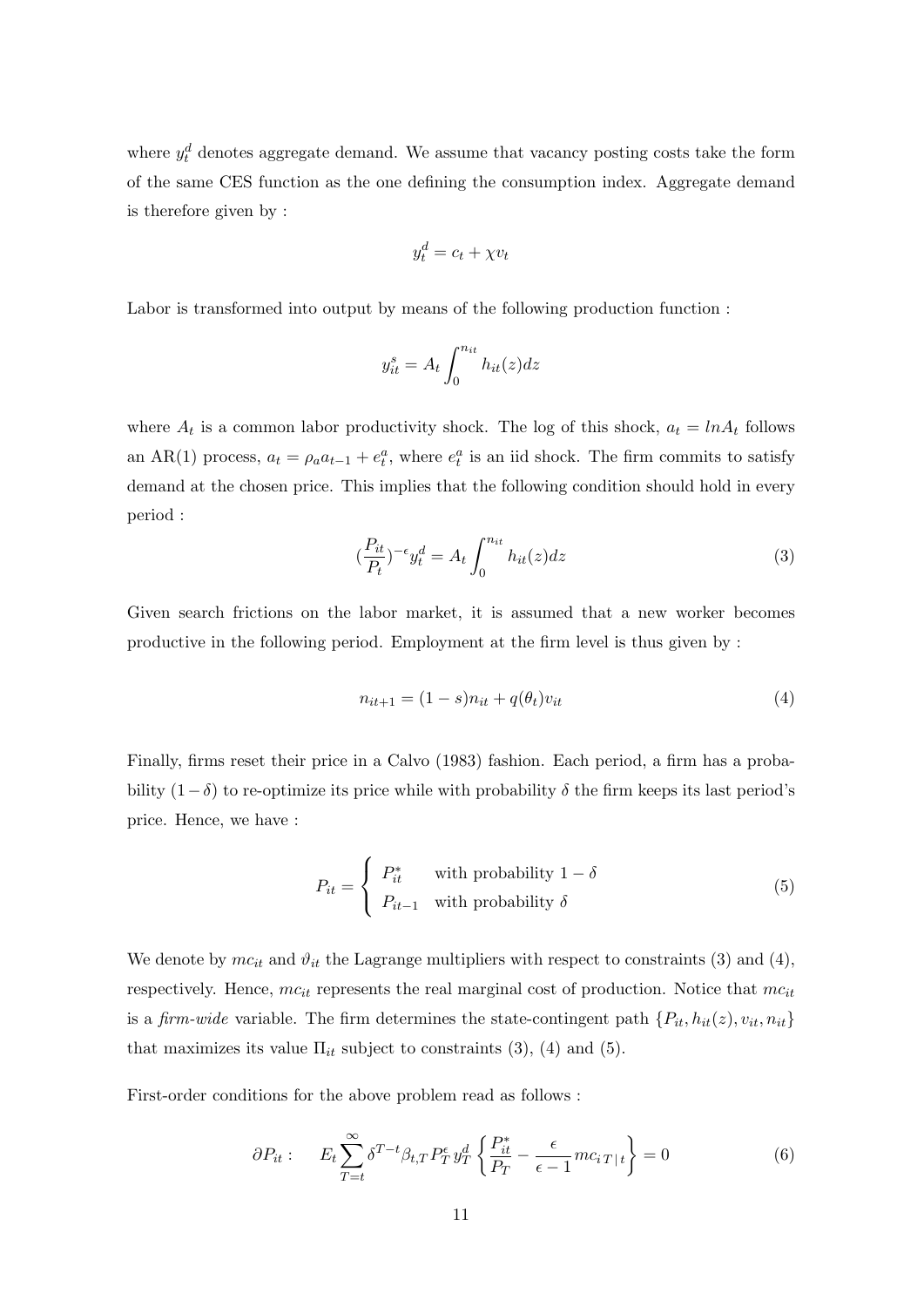$$
\partial h_{it}(z): \qquad mc_{it}A_t = w'_{it}(h_{it}(z))h_{it}(z) + w_{it}(h_{it}(z)) \tag{7}
$$

$$
\partial v_{it}: \quad \frac{\chi}{q(\theta_t)} = \vartheta_{it} \tag{8}
$$

$$
\partial n_{it}: \quad \vartheta_{it} = E_t \beta_{t,t+1} [mc_{it+1} A_{t+1} h_{it+1}(z) - w_{it+1}(h_{it+1}(z)) h_{it+1}(z) + (1-s) \vartheta_{it+1}] \tag{9}
$$

where the subscript  $T | t$  denotes period T values conditional on the firm not having reset its price since period t.

According to equation (6), price-setters target a constant mark-up  $\frac{\epsilon}{\epsilon-1}$  > 1 over real marginal costs for the expected duration of the price set in period t. We denote by  $\omega_{it}(h_{it}(z))$  the real marginal wage for worker z, i.e.  $\omega_{it}(h_{it}(z)) = w'_{it}(h_{it}(z))h_{it}(z) + w_{it}(h_{it}(z))$ . From equation (7), the real marginal cost is given by :

$$
mc_{it} = \frac{\omega_{it}(h_{it}(z))}{A_t} \tag{10}
$$

The real marginal cost is therefore the ratio between the real marginal wage and the marginal product of labor<sup>8</sup>. Since employment is predetermined, increasing production in period t requires to raise hours per worker. This comes at a cost  $\omega_{it}(h_{it}(z))$  per employee<sup>9</sup>.

From equation (8), the firm posts vacancies until the expected value of an additional worker equates the marginal cost of posting a vacancy. Equation (9) gives the value of an additional worker z. In a context of monopolistic competition and infrequent price adjustment, the contribution of the marginal worker to firm's flow profit is given by the marginal reduction in the wage bill,  $mc_{it}A_t h_{it}(z)$ . If the worker walked away from the job, and given the impossibility of hiring a replacement immediately, the firm would have to make up for the lost production,  $A_t h_{it}(z)$ , by raising working hours for all other employees. This comes at a cost  $mc_{it}A_th_{it}(z)$  for the firm.

 ${}^{8}$ Equation (10) corresponds to equation (3) in Bils (1987).

<sup>&</sup>lt;sup>9</sup>For the right-to-manage set up, the cost of a marginal hour is given by the real average wage  $w_{it}(h_{it}(z))$ instead of the real marginal wage  $\omega_{it}(h_{it}(z))$ . This is the first reason, advocated in footnote 7, for which we prefer our timing.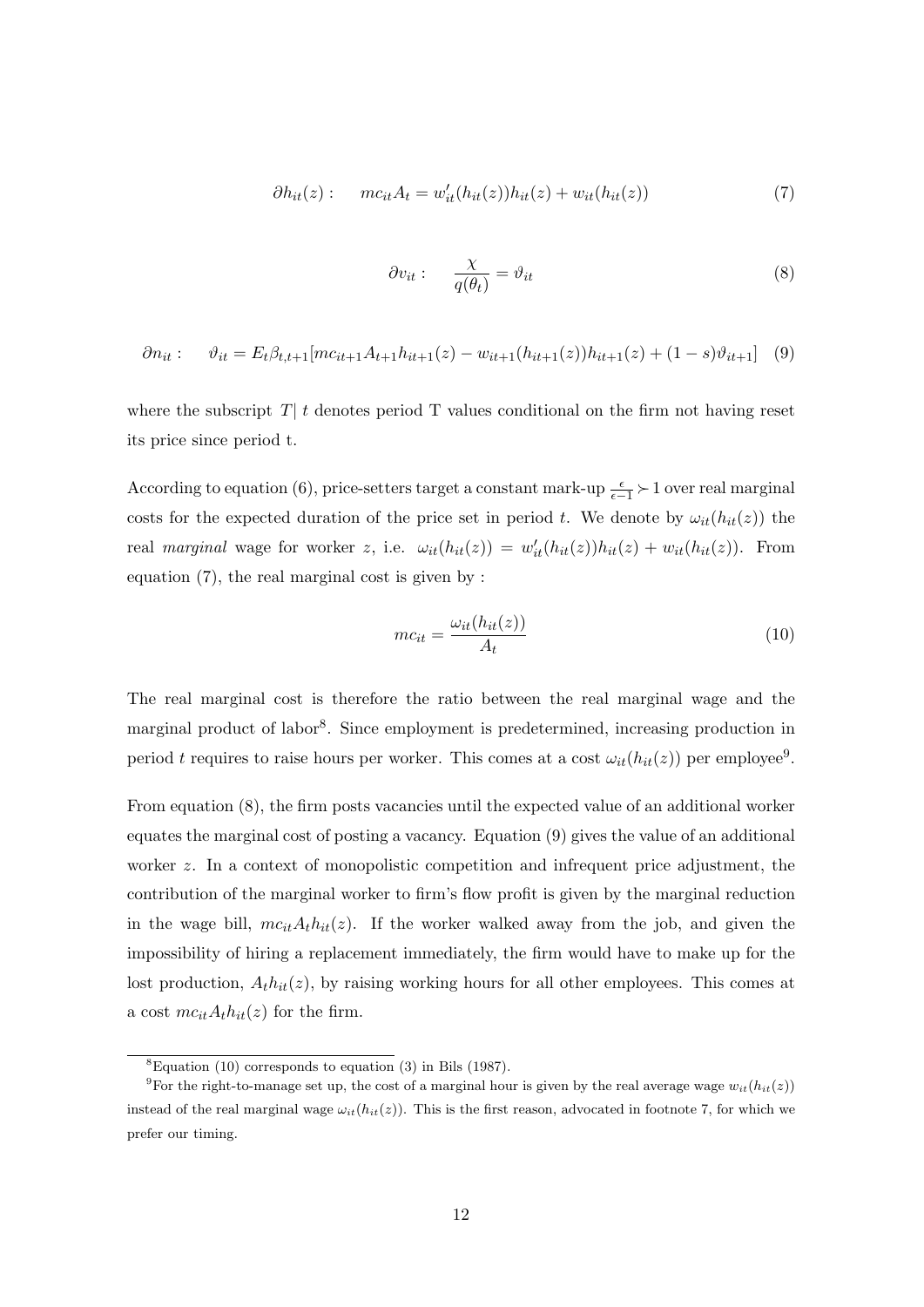#### 2.3.2 The wage bargaining

We denote by  $W_{it}(z)$  the worker z's value of a match in firm i at period t:

$$
W_{it}(z) = w_{it}(h_{it}(z))h_{it}(z) - x_h \frac{h_{it}(z)^{1+\eta}}{(1+\eta)u'(c_t)} + E_t \beta_{t,t+1}[(1-s)W_{it+1}(z) + sU_{t+1}]
$$

where the marginal disutility of labor is expressed in consumption units and  $U_t$  is the unemployment value given by :

$$
U_t = b + E_t \beta_{t,t+1} [f(\theta_t) W_{it+1}(z) + s U_{t+1}]
$$

We denote by  $J_{it}(z)$  the firm's value of a filled match with employee z at period t:

$$
J_{it}(z) = mc_{it}A_t h_{it}(z) - w_{it}(h_{it}(z))h_{it}(z) + E_t \beta_{t,t+1}[(1-s)J_{it+1}(z) + sV_{it+1}]
$$

where  $V_{it}$  is the firm's value of a vacancy. Given equation (8),  $V_{it} = 0$  in equilibrium.

Credible bargaining. We follow Hall and Milgrom (2008) by assuming that the worker and the employer alternate in making wage proposals, in a Rubinstein (1982) fashion. After a proposer makes an offer, the responding party has three options :

(i) accept the current proposal;

(ii) reject this proposal and make a counter-offer next period. During the period, the worker receives b while it is assumed that the employer incurs a fixed cost  $\gamma$ . The payoffs b and  $-\gamma$  are called the *disagreement payoffs*;

(iii) abandon the negotiation and take her outside option.

Hall and Milgrom (2008) also assume that the wage bargain could break before reaching an agreement with probability  $\psi$ . Here, we leave aside this event for two reasons. First, this probability does not exist in the alternating offers game of Rubinstein (1982). Secondly, this case is purely exogenous and has no empirical value to be compared to<sup>10</sup>. In the Appendix, we nevertheless introduce this probability of disruption by arbitrarily setting  $\psi = s$  and show that our results are hardly modified.

 $10$ It is worth noticing that many papers considering the credible bargaining, notably Mortensen and Nagypál (2007), Jung and Kuester (2011), Jimeno and Thomas (2013) and Kaplan and Menzio (2015), also omit this case.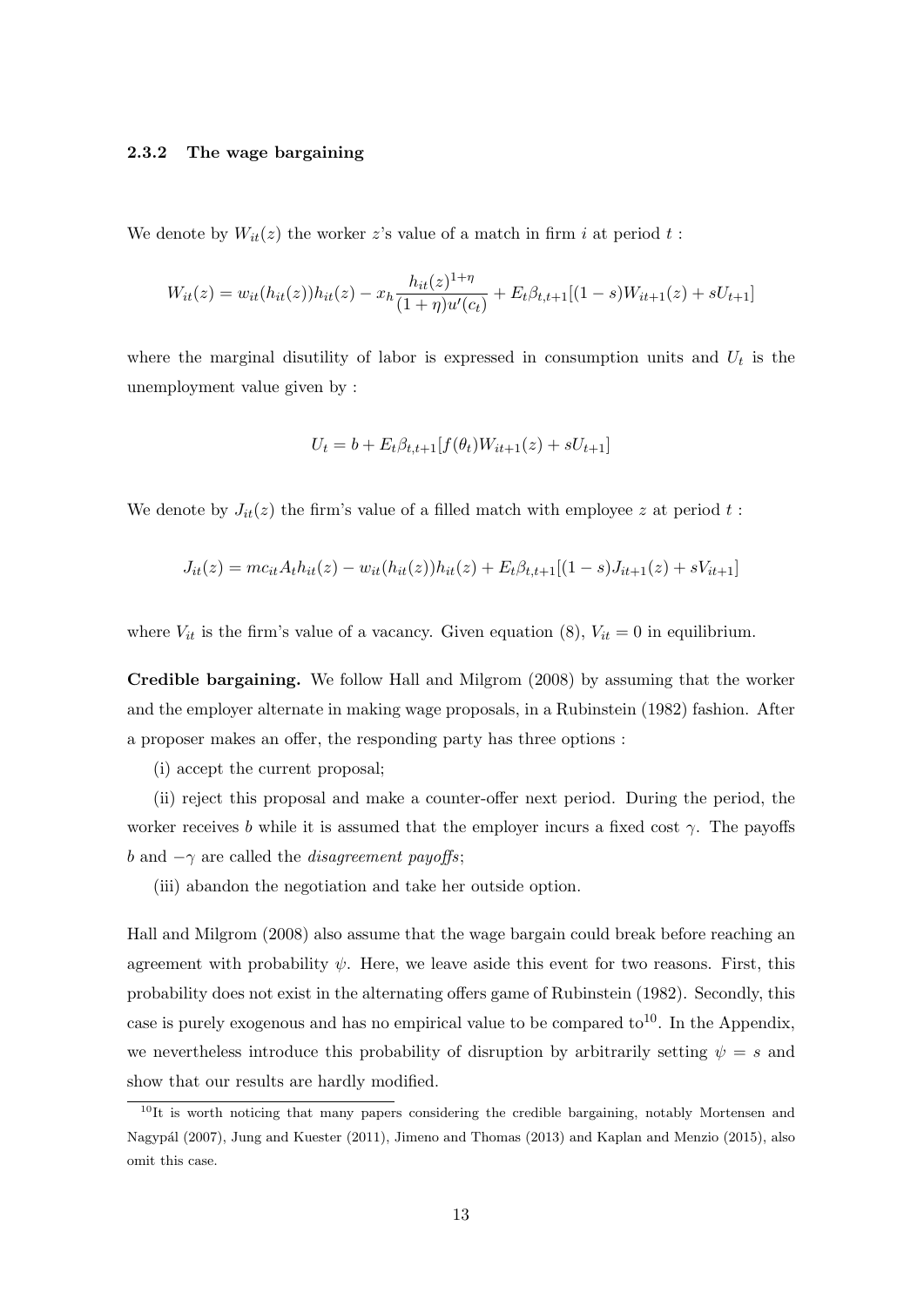The point of Hall and Milgrom (2008) is to show that on a frictional labor market, the surplus of a match is such that both the worker and the employer get higher payoffs by going to the end of the bargaining than leaving the negotiation to get their outside options. Consequently, outside options are not credible threat points and the solution of this strategic bargaining is the same as in the alternating offers game without outside options<sup>11</sup>.

It is rather complicated to determine the real wage directly from the alternating offers game. Instead, we follow Mortensen and Nagypál (2007), Jung and Kuester (2011) and Kaplan and Menzio (2015) by implementing the main result of Binmore, Rubinstein and Wolinsky (1986) : whenever the time interval between successive offers is sufficiently small, the solution of the alternating offers model converges to the solution of the corresponding static game. The solution to this game is found by the Generalized Nash Solution (1953) with the credible threat points. The credible threat for a player consists in delaying the wage bargaining by one period. The credible threat points are therefore the disagreement payoffs - i.e. b for the worker and  $-\gamma$  for the employer. The surplus of worker z, matched with firm  $i$ , in the current period is then :

$$
S_{it}^{W}(z) = w_{it}(h_{it}(z))h_{it}(z) - x_h \frac{h_{it}(z)^{1+\eta}}{(1+\eta)u'(c_t)} - b
$$

while the surplus of firm  $i$ , matched with worker  $z$ , is :

$$
S_{it}^{F}(z) = mc_{it}A_t h_{it}(z) - w_{it}(h_{it}(z))h_{it}(z) + \gamma
$$

The Generalized Nash Solution in this environment is such that the equilibrium real average wage satisfies the following surplus-sharing rule :

$$
(1 - \zeta)S_{it}^W(z) = \zeta S_{it}^F(z)
$$

where  $\zeta$  denotes the worker's bargaining power. This yields the following real average wage for worker  $z$  :

$$
w_{it}^{cb}(h_{it}(z)) = \zeta[mc_{it}A_t + \frac{\gamma}{h_{it}(z)}] + (1 - \zeta)[\frac{b}{h_{it}(z)} + x_h \frac{h_{it}(z)^{\eta}}{(1 + \eta)u'(c_t)}]
$$
(11)

Notice that this is not a differential equation in the function  $w_{it}$ . In order to have a differential equation, one would have to express  $mc_{it}A_t$  in terms of  $\omega_{it}(h_{it}(z)) = w'_{it}(h_{it}(z))h_{it}(z) +$ 

 $11$ See Osborne and Rubinstein (1990) for a demonstration.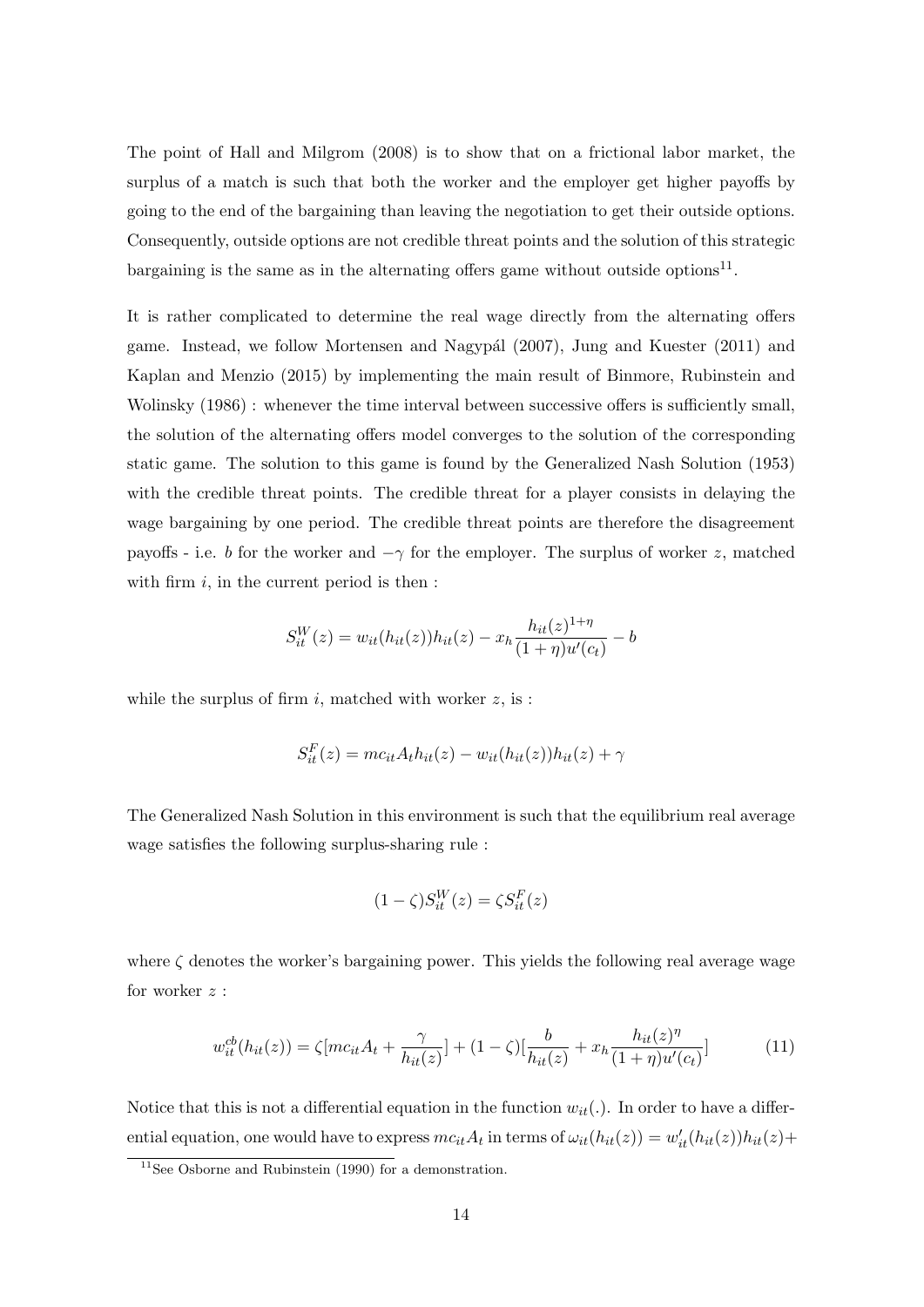$w_{it}(h_{it}(z))$ . However, the term  $mc_{it}A_t$  reflects the fact that if worker z walked away from her job, the demand-constrained firm would have to make up for the lost output by readjusting the hours of the other workers in the firm. Since worker z would no longer be in the firm, the first order condition  $mc_{it}A_t = \omega_{it}(h_{it}(z))$  for that worker would no longer apply. It would therefore be incorrect to replace  $mc_{it}A_t$  by  $\omega_{it}(h_{it}(z))$  in the wage equation. Hence, by the time the worker and the firm negotiate the wage at the end of period  $t$  (when pricing, hiring and production decisions have already been made), the marginal cost  $mc<sub>it</sub>$  no longer depends on worker z's marginal wage,  $\omega_{it}(h_{it}(z))$ , and then on her working hours,  $h_{it}(z)^{12}$ .

The real wage income is therefore :

$$
w_{it}^{cb}(h_{it}(z))h_{it}(z) = \zeta[mc_{it}A_t h_{it}(z) + \gamma] + (1 - \zeta)[b + x_h \frac{h_{it}(z)^{1+\eta}}{(1+\eta)u'(c_t)}]
$$
(12)

which is convex in  $h_{it}(z)$ . The real marginal wage for worker z is :

$$
\omega_{it}^{cb}(h_{it}(z)) = w_{it}^{cb'}(h_{it}(z))h_{it}(z) + w_{it}^{cb}(h_{it}(z)) = \zeta mc_{it}A_t + (1 - \zeta)x_h \frac{h_{it}(z)^{\eta}}{u'(c_t)}
$$
(13)

where we have used the fact that, by the time the wage negotiation takes place,  $mc_{it}$  does not depend on  $h_{it}(z)$ . From (7) and the convexity of equation (12), we have that the firm optimally chooses the same number of hours for all workers,

$$
h_{it}(z) = h_{it}, \ \forall z \in [0, n_{it}] \tag{14}
$$

Combining equations  $(7)$ ,  $(13)$  and  $(14)$  gives the real marginal wage for any worker in firm  $i^{13}:$ 

$$
\omega_{it}^{cb}(h_{it}) = x_h \frac{h_{it}^{\eta}}{u'(c_t)}\tag{15}
$$

The real marginal wage for the credible bargaining is thus equal to the worker's marginal rate of substitution between consumption and leisure.

<sup>&</sup>lt;sup>12</sup>We thank Carlos Thomas for showing us that  $mc_{it}$  is independent from  $h_{it}(z)$  at the time of the wage bargaining, exactly as in Thomas (2011).

 $13\text{As}$  an intermediate step, one can first combine equations (13) and (14). In this case, the real marginal wage for any worker in firm i is :  $\omega_{it}^{cb}(h_{it}) = \zeta m c_{it} A_t + (1-\zeta)x_h \frac{h_{it}^{\eta}}{u'(c_t)}$ . Hence, when any worker in the firm is asked to work one additional hour, her real marginal wage increases by two different effects. The first effect is direct : an additional hour worked implies a higher disutility of work that raises the real marginal wage with coefficient  $1 - \zeta$ . The second effect comes from the symmetry argument : given symmetry of hours worked, all workers in the firm are asked to work one additional hour. This raises the real marginal cost of the firm and then the real marginal wage of any worker with coefficient  $\zeta$ .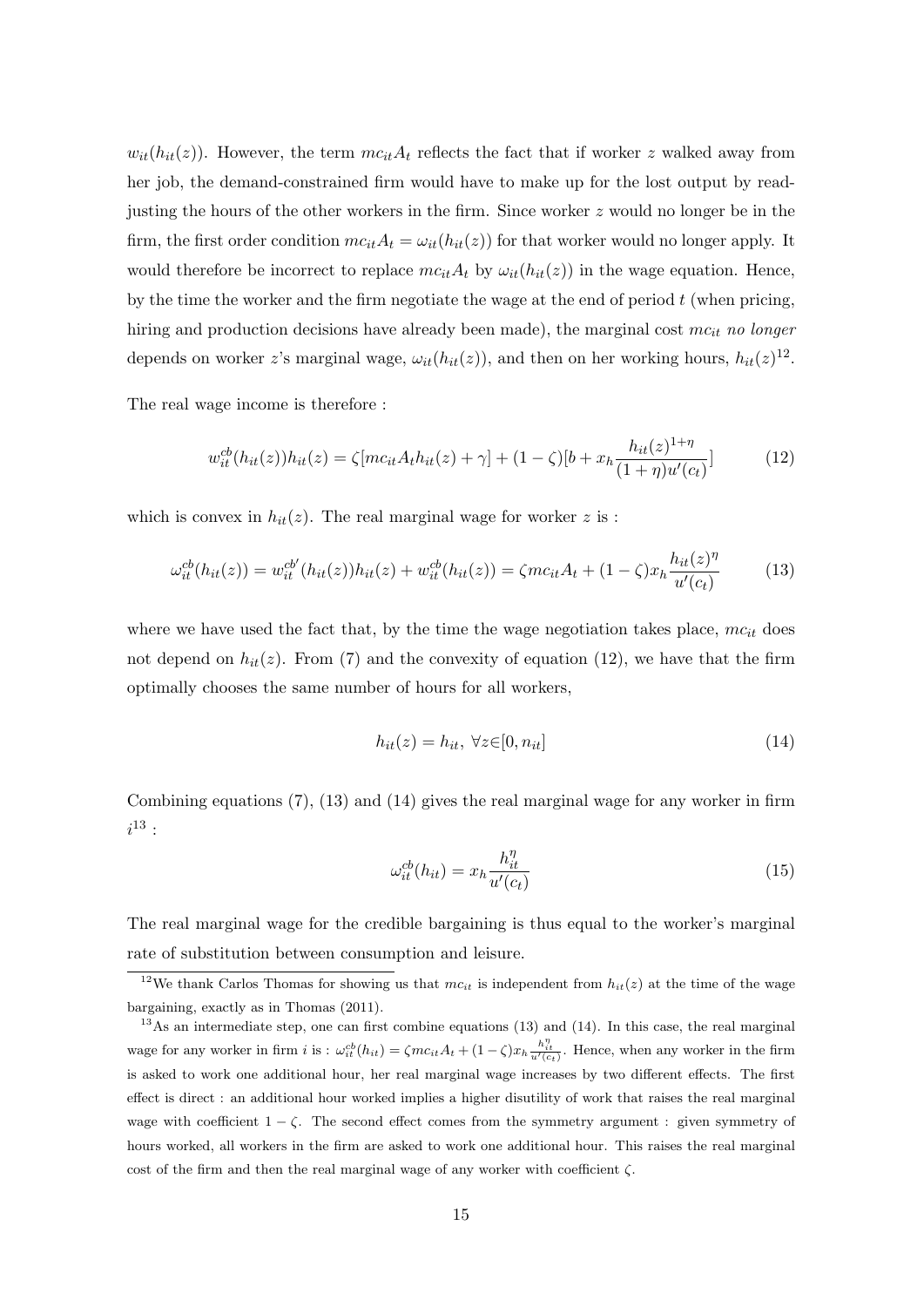Nash bargaining. To understand how the wage rigidity works, we compare these real average and marginal wages to those resulting from the Nash bargaining and the wage norm specification. Before Shimer (2005), the Nash bargaining was traditionally applied by the search and matching literature to get the real wage. In this case, the real wage is determined by the Generalized Nash Solution with the outside options as threat points. The outside options are  $U_t$  for the worker and  $V_{it} = 0$  for the employer. The surplus-sharing rule implies :

$$
(1 - \zeta)(W_{it}(z) - U_t) = \zeta J_{it}(z)
$$

Inserting for  $W_{it}(z)$ ,  $U_t$  and  $J_{it}(z)$  and using equations (8) and (9) yields the following real average wage for worker z :

$$
w_{it}^{nb}(h_{it}(z)) = \zeta[mc_{it}A_t + \chi \frac{\theta_t}{h_{it}(z)}] + (1 - \zeta)\left[\frac{b}{h_{it}(z)} + x_h \frac{h_{it}(z)^{\eta}}{(1 + \eta)u'(c_t)}\right]
$$
(16)

By the same argument as the one that applies for equation (11), equation (16) is not a differential equation in  $w_{it}(.)$ . The real wage income is therefore :

$$
w_{it}^{nb}(h_{it}(z))h_{it}(z) = \zeta[mc_{it}A_th_{it}(z) + \chi\theta_t] + (1-\zeta)[b + x_h\frac{h_{it}(z)^{1+\eta}}{(1+\eta)u'(c_t)}]
$$
(17)

which is convex in  $h_{it}(z)$ . The real marginal wage for worker z is :

$$
\omega_{it}^{nb}(h_{it}(z)) = w_{it}^{nb'}(h_{it}(z))h_{it}(z) + w_{it}^{nb}(h_{it}(z)) = \zeta mc_{it}A_t + (1 - \zeta)x_h \frac{h_{it}(z)^{\eta}}{u'(c_t)}
$$
(18)

where again we have used the fact that  $mc_{it}$  does not depend on  $h_{it}(z)$  at the time of the wage bargaining. It is worth noting that equation (18) and (13) are identical : the credible bargaining and the Nash bargaining therefore share the same expression for the real marginal wage. From (7) and the convexity of equation (17), the firm optimally chooses the same number of hours for all workers. Hence, equation (14) also applies for the Nash bargaining. Combining equations  $(7)$ ,  $(14)$  and  $(18)$  gives the real marginal wage for any worker in firm  $i$ :

$$
\omega_{it}^{nb}(h_{it}) = x_h \frac{h_{it}^{\eta}}{u'(c_t)}\tag{19}
$$

As for the credible bargaining, the real marginal wage for the Nash bargaining is equal to the worker's marginal rate of substitution between consumption and leisure.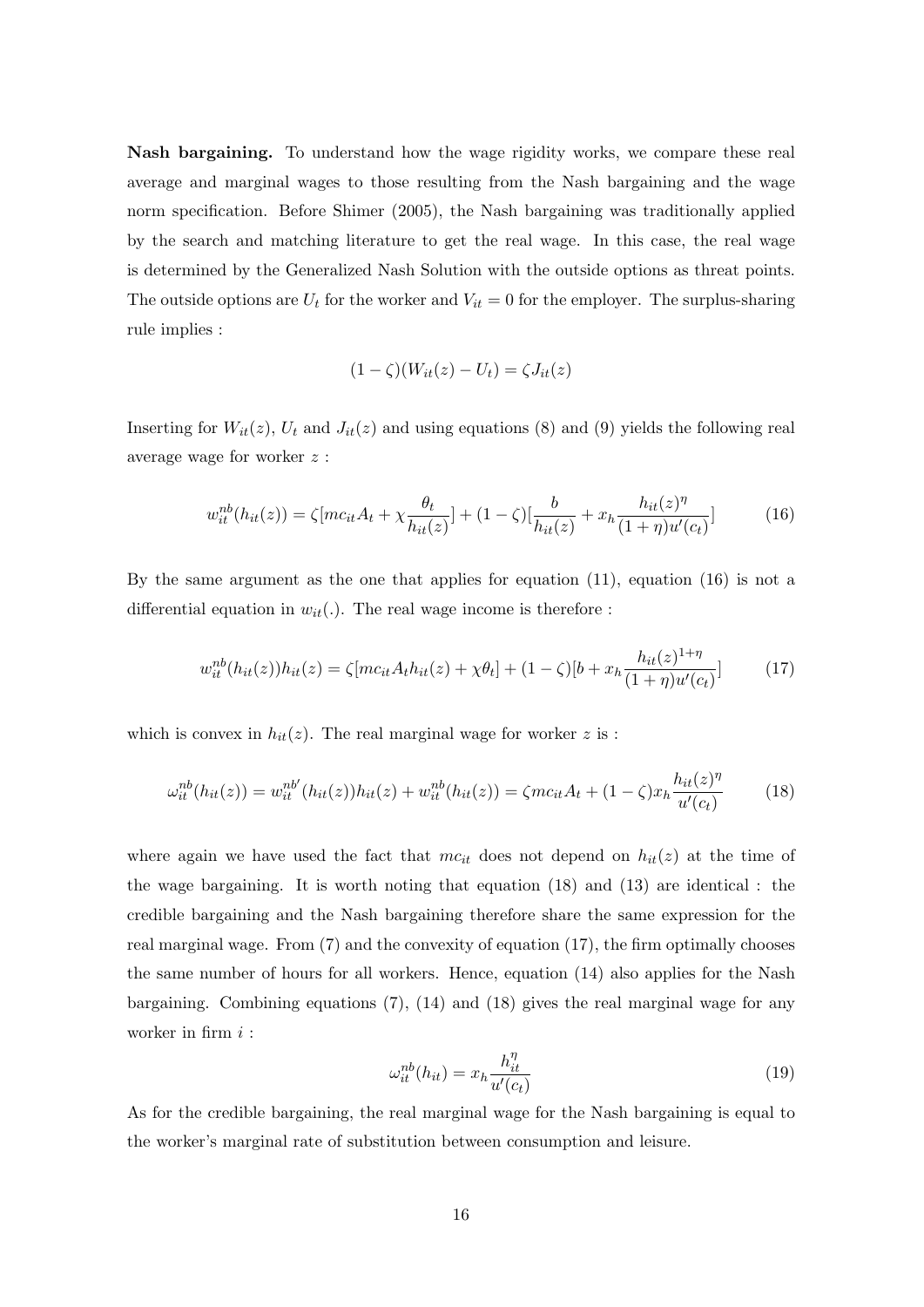Comparing equations (11) and (16), the real average wage stemming from the credible bargaining is more rigid than the real average wage resulting from the Nash bargaining, since  $\theta_t$  does not enter equation (11). This stickiness with respect to labor market conditions reflects that the threat points are the a-cyclical disagreement payoffs rather than the procyclical outside options. However, the alternative threat points for the credible bargaining do not imply any rigidity with respect to the disutility of labor. Hence, both wage specifications display the same real marginal wage, which is given by the worker's marginal rate of substitution between consumption and leisure.

Wage norm. In order to introduce real wage rigidities, most of the literature that merges New Keynesian and search and matching models assumes that the real average wage is set as a weighted average of the Nash bargaining real average wage and a real "wage norm"<sup>14</sup> . This norm can take many forms but last period's average wage or a constant average wage are usually considered. Here we retain a constant wage (equal to the steady state real average wage) as a norm. The real average wage for worker  $z$  is therefore :

$$
w_{it}^{wn}(h_{it}(z)) = \alpha \bar{w} + (1 - \alpha) w_{it}^{nb}(h_{it}(z))
$$
  
=  $\alpha \bar{w} + (1 - \alpha) \left[ \zeta[mc_{it}A_t + \chi \frac{\theta_t}{h_{it}(z)}] + (1 - \zeta) [\frac{b}{h_{it}(z)} + x_h \frac{h_{it}(z)^{\eta}}{(1 + \eta)u'(c_t)}] \right]$  (20)

where  $\alpha \in [0, 1]$  measures the degree of real wage rigidity. Once again, this equation is not a differential equation in  $w_{it}(.)$ . With such a wage rule, the real wage income is :

$$
w_{it}^{wn}(h_{it}(z))h_{it}(z) = \alpha \bar{w}h_{it}(z) + (1-\alpha) \left[ \zeta[mc_{it}A_t h_{it}(z) + \chi \theta_t] + (1-\zeta)[b + x_h \frac{h_{it}(z)^{1+\eta}}{(1+\eta)u'(c_t)}] \right]
$$
\n(21)

which is convex in  $h_{it}(z)$ . The real marginal wage for worker z is :

$$
\omega_{it}^{wn}(h_{it}(z)) = w_{it}^{wn'}(h_{it}(z))h_{it}(z) + w_{it}^{wn}(h_{it}(z)) = \alpha \bar{w} + (1 - \alpha)[\zeta mc_{it}A_t + (1 - \zeta)x_h \frac{h_{it}(z)^{\eta}}{u'(c_t)}]
$$
\n(22)

where again  $mc_{it}$  does not depend on  $h_{it}(z)$  at the time of the wage bargaining. From (7) and the convexity of equation (21), the firm still optimally chooses the same number of

<sup>&</sup>lt;sup>14</sup>The wage norm was initiated by Hall (2005) in the search and matching literature. Blanchard and Galí (2007, 2010), Krause and Lubik (2007), Faia (2008), Sveen and Weinke (2008), Christoffel and Linzert (2010), Ravenna and Walsh (2012), among others, take some form of this approach when they integrate real wage rigidities into the New Keynesian model.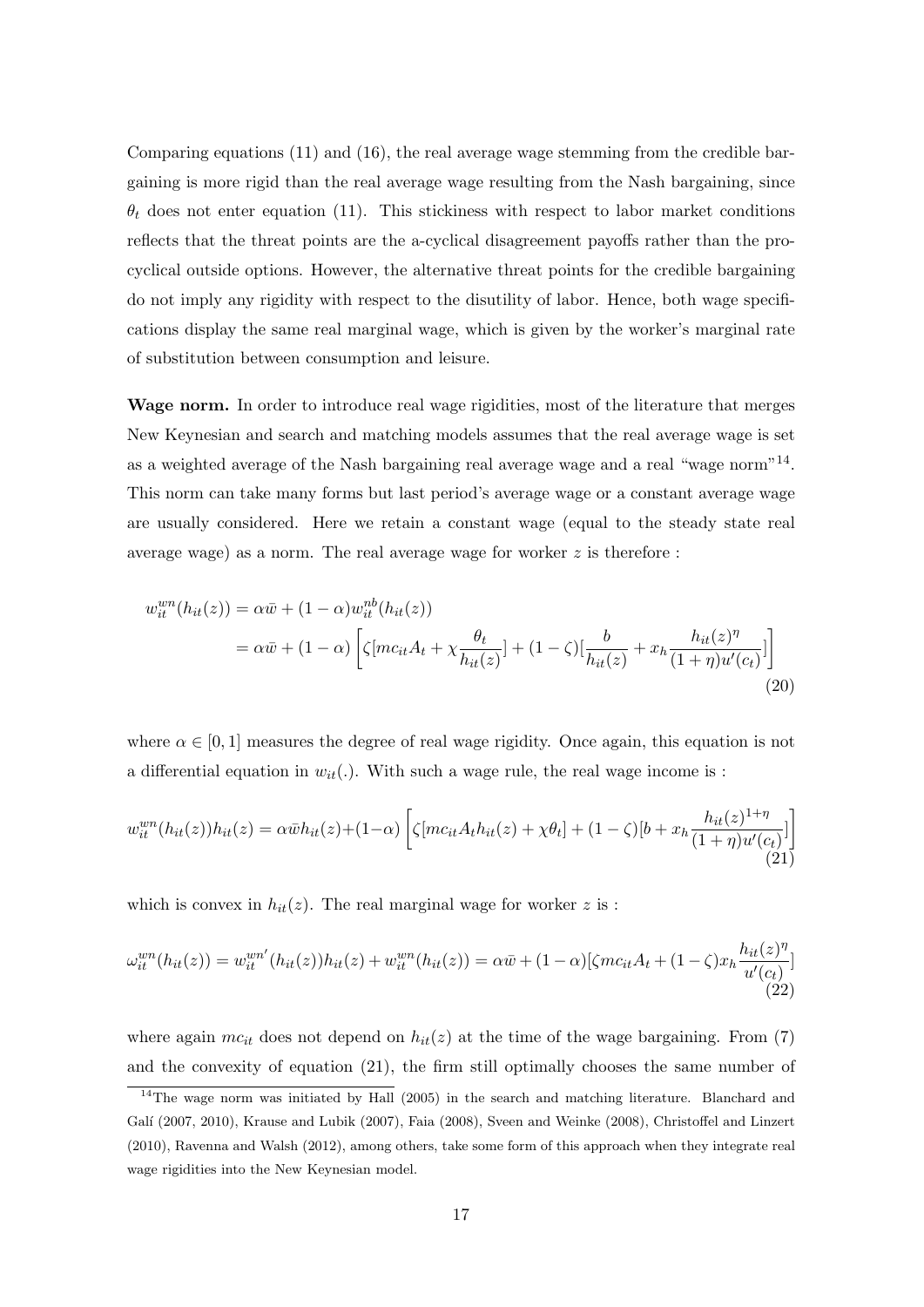hours for all workers. Hence, equation (14) still applies for the wage norm specification. Combining  $(7)$ ,  $(14)$  and  $(22)$  gives the real marginal wage for any worker in firm  $i^{15}$ :

$$
\omega_{it}^{wn}(h_{it}) = \frac{\alpha \bar{w} + (1 - \alpha)(1 - \zeta)x_h \frac{h_{it}^{\eta}}{w'(c_t)}}{1 - (1 - \alpha)\zeta}
$$
(23)

The real marginal wage for this specification is a weighted average of the worker's marginal rate of substitution between consumption and leisure and the constant wage norm. With  $\alpha = 0$ , the real marginal wage corresponds to the real marginal wage for the Nash bargaining and the credible bargaining. With  $\alpha = 1$ , the real marginal wage is fixed and equal to the steady state real average wage.

#### 2.3.3 Vacancy posting

The standard job creation condition is obtained by merging equations (8) and (9) :

$$
\frac{\chi}{q(\theta_t)} = E_t \beta_{t,t+1} [mc_{it+1}A_{t+1}h_{it+1} - w_{it+1}(h_{it+1})h_{it+1} + (1-s)\frac{\chi}{q(\theta_{t+1})}] \tag{24}
$$

Equation (24) can be rewritten as :

$$
\frac{\chi}{q(\theta_t)} + E_t \beta_{t,t+1} [w_{it+1}(h_{it+1})h_{it+1}] = E_t \beta_{t,t+1} [mc_{it+1}A_{t+1}h_{it+1} + (1-s)\frac{\chi}{q(\theta_{t+1})}] \tag{25}
$$

The left hand side of equation (25) gives the cost associated with hiring an additional worker. That cost includes both wage payment and vacancy posting costs. The right hand side gives the benefit from hiring an additional worker, which includes the discounted savings in the future cost of using hours associated with having one additional worker in place and the discounted savings in the future vacancy posting costs.

From equation (25), the cost of an additional worker depends on the real average wage. The incentive to post vacancies is then enhanced when the real average wage is sticky with

 $15$ As an intermediate step, one can first combine equations (14) and (22). In this case, the real marginal wage for any worker in firm i is :  $\omega_{it}^{wn}(h_{it}) = \alpha \bar{w} + (1-\alpha)[\zeta mc_{it}A_t + (1-\zeta)x_h\frac{h_{it}^{\eta}}{w'(c_t)}]$ . Hence, when any worker in firm  $i$  is asked to work one additional hour, her real marginal wage increases directly by a coefficient  $(1 - \alpha)(1 - \zeta)$ , and given symmetry of hours worked by a coefficient  $(1 - \alpha)\zeta$ . Since  $\alpha \in [0, 1]$ , the real marginal wage for the wage norm less increases with hours per worker than the real marginal wage for the credible bargaining and the Nash bargaining.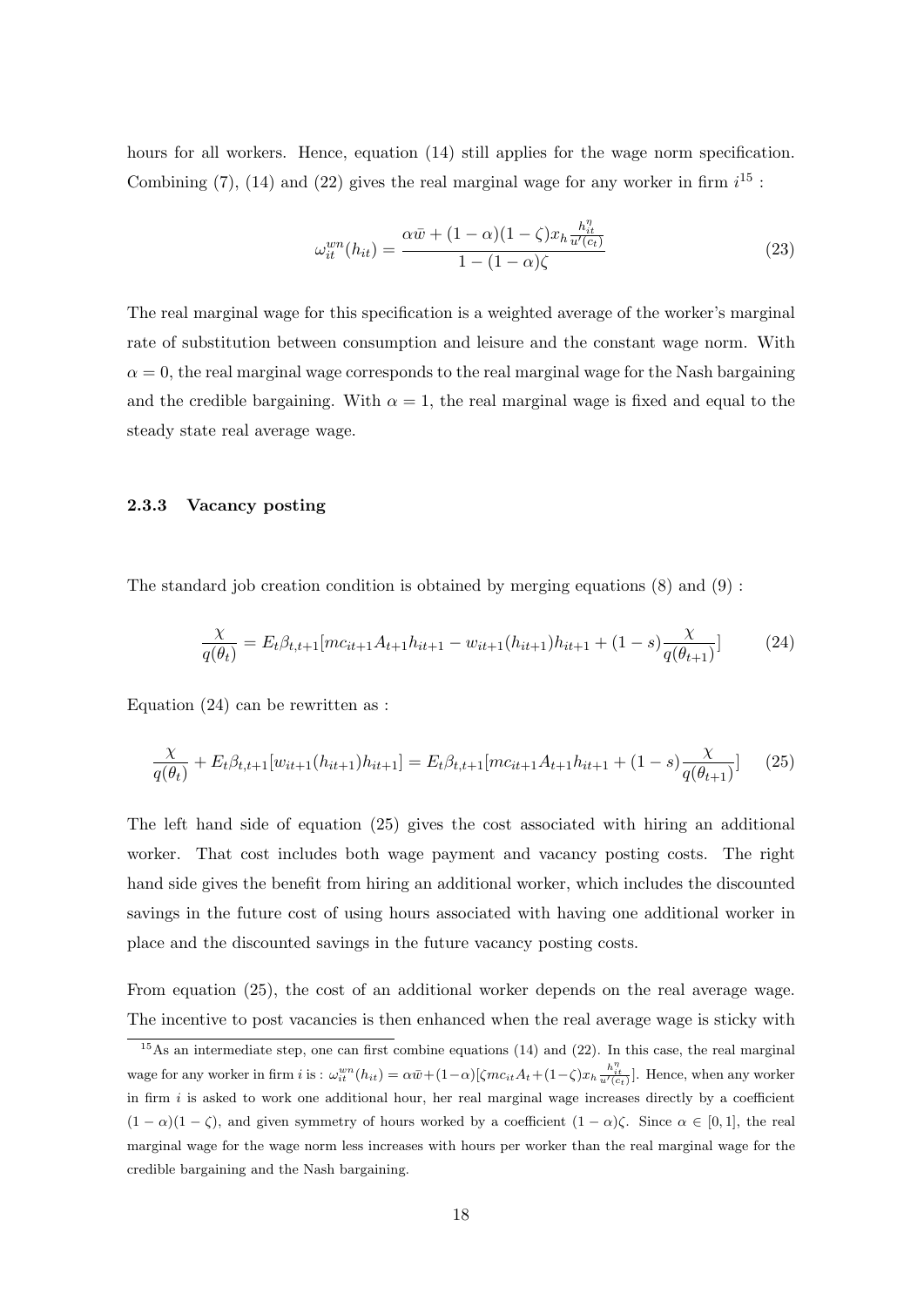respect to labor market conditions. From equation (7), the cost of an additional hour is given by the real marginal wage. The incentive to raise hours per worker is then enhanced when the real marginal wage is sticky with respect to hours. The relative adjustment between the two margins will thus be determined by the relative behavior of  $w_{it}$  and  $\omega_{it}$ .

#### 2.3.4 Price setting and inflation dynamics

From equations (10), (15), (19) and (23), the real marginal cost for each wage specification is :

$$
mc_{it}^{cb} = x_h \frac{h_{it}^{\eta}}{u'(c_t)A_t}
$$
\n
$$
(26)
$$

$$
mc_{it}^{nb} = x_h \frac{h_{it}^{\eta}}{u'(c_t)A_t}
$$
\n
$$
(27)
$$

$$
mc_{it}^{wn} = \frac{\alpha \bar{w} + (1 - \alpha)(1 - \zeta)x_h \frac{h_{it}^{\eta}}{u'(c_t)}}{(1 - (1 - \alpha)\zeta)A_t}
$$
(28)

Two results are worth noting. First, the credible bargaining and the Nash bargaining generate the same real marginal cost. This stems from the same real marginal wage displayed by both wage bargainings. The real marginal cost is given by the ratio between the marginal rate of substitution between consumption and leisure and the marginal product of labor. Secondly, since  $\alpha \in [0, 1]$ ,  $mc_{it}^{wn}$  is less flexible with respect to hours than  $mc_{it}^{cb}$  and  $mc_{it}^{nb}$ . This stems from  $\omega_{it}^{wn}(h_{it})$  which is less flexible with respect to hours than  $\omega_{it}^{cb}(h_{it})$  and  $\omega_{it}^{nb}(h_{it}).$ 

In an online technical appendix<sup>16</sup>, we show that those different marginal cost schedules imply different slopes for the New-Keynesian Phillips Curve (NKPC). Since the credible bargaining and the Nash bargaining generate the same real marginal cost expression, we restrict attention to the credible bargaining on one side, and the wage norm on the other side. The results for the credible bargaining, in this subsection, naturally convey to Nash bargaining. The NKPC for the credible bargaining and the wage norm are given by :

$$
\pi_t^{cb} = \beta E_t \pi_{t+1} + \kappa^{cb} \widehat{mc}_t^{cb}
$$
\n(29)

 $\frac{16}{16}$ Available on the author's website : https : //sites.google.com/site/pierrickclerc/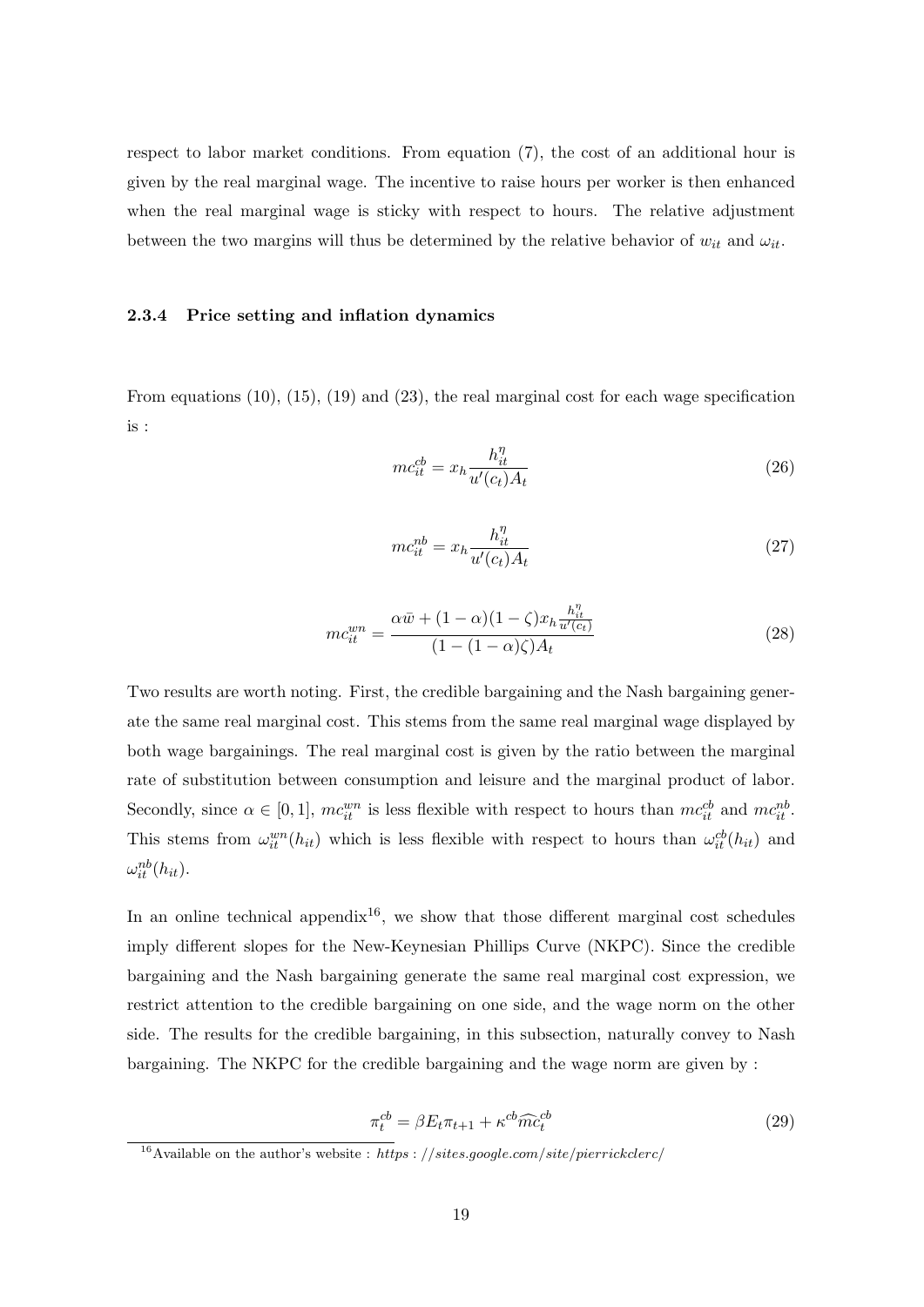$$
\pi_t^{wn} = \beta E_t \pi_{t+1} + \kappa^{wn} \widehat{mc}_t^{wn}
$$
\n(30)

where  $\kappa^{cb}$  and  $\kappa^{wn}$  read :

$$
\kappa^{cb} = \frac{(1 - \delta\beta)(1 - \delta)}{\delta} \frac{1}{1 + \phi^{cb}}
$$

$$
\kappa^{wn} = \frac{(1 - \delta\beta)(1 - \delta)}{\delta} \frac{1}{1 + \phi^{wn}}
$$

with  $\phi^{cb}$  and  $\phi^{wn}$  given by :

$$
\phi^{cb} = \eta \epsilon - \delta \beta \eta \tau_{cb}^n
$$

$$
\phi^{wn} = D\eta \epsilon - D\delta \beta \eta \tau_{wn}^n
$$

The expression and the derivation of  $\tau_{cb}^n$  and  $\tau_{wn}^n$  are provided in the online appendix. The parameter  $D$  is given by :

$$
D = \frac{(1 - \alpha)(1 - \zeta)x_h \frac{h^{\eta}}{u'(c)}}{\alpha \bar{w} + (1 - \alpha)(1 - \zeta)x_h \frac{h^{\eta}}{u'(c)}} \le 1
$$

The parameters  $\phi^{cb}$  and  $\phi^{wn}$  have two components each :  $\eta\epsilon$  and  $\delta\beta\eta\tau^{cb}$  for  $\phi^{cb}$ ;  $D\eta\epsilon$  and  $D\delta\beta\eta\tau^{wn}$  for  $\phi^{wn}$ . The terms  $\eta\epsilon$  and  $D\eta\epsilon$  embody the existence of strategic complementarities in price setting, or real price rigidities in Ball and Romer (1990) terminology. Those complementarities dampen the price level adjustment in response to real marginal cost movements. To understand this point, take a price-setter who is considering a reduction in its nominal price. Given the prices of other firms, such a reduction implies a reduction in its real price. This increases its sales by an elasticity  $\epsilon$ . Since employment is predetermined, the firm has to increase hours per worker in the initial period so as to accommodate the higher demand for its good. The rise in hours entails an increase in the real marginal cost, i.e. the cost of a marginal hour, which is all the more important as  $\eta$  is large. This anticipated increase in real marginal costs leads the firm to choose a smaller price reduction than the one initially considered. This results in strategic complementarities : given that some prices are kept unchanged (due to Calvo price-setting), the firms that have the ability to adjust theirs change those prices by little.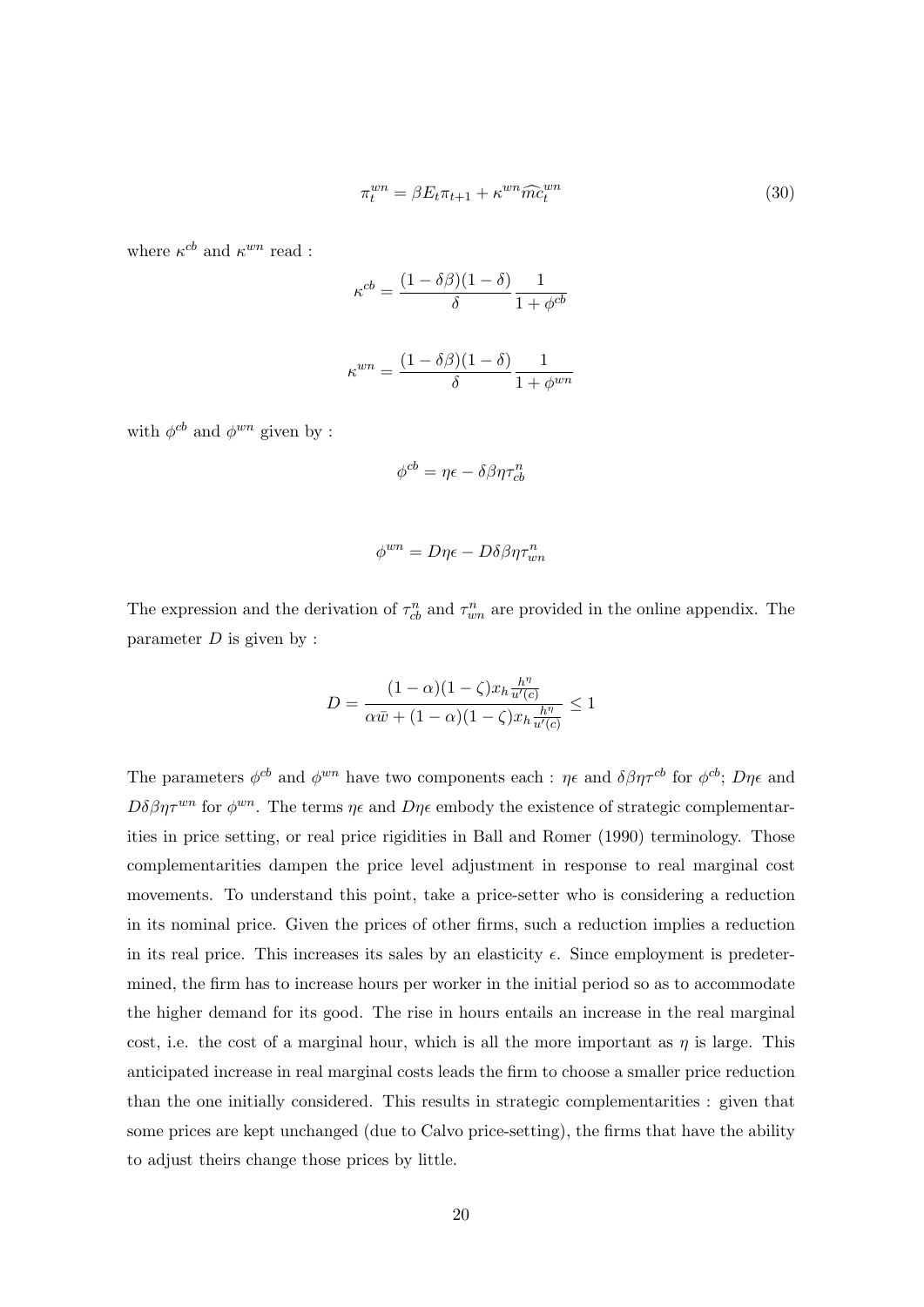Crucially, as  $D \leq 1$ , the degree of strategic complementarities is higher for the credible bargaining than for the wage norm. Indeed, for the credible bargaining, an additional hour per worker increases the real marginal cost by an elasticity  $\eta$ , through the increase in workers' marginal disutility of labor. However, for the wage norm, only a fraction  $D$  of the real marginal cost is flexible. A marginal hour thus increases the real marginal cost only by an elasticity  $D\eta$ .

The terms  $\delta\beta\eta\tau^{cb}$  and  $D\delta\beta\eta\tau^{wn}$  reflect that real marginal costs, for a given amount of output, decrease with the firms' employment stock. Contrary to strategic complementarities, this accelerates price adjustment to real marginal cost fluctuations. To make things clear, take the same firm considering a reduction in its nominal price. With such a reduction, the firm expects a larger employment stock, and therefore lower real marginal costs in the future. This effect leads the firm to choose a larger price reduction than the one initially considered. Once again, this effect is stronger for the credible bargaining : since the real marginal cost is more flexible for the credible bargaining, the anticipation of even lower real marginal costs in the future leads the firm to reduce its price even more.

In the online appendix, we show that  $\eta \epsilon > \delta \beta \eta \tau^{cb}$  and  $D \eta \epsilon > D \delta \beta \eta \tau^{wn}$ . This means that the latter effect is dominated by the strategic complementarities effect, for both the credible bargaining and the wage norm. Both  $\phi^{cb}$  and  $\phi^{wn}$  are therefore positive. Furthermore, we show that  $\phi^{cb} \geq \phi^{wn}$ . This implies that the NKPC resulting from the credible bargaining is flatter than the NKPC resulting from the wage norm: fluctuations in real marginal costs are turned into inflation by less for the credible bargaining. This is due to the higher degree of strategic complementarities in price setting stemming from this wage bargain.

#### 2.4 Aggregate output and market clearing

Aggregate output  $y_t$  is obtained by aggregating the goods produced by each firm :

$$
y_t \equiv \left(\int_0^1 y_{it}^{\frac{\epsilon - 1}{\epsilon}} dt\right)^{\frac{\epsilon}{\epsilon - 1}}
$$

The goods market clearing condition is :

 $y_t = y_t^d$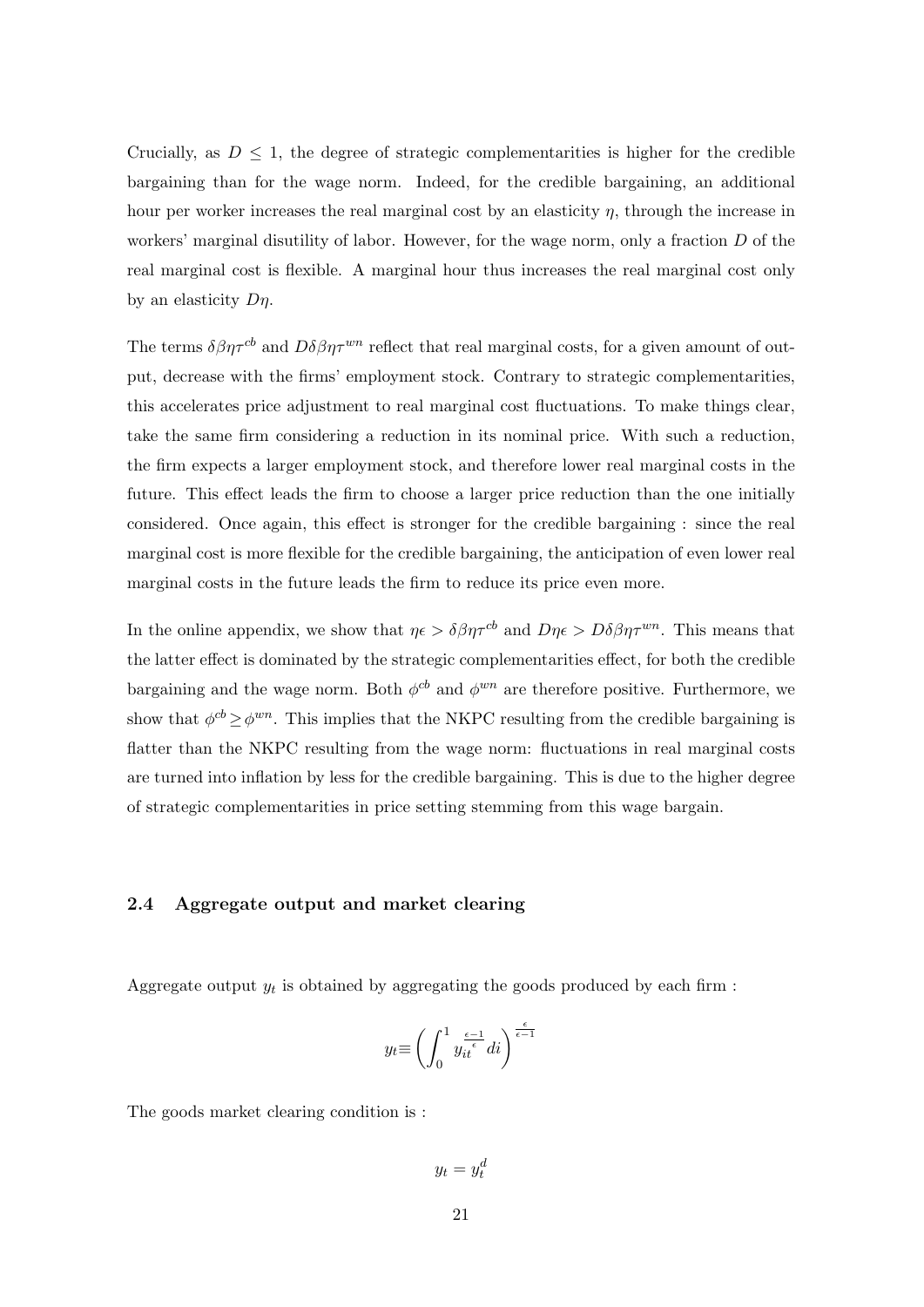which implies :

$$
y_t = c_t + \chi v_t \tag{31}
$$

From the firm's production function, we obtain the aggregate production function:

$$
y_t = A_t n_t h_t \tag{32}
$$

#### 2.5 Monetary policy

We follow much of the New Keynesian literature by assuming that monetary policy is described by a Taylor-type interest rate rule :

$$
i_t = \rho_i i_{t-1} + (1 - \rho_i)(\rho + \varphi_\pi \pi_t + \varphi_y \Delta y_t) + e_t^m
$$
\n(33)

where  $\rho \equiv -\log\beta$  denotes the household's discount rate,  $\rho_i$  captures the degree of interest rate smoothing,  $\varphi_{\pi}$  and  $\varphi_{y}$  the responses to inflation and output growth, respectively, and  $e_t^m$  is an iid shock to monetary policy.

## 3 The Joint Dynamics of Inflation and Unemployment

#### 3.1 Calibration

From now onwards, we assume the following functional forms for the preferences over consumption and the matching technology:

$$
u(c_t) = \frac{c_t^{1-\sigma}}{1-\sigma}
$$

$$
m(u_t, v_t) = m_0 u_t^{1-\varsigma} v_t^{\varsigma}
$$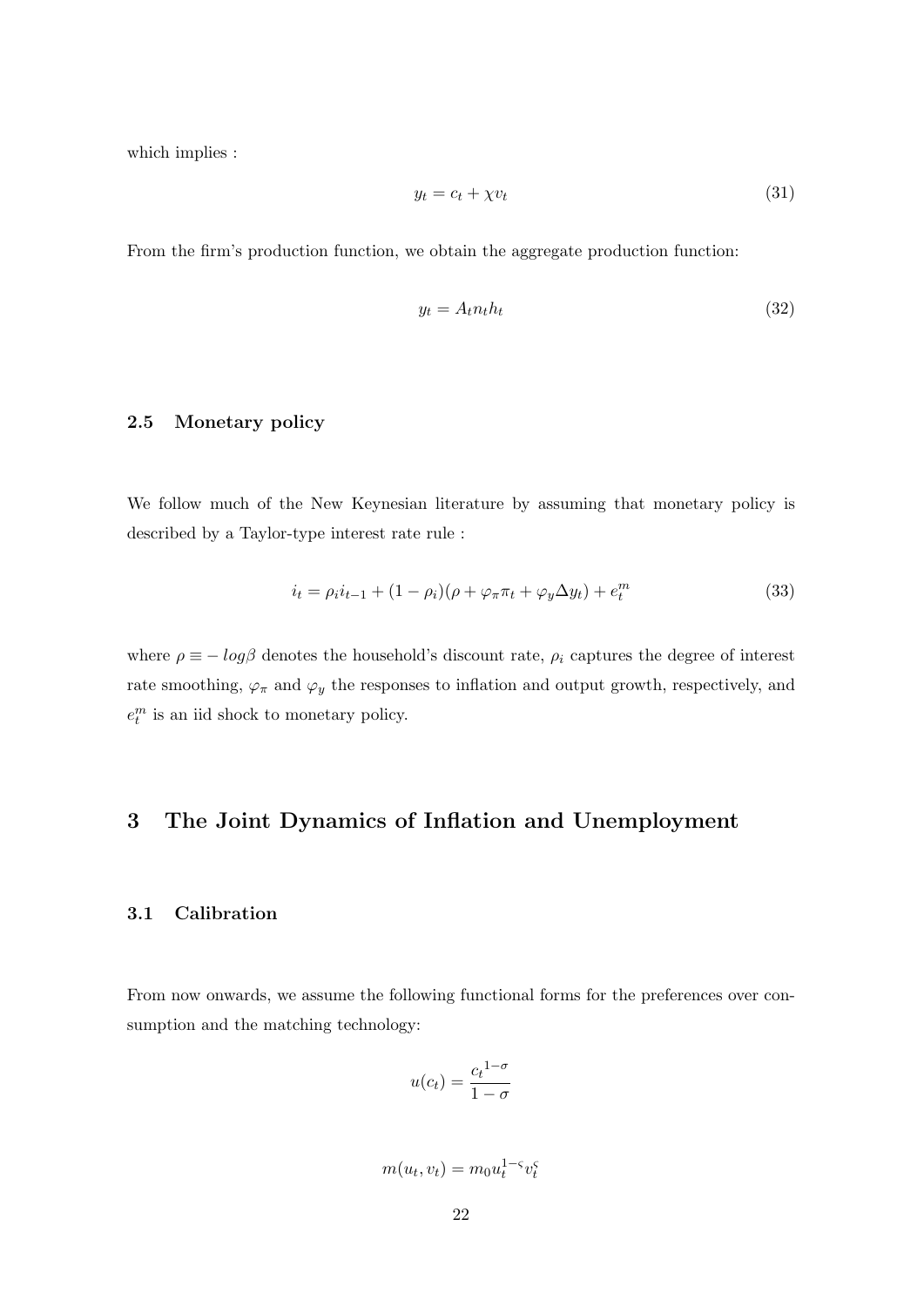Our model is composed by 9 equations: the Euler equation which describes the evolution of consumption equation (1), the employment law of motion (4), the real average wage (11), the job creation condition (24), the real marginal cost (26), the NKPC (29), the goods market clearing condition (31), the aggregate production function (32) and the Taylor rule (33). The log-linear equations are listed in the online appendix.

Preferences and price rigidities. Time is measured in quarters. We set standard values for the discount factor  $\beta = 0.99$  (corresponding to an annual interest rate equal to 4%) as well as for the intertemporal elasticity of substitution  $\sigma = 1$ . Hours per worker are normalized to one at the steady state and the scaling parameter  $x<sub>h</sub>$  is adjusted accordingly. We set  $\eta = 2$ , corresponding to a Frisch labor supply elasticity  $(1/\eta)$  of 0.5. This parameter is critical, since it determines how the real marginal wage, and then the real marginal cost, respond to variations in hours worked. For a long time, the empirical value of the labor supply elasticity has been a matter of debate. On one side, the macroeconomic literature has often retained a value of 1 (or even above) for this elasticity, on the basis of balanced growth considerations (see e.g. Cooley and Prescott (1995)). On the other side, Card (1994) reports microeconomic estimates of the labor supply elasticity which are between 0 and 0.5, and most of the time around 0.2. It is therefore customary to find in the labor market literature a value for this elasticity at 0.5, i.e. the midpoint of macro and micro findings<sup>17</sup>. Nevertheless, Domeij and Flodén (2006) argue that previous micro studies have been biased downwards since liquidity constraints have been ignored. They find an average bias of 50%. This implies that most micro estimates would be actually close to 0.5. Hence, we set  $\eta = 2$  from both the usual practice and the evidence of Domeij and Flodén (2006).

We choose a standard average duration for a price contract of approximately a year, which entails  $\delta = 0.75$ . The monopolistic markup is chosen to a conventional level of 20%, implying an elasticity of substitution between differentiated goods  $\epsilon$  equal to 6. From the values for  $\beta$ ,  $\eta$ ,  $\epsilon$  and  $\delta$ , we obtain  $\phi^{cb} = 4.14$  and then  $\kappa^{cb} = 0.017$ . With steady state values for h, w and c given by Table 2, we have  $D = 0.48$ , which implies  $\phi^{wn} = 2.12$  and then  $\kappa^{wn} = 0.028$ . Therefore, the NKPC for the wage norm is steeper than the NKPC for the credible bargaining<sup>18</sup>. As previously stated,  $\phi^{cb}$  and  $\kappa^{cb}$  also apply to the Nash bargaining.

Labor market flows. We set the separation rate s to 0.06, corresponding to the monthly

<sup>&</sup>lt;sup>17</sup>This is notably the case for Christoffel and Kuester  $(2008)$ , Barnichon  $(2010a)$  and Thomas  $(2011)$ .

<sup>&</sup>lt;sup>18</sup>The values found for  $\tau^*$  and  $\tau^n$  are  $\tau^*_{cb} = 0.10$  and  $\tau^n_{cb} = 5.29$  for the credible bargining and  $\tau^*_{wn} = 0.08$ and  $\tau_{wn}^n = 5.11$  for the wage norm.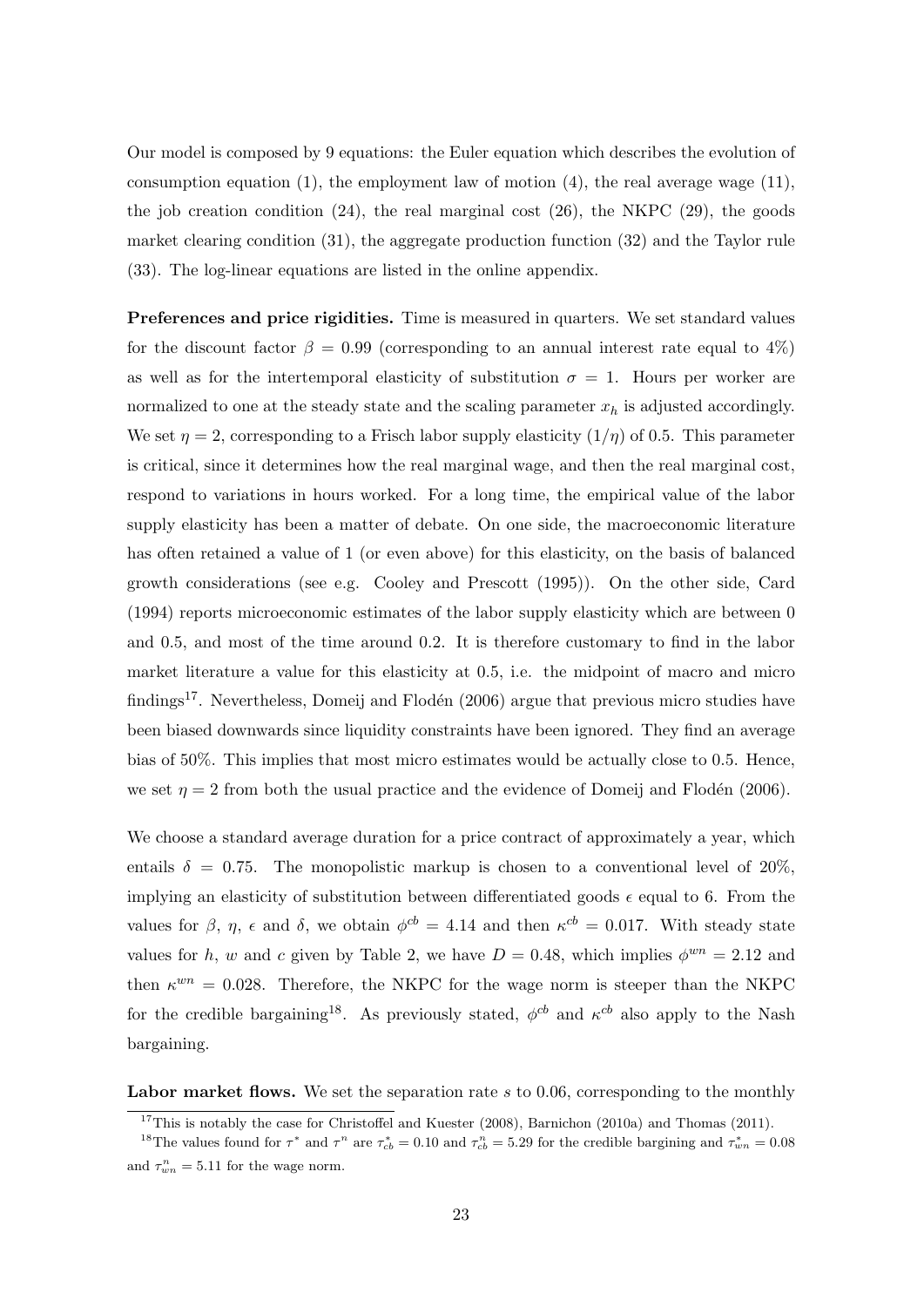rate of 0.02 found by Fujita and Ramey (2006). We target a steady state unemployment rate at 0.06, which is the average rate of our sample, and a probability of finding a worker of 0.70, from Den Haan and al. (2000). The efficiency parameter of the matching function  $m_0$ is set to match those two targets. For the elasticity of the matching function with respect to vacancies, we select  $\zeta = 0.6$ , from the evidence reported in Blanchard and Diamond (1989).

Monetary policy and shocks. The monetary policy is described by a Taylor-type rule with interest rate smoothing. We follow Sveen and Weinke (2008) by setting standard values for the parameters  $\varphi_{\pi} = 1.5$ ,  $\varphi_{y} = 0.5/4$  and  $\rho_{i} = 0.7$ . The standard deviation of the interest rate shock,  $\sigma_m = 0.002$ , is selected from Walsh (2005). The aggregate productivity shock  $A_t$  is normalized to one at the steady state. The log of this shock follows an  $AR(1)$ process with an autocorrelation coefficient  $\rho_a$  set to 0.95. The standard deviation of the productivity shock,  $\sigma_a = 0.0097$ , is chosen to roughly replicate the standard deviation of real output in the data<sup>19</sup>. While this is not a robust procedure<sup>20</sup>, this is not essential here since the model is not evaluated along this dimension.

Wage bargaining parameters and vacancy posting costs. The worker's bargaining power  $\zeta$  is chosen at 0.5, a common practice that implies a symmetric bargaining. We follow Shimer (2005) by setting  $b = 0.4$ . This means that the flow value of unemployment (that may include unemployment benefits and home production) represents 40% of the steady state worker output<sup>21</sup>,  $\frac{y}{x}$  $\frac{9}{n}$ . The partial adjustment coefficient  $\alpha$  of the wage norm is set to 0.35, the value that makes this wage specification roughly replicate the volatility of the real average wage w in the data. In the Appendix, we choose alternative values for  $\alpha$  and find that our results are insensitive to these changes.

Two parameters remain to calibrate : the cost borne by the employer during the wage bargaining  $\gamma$  and the vacancy posting cost  $\chi$ . Since  $\gamma$  is specific to the credible bargaining,  $\chi$  is the last parameter to calibrate for the Nash and wage norm specifications. There are no standard empirical counterparts for these costs. In order to assign values to those parameters, we procede in two steps. We begin by determining the value of  $\chi$  that solves the job creation condition at the steady state for the Nash bargaining<sup>22</sup>. We next replace

<sup>&</sup>lt;sup>19</sup>Walsh (2005) obtains roughly the same value for  $\sigma_a$ . The corresponding values for the Nash bargaining and the wage norm are  $\sigma_a = 0.0136$  and  $\sigma_a = 0.0096$ , respectively.

 $^{20}$ This strategy is notably used by Walsh (2005) and Krause and Lubik (2007).

<sup>&</sup>lt;sup>21</sup>Note that the sum of the flow value of unemployment and the marginal disutility of working,  $b +$  $x_h \frac{h_{it}^{1+\eta}}{(1+\eta)u'(c_t)}$ , equals 0.68 at the steady state, just below the value 0.71 used by Hall and Milgrom (2008) and Pissarides (2009).

<sup>&</sup>lt;sup>22</sup>The resulting value for  $\chi$  is also the value that solves the job creation condition under the wage norm,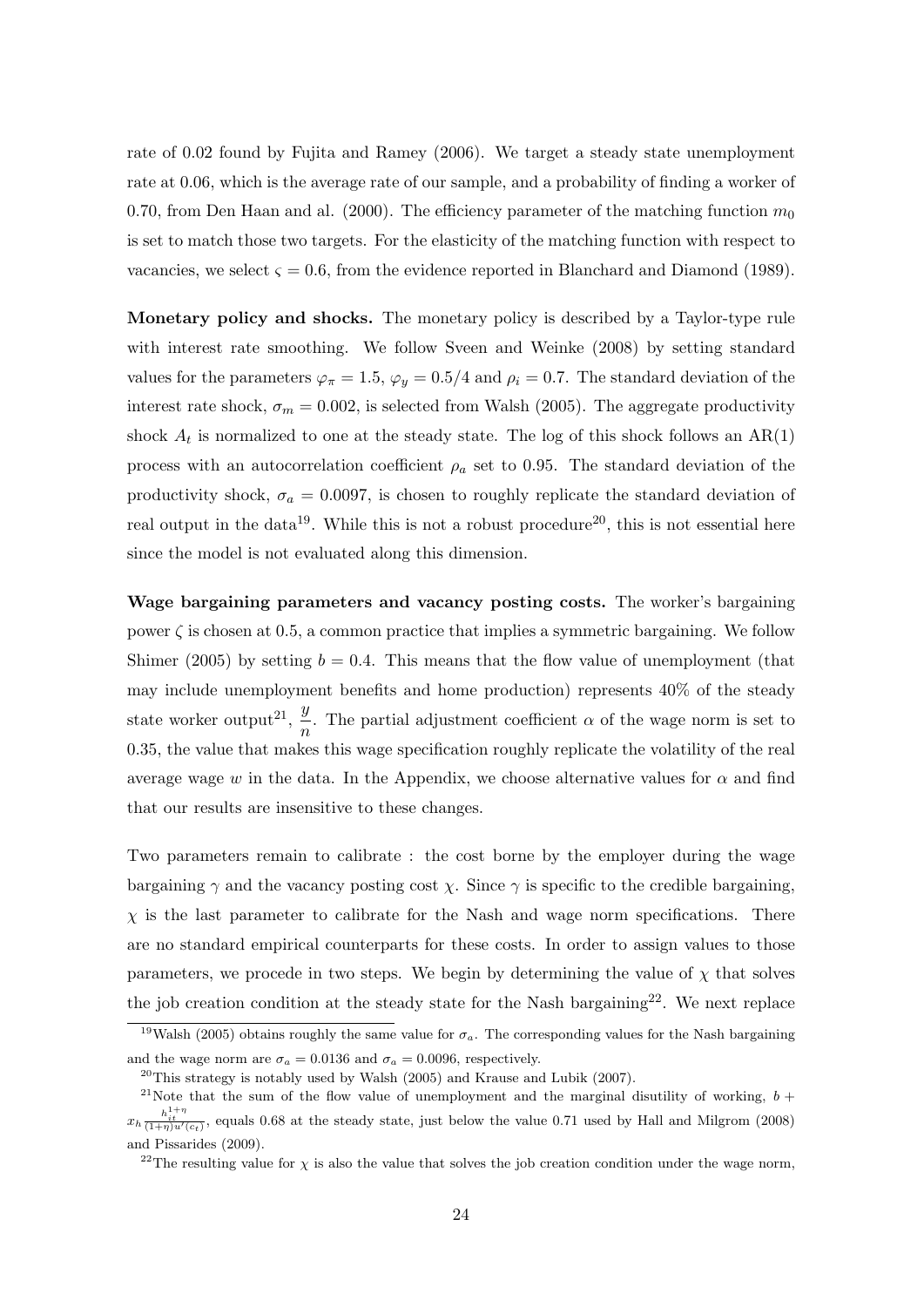$\chi$  by this value and find the value of  $\gamma$  that closes the job creation condition at the steady state for the credible bargaining.

This strategy has two advantages. First, there is a single value for the parameters that are common to the three wage specifications. Secondly, the real average wages at the steady state under the three specifications are identical<sup>23</sup>. This last point is critical for the labor market volatility: as Hagedorn and Manovskii (2008) stress, the labor market is all the more volatile as the steady state profit is low (and therefore as the steady state real average wage is high). By implying identical real average wages at the steady state, our calibration does not favour any particular wage specification.

The value of  $\chi$  that solves the job creation condition at the steady state for the Nash bargaining is 0.10. This value implies that the steady-state ratio of vacancy posting costs to GDP,  $\frac{\chi v}{y}$ , equals 0.009. This is just below the value targeted by Andolfatto (1996) and Blanchard and Galí (2010) for this ratio, at 0.01. Given  $\chi = 0.10$ , the job creation condition at the steady state under the credible bargaining is solved for  $\gamma = 0.13$ . This represents 13% of steady-state worker output. This value is below the one retained by Hall and Milgrom (2008), representing 27% of steady-state worker output.

All the parameters are summarized in Table 1 while the steady state for some of the model variables is reported in Table 2.

since at the steady state the real average wages for the Nash bargaining and the wage norm are identical. <sup>23</sup>Since the resulting value for  $\gamma$  equals  $\chi \theta$ .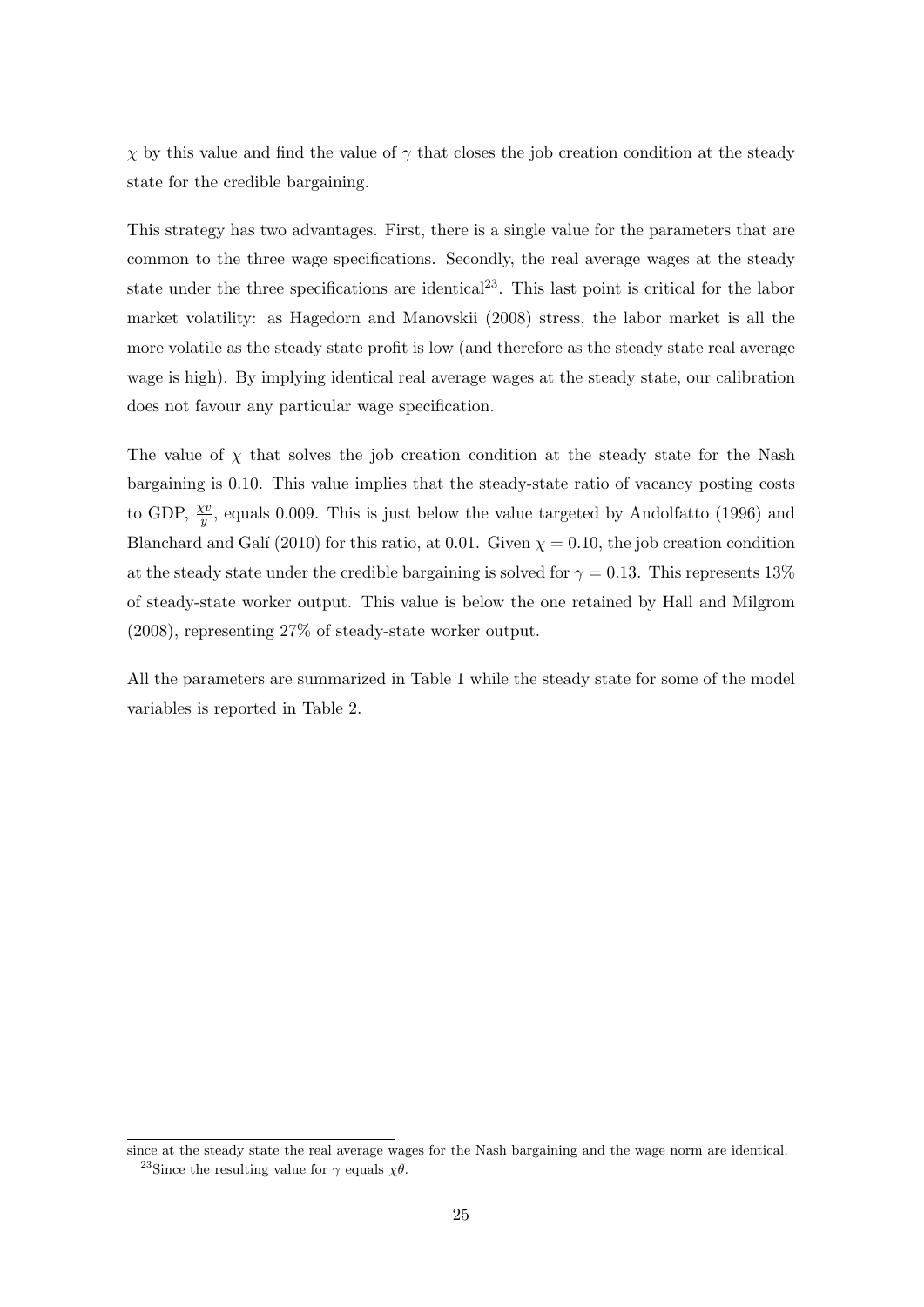| Parameter        | Definition                                | Value          |
|------------------|-------------------------------------------|----------------|
| $\beta$          | Discount factor                           | 0.99           |
| $\sigma$         | Intertemporal elasticity of substitution  | 1              |
| $\eta$           | Convexity of labor disutility             | $\overline{2}$ |
| $x_h$            | Scaling factor to disutility of work      | 0.89           |
| $\delta$         | Fraction of unchanged prices              | 0.75           |
| $\epsilon$       | Elasticity of demand curves               | 6              |
| $\kappa^{cb}$    | Slope of the NKPC for the CB              | 0.017          |
| $\kappa^{wn}$    | Slope of the NKPC for the WN              | 0.028          |
| $\boldsymbol{s}$ | Separation rate                           | 0.06           |
| $\varsigma$      | Elasticity matching for wrt vacancies     | 0.6            |
| m <sub>o</sub>   | Efficiency parameter of the matching fct  | 0.79           |
| $\sigma_a$       | SD of productivity shock                  | 0.0097         |
| $\rho_a$         | AC of productivity shock                  | 0.95           |
| $\sigma_m$       | SD of policy shock                        | 0.002          |
| $\varphi_{\pi}$  | Response to inflation in the Taylor rule  | 1.5            |
| $\varphi_u$      | Response to output gap in the Taylor rule | 0.5/4          |
| $\rho_i$         | Interest rate smoothing                   | 0.7            |
| $\zeta$          | Worker's bargaining power                 | 0.5            |
| $\boldsymbol{b}$ | Flow value of unemployment                | 0.4            |
| $\chi$           | Vacancy posting cost                      | 0.10           |
| $\gamma$         | Employer's cost of delay                  | 0.13           |

Table 1 : Parameters

#### Table 2 : Steady State

| Variable                                 | Definition                              | Value |
|------------------------------------------|-----------------------------------------|-------|
| $\boldsymbol{y}$                         | Real output                             | 0.94  |
| $\boldsymbol{c}$                         | Consumption                             | 0.93  |
| $\boldsymbol{h}$                         | Hours per worker                        | 1     |
| $\it n$                                  | Employment                              | 0.94  |
| $\boldsymbol{u}$                         | Unemployment rate                       | 0.06  |
| $\boldsymbol{v}$                         | Vacancy rate                            | 0.08  |
| w                                        | Real average wage                       | 0.82  |
| $\omega$                                 | Real marginal wage                      | 1/1.2 |
| mc                                       | Real marginal cost                      | 1/1.2 |
| $\underline{\chi v}$<br>$\boldsymbol{y}$ | Share of output lost to vacancy posting | 0.009 |
| J                                        | Value of a firm                         | 0.14  |
| $W-U$                                    | Surplus of the worker from working      | 0.14  |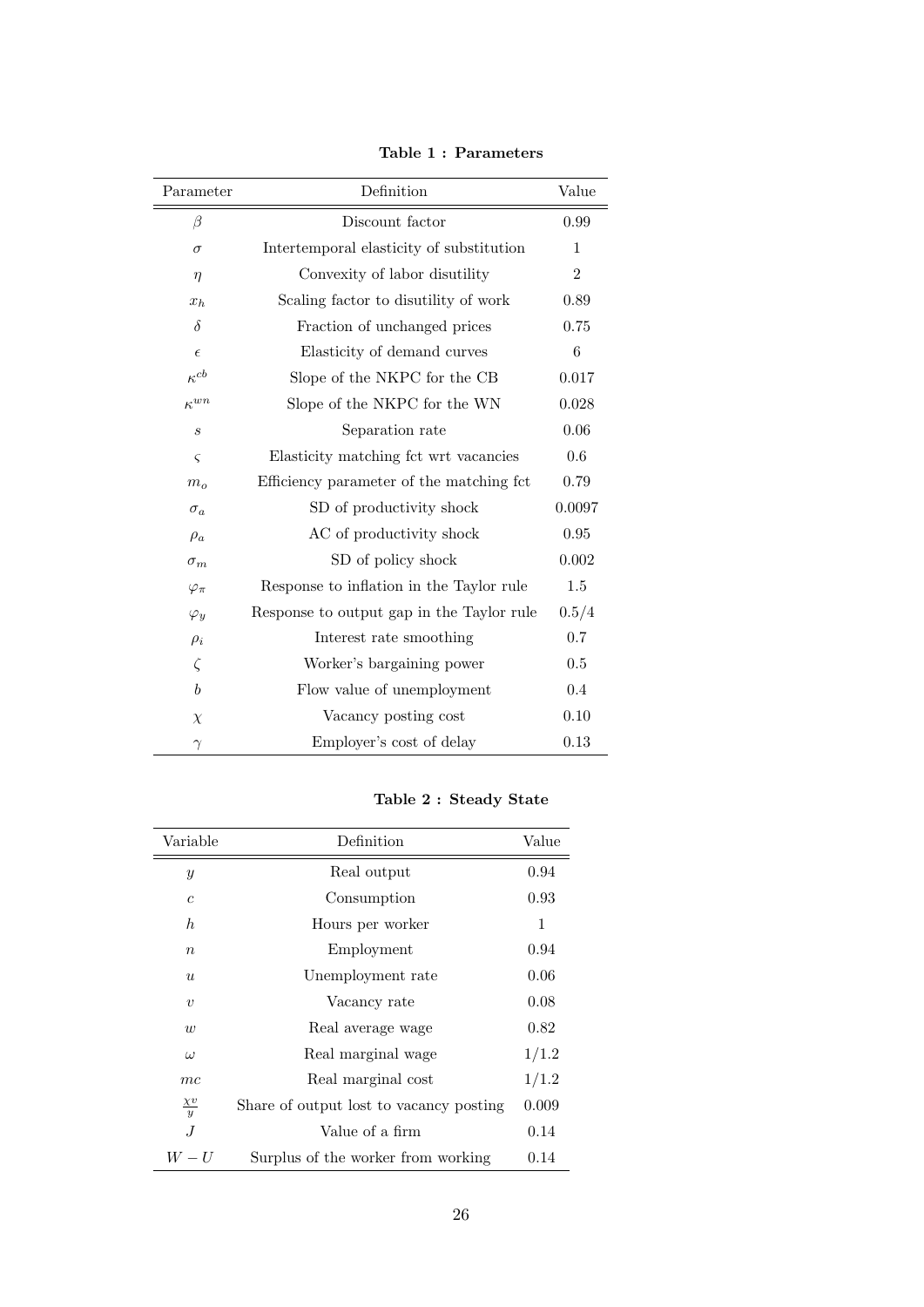It is worth noticing that our calibration departs from the one retained by Hagedorn and Manovskii (2008) on two grounds. First, the steady state value of a firm, J, amounting to 15% of quarterly output, is far from zero. The volatility of unemployment in our simulations is therefore not driven by a small initial surplus of the firm. Secondly, the surplus of the worker from working,  $W - U$ , amounting to 17% of the quarterly real average wage per employee, is also far from zero. Our calibration thus implies that the value of a job for a worker is clearly higher than the value of unemployment.

#### 3.2 Quantitative analysis

In this section, we proceed in two steps. We first compare the second moments of the model with their empirical counterparts, from 1953 to 2013. Next, we focus on the 2009-2012 period to assess the ability of the model to replicate the large jump in the unemployment rate, as well as the low decrease in inflation, that occurred just after the financial crisis. We therefore address the "missing deflation puzzle", notably raised by Hall (2011).

#### 3.2.1 Labor market volatility and inflation inertia

The second column of Table 3 displays the standard deviations and autocorrelations of the main labor market variables and inflation. We consider US data from 1953: q1 to  $2013: q2^{24}$ . Two well-known stylized facts are summarized. First, the unemployment and vacancy rates are highly volatile, as compared to real output, while the volatility of hours per worker is low. This means that firms mainly adjust labor demand through employment. Secondly, the fluctuations of the inflation rate are weakly volatile but persistent: there is some inflation inertia.

<sup>&</sup>lt;sup>24</sup>All data are taken from the Federal Reserve Bank of St. Louis database, except the vacancy rate which comes from the index built by Barnichon  $(2010b)^{25}$ . We use quarterly, seasonally adjusted data on real GDP (in billions of chained 2009 Dollars), civilian unemployment rate, civilian employment, composite Help-Wanted Index, hours per employee in the non-farm business sector, real hourly compensation in the non-farm business sector and quarter-on-quarter inflation of the GDP deflator. All data, except inflation, are logged and HP-filtered with a conventional smoothing parameter (1,600).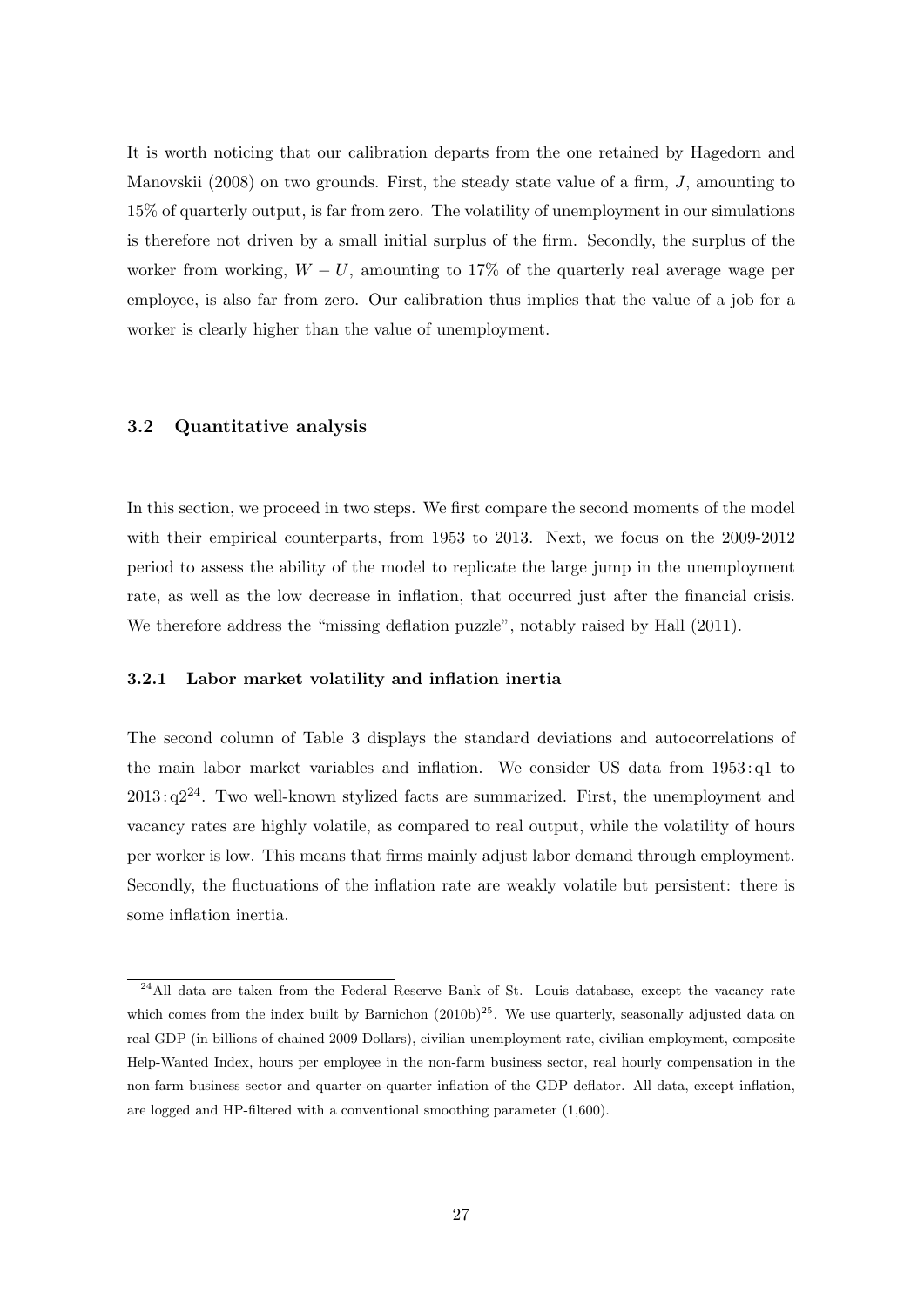| ř<br>Č<br>∍      |
|------------------|
| ř<br>č<br>ò<br>5 |
|                  |
| Š<br>۲           |

| ;<br>į                                                                                                                                                                                                                               |
|--------------------------------------------------------------------------------------------------------------------------------------------------------------------------------------------------------------------------------------|
| ï<br>į                                                                                                                                                                                                                               |
| i<br>ו<br>נ                                                                                                                                                                                                                          |
| $\frac{1}{2}$<br>l                                                                                                                                                                                                                   |
| ;<br>)<br>j                                                                                                                                                                                                                          |
| $-1.32$<br>;<br>$\overline{\phantom{a}}$                                                                                                                                                                                             |
| l                                                                                                                                                                                                                                    |
| <b>Continued in the continued of the continued of the continued of the continued of the continued of the continued of the continued of the continued of the continued of the continued of the continued of the continued of the </b> |
| こうらく くうく こうくうしゃ                                                                                                                                                                                                                      |
| ו<br>ו<br>ׇ֘֝֬֝<br>$\ddot{\phantom{a}}$<br>j                                                                                                                                                                                         |
| ţ                                                                                                                                                                                                                                    |
| 一种 化二甲基苯基<br>)<br>S<br>$\frac{1}{2}$<br>ļ                                                                                                                                                                                            |
| Ś                                                                                                                                                                                                                                    |
|                                                                                                                                                                                                                                      |
|                                                                                                                                                                                                                                      |
|                                                                                                                                                                                                                                      |
|                                                                                                                                                                                                                                      |
|                                                                                                                                                                                                                                      |
|                                                                                                                                                                                                                                      |

|                     | <b>Both</b> | $1.56\,$          | 2.79                      | 3.45                      | 4.94                           | 0.37                      | 2.07                      | 0.60                      | 0.09                        | 0.62                    |  |
|---------------------|-------------|-------------------|---------------------------|---------------------------|--------------------------------|---------------------------|---------------------------|---------------------------|-----------------------------|-------------------------|--|
| Wage Norm           | Mon.        | 0.63              | 4.05                      | 6.16                      | 7.16                           | 0.89                      | 3.50                      | 0.92                      | 0.10                        | 0.45                    |  |
|                     | Prod.       | 1.43              | 2.46                      | 2.60                      | 4.37                           | 0.09                      | 0.79                      | 0.50                      | 0.09                        | 0.65                    |  |
| Nash Bargaining     | <b>Both</b> | 1.56              | 2.01                      | 2.78                      | 3.56                           | 0.45                      | 3.50                      | $1.03\,$                  | $0.10\,$                    | 0.59                    |  |
|                     | Mon.        | 0.60              | 4.38                      | 6.73                      | 77.77                          | 0.90                      | 3.18                      | 2.20                      | 0.10                        | 0.43                    |  |
|                     | Prod.       | 1.44              | 1.18                      | 1.09                      | 2.09                           | 0.31                      | 4.09                      | $0.63\,$                  | 0.10                        | 0.62                    |  |
| Credible Bargaining | <b>Both</b> | 1.55              | 7.35                      | 8.93                      | 13.05                          | 0.46                      | <b>160</b>                | 0.74                      | 0.08                        | 0.64                    |  |
|                     | Mon.        | 0.66              | 8.12                      | 12.27                     | 14.41                          | 0.88                      | $1.70\,$                  | 1.47                      | 0.09                        | 0.35                    |  |
|                     | Prod.       | $\overline{40}$   | .19<br>$\overline{z}$     | .02<br>$\infty$           | 12.74                          | 29<br>$\circ$             | .64<br>$\circ$            | 0.43                      | $60$ .<br>$\circ$           | 0.70                    |  |
|                     | Data        | $1.56\,$          | 8.48                      | 9.11                      | 17.22                          | $0.34\,$                  | $0.49\,$                  | $0.60\,$                  | 0.18                        | 0.42                    |  |
|                     |             | $\sigma(y_t), \%$ | $\sigma(u_t)/\sigma(y_t)$ | $\sigma(v_t)/\sigma(y_t)$ | $\sigma(\theta_t)/\sigma(y_t)$ | $\sigma(h_t)/\sigma(y_t)$ | $\sigma(h_t)/\sigma(n_t)$ | $\sigma(w_t)/\sigma(y_t)$ | $\sigma(\pi_t)/\sigma(y_t)$ | $\rho(\pi_t,\pi_{t-1})$ |  |

Table 3: Labor market volatility and inflation inertia $^a$ Table 3: Labor market volatility and inflation inertia $^a$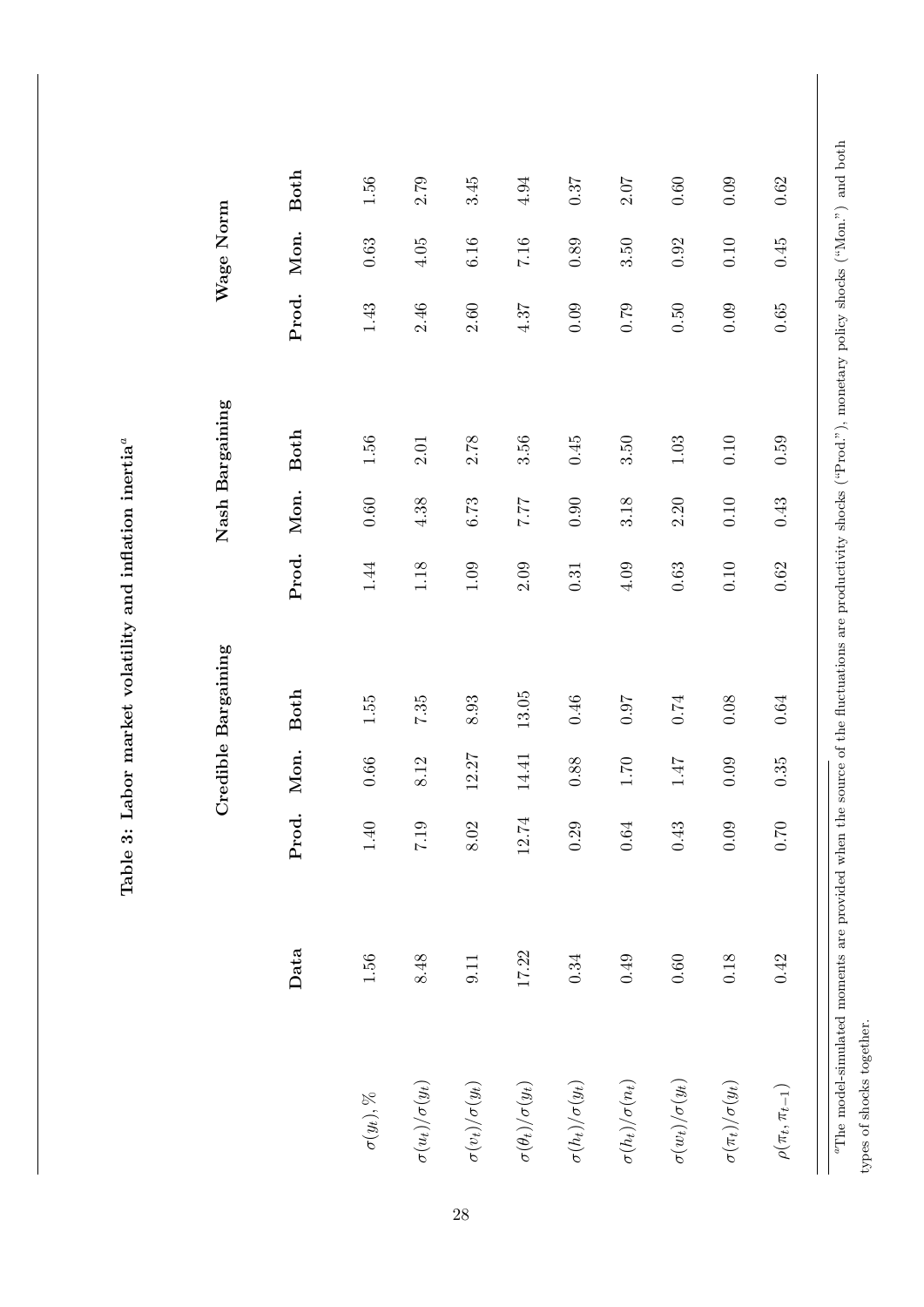The first result emerging from Table 3 is the good replication of labor market dynamics by the credible bargaining, particularly for unemployment and vacancy rates. At the opposite, the wage norm produces only small fluctuations for those variables, even though this wage specification generates the same wage stickiness as in the data. Consistently with Sveen and Weinke (2008), the volatility of the unemployment and vacancy rates stemming from the wage norm is even lower than what we obtain under the Nash bargaining, in response to monetary policy shocks. The behavior of the real average wage  $-w$  - on one side, and the real marginal wage  $-\omega$  - on the other, is critical to understand these results. Let us assume that the economy is hit by a positive productivity shock. A firm increases production by raising hours per worker and vacancy creations. The relative adjustment between the two margins depends on their relative costs. From the job creation condition, the cost of an additional worker depends on  $w$ . For both the credible bargaining and the wage norm,  $w$  is sticky with respect to labor market conditions. The incentive to post vacancies is therefore enhanced. At the same time, the cost of an additional hour is determined by  $\omega$ . For the credible bargaining,  $\omega$  is equal to the worker's marginal rate of substitution between consumption and leisure, which is increasing and convex in the number of hours worked. The large increase in the cost of an additional hour magnifies the incentive to adjust labor demand through employment. On the contrary,  $\omega$  is sticky for the wage norm. The cost of an additional hour thus increases moderately with hours worked, which creates an incentive to adjust on hours that partly offsets the incentive to adjust on employment. This clearly appears in the sixth row of Table 3 : the volatility of hours per worker relative to that of employment is much higher than in the data.

The three wage specifications display inflation inertia. However, the channels through which the dynamics of inflation is replicated are different. For the credible bargaining and the Nash bargaining, inflation inertia is explained by strong strategic complementarities in price setting. Those strong complementarities come from the large increase in  $\omega$  with hours per worker : after a positive productivity shock, firms reduce their prices to a lower extent in order to avoid a large increase in the demand for their goods and then in hours. Recall that the real marginal cost is determined by  $\omega$ . Small movements in inflation are therefore consistent with large fluctuations in the real marginal cost, through a flatter NKPC. Conversely, strategic complementarities are lower for the wage norm, given the stickiness of  $\omega$  with respect to hours. The wage norm thus implies a steeper NKPC but replicates the low inflation dynamics through a sticky real marginal cost.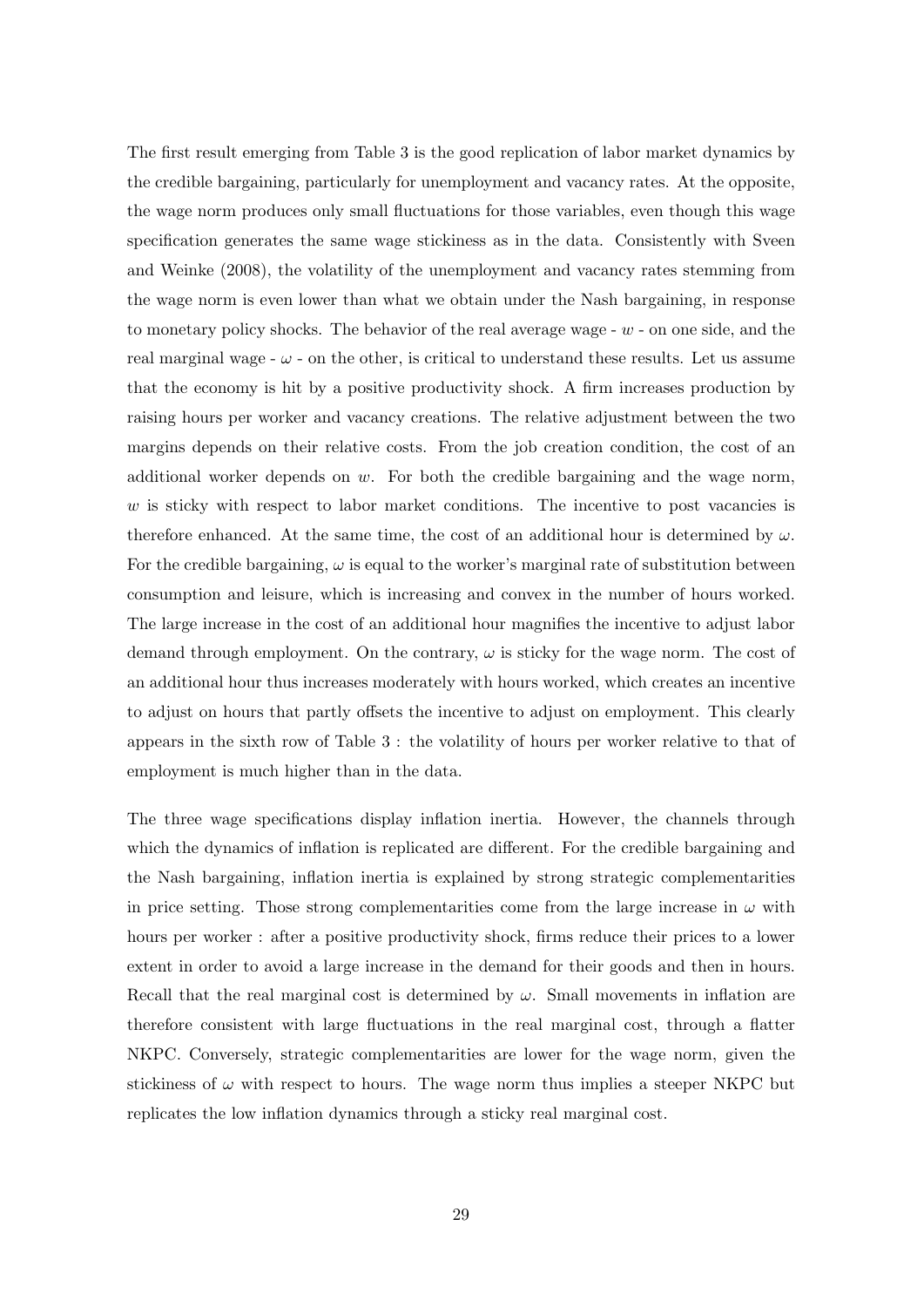Consequently, there are two competing explanations for inflation inertia : a flatter NKPC associated with large variations in the real marginal cost for the credible bargaining and the Nash bargaining; a steeper NKPC associated with small movements in the real marginal cost for the wage norm. Which one is the more plausible ? Basu (2005) and Sveen and Weinke (2009), from the evidence in Bils (1987), argue that the second story would be rejected by the data. Indeed, Bils (1987) provides estimations of the sensitivity of the real marginal wage with respect to hours per worker. In a first approach, Bils estimates the effect of hours on overtime hours directly, assuming an overtime premium of 50%. He finds that an increase in hours per week from 40 to 41 in manufacturing raises  $\omega$  by 4.6%. This represents an elasticity of  $\omega$  with respect to hours, denoted by  $\epsilon_{\omega}$ , equals to 1.84. In a second approach, the marginal wage schedule is estimated indirectly from observing the cost-minimizing choices made by firms for employment and hours. Using OLS, Bils finds that going from 40 to 41 hours per week raises  $\omega$  by 6.6%, which implies  $\epsilon_{\omega} = 2.64$ . Using instrumental variables, the increase in  $\omega$  is 8.1%, which implies  $\epsilon_{\omega} = 3.24$ . For the credible and Nash bargainings,  $\epsilon_{\omega} = \eta$ , which is set at 2 in our calibration. The sensitivity of the  $\omega$  with respect to hours therefore falls within the range of values estimated by Bils (1987). Alternatively, for the wage norm,  $\epsilon_{\omega}$  is given by :

$$
\epsilon_{\omega} = \frac{\eta(1-\alpha)(1-\zeta)x_h\frac{h t^{\eta}}{u'(c_t)}}{\alpha \bar{w} + (1-\alpha)(1-\zeta)x_h\frac{h t^{\eta}}{u'(c_t)}}
$$

Evaluated at the steady state,  $\epsilon_{\omega} = D\eta$ . With  $D = 0.48$ ,  $\epsilon_{\omega} = 0.96$ , which is much lower than Bils evidence. Since the real marginal cost is given by  $\omega$ , those results suggest that the behavior of the real marginal cost displayed by the credible bargaining and the Nash bargaining is much closer to the data than the real marginal cost displayed by the wage norm. The explanation of inflation inertia provided by the credible and Nash bargaining is thus more plausible than the one brought by the wage norm.

Why does real wage stickiness induced by the credible bargaining succeed in both magnifying labor market volatility and providing the right explanation for inflation inertia, while real wage stickiness induced by the wage norm fails ? On the one hand, the wage norm specification sets the real average wage as a weighted average of the Nash bargaining wage and the steady state wage. This rule implies a mechanical wage rigidity with respect to both labor market conditions and the disutility of work. Then, w hardly increases with additional workers hired and  $\omega$  hardly increases with hours worked. The rigidity of  $\omega$  with respect to hours not only creates an incentive to adjust labor demand through hours, but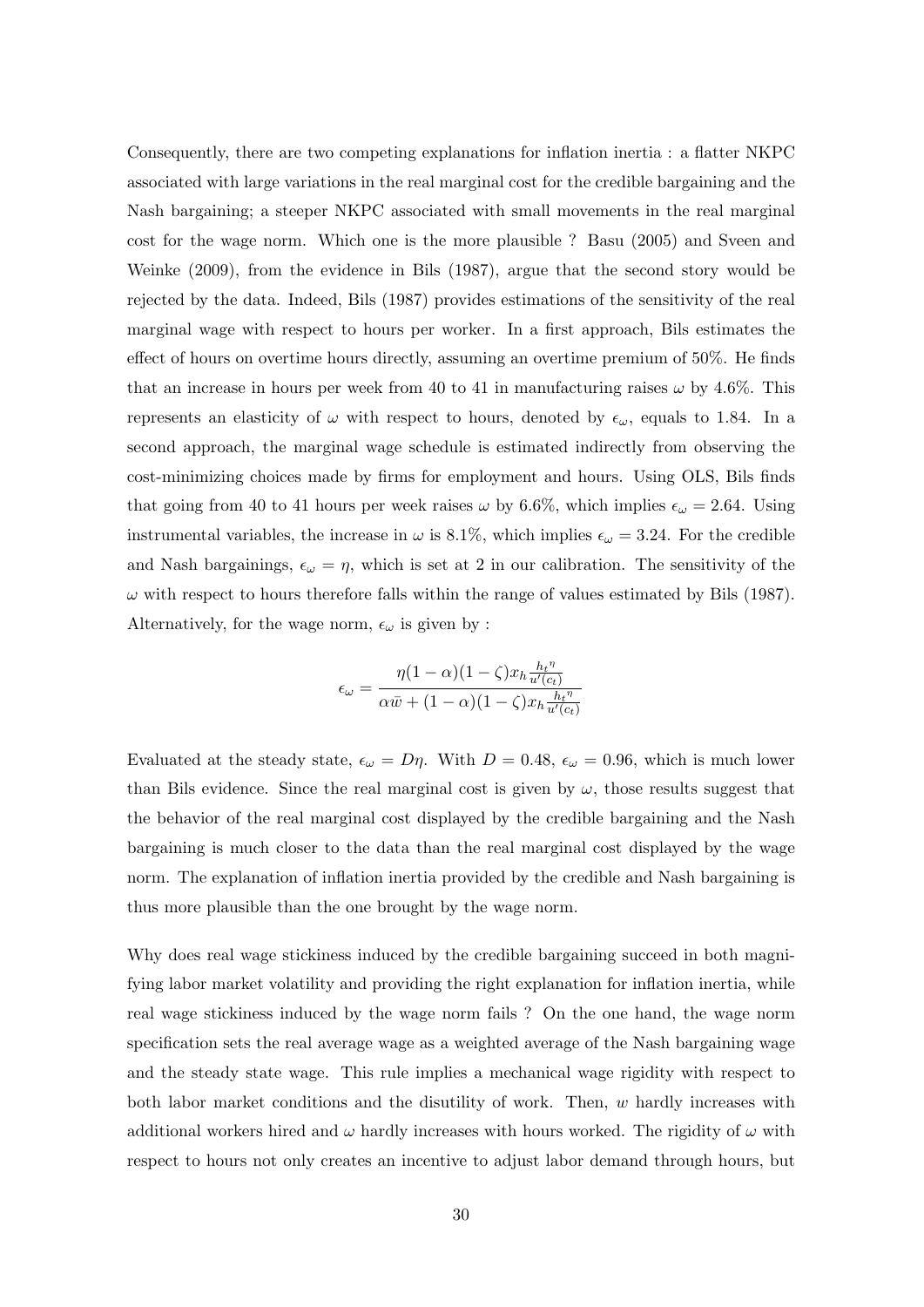also dampens the strategic complementarities between price setters. On the other hand, the solution of the credible bargaining corresponds to the Nash solution with credible threat points. On a frictional labor market, those threat points are no longer the outside options, which depend on labor market conditions, but rather the a-cyclical disagreement payoffs. Thus, w resulting from the credible bargaining also hardly increases with additional workers hired. Nevertheless, the a-cyclical disagreement payoffs do not deliver any wage stickiness with respect to the disutility of work. Hence,  $\omega$  displayed by the credible bargaining is as flexible with respect to hours as  $\omega$  displayed by the Nash bargaining. The credible bargaining therefore associates a sticky w with a flexible  $\omega$ , explaining why firms have a strong incentive to adjust on employment. Furthermore, the flexibility of  $\omega$  with respect to hours implies a high degree of strategic complementarities between price setters.

By considering real wage rigidities only through the lens of the wage norm, Sveen and Weinke (2008) conclude that the only way for those rigidities to solve the puzzle raised by Shimer (2005) and generate significant cyclicality of the real marginal cost, would be to make the strong assumption that workers and firms also bargain over hours. Indeed, the joint determination of hours implies that the cost of an additional hour is given by the worker's marginal rate of substitution between consumption and leisure, whatever the wage specification<sup>26</sup>. The results of this section show that real wage rigidities, when stemming from the credible bargaining, are the required ingredient to replicate the joint dynamics of unemployment, inflation, and real marginal cost, without having to assume a bargaining over hours per worker.

#### 3.2.2 The Great Recession and the missing deflation puzzle

We now turn to the Great Recession. Precisely, we focus on the period from  $2009: q2$  to 2011: q4. The second quarter of 2009 was the date for which the US real GDP hit its low point while the last quarter of 2011 was the date for which it went back to trend. During this period, the unemployment rate considerably jumped but, surprisingly, the inflation rate hardly fell. According to Hall (2011) and Ball and Mazumder (2011), standard DSGE frameworks based on New Keynesian Phillips Curves would not be able to replicate this weak decline in inflation, associated to the large increase in unemployment as a

 $^{26}$ For the credible bargaining and the Nash bargaining, the cost of an additional hour is then given by the marginal rate of substitution, whatever the determination of hours per worker.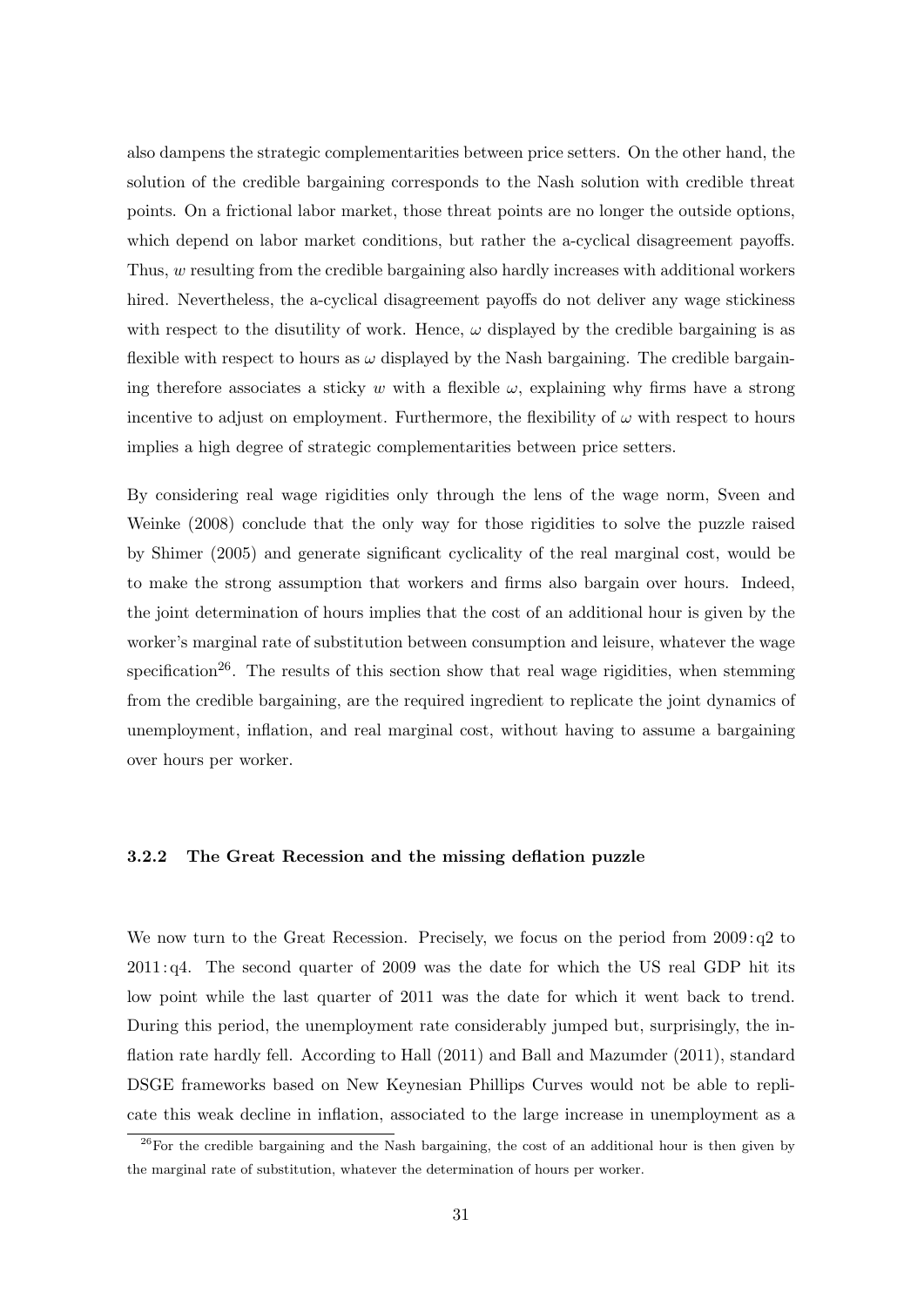measure of slack : there would be some "missing deflation puzzle". Del Negro, Giannoni and Schorfheide (2015) suggest that DSGE models are made consistent with the observed evolution of those variables once nominal price rigidities are increased. At the same time, Christiano, Eichenbaum and Trabandt (2015a) find that a NK model with credible bargaining accounts for the weak fall in inflation, once are assumed neutral technology shocks and a risky working capital effect. In this section, we argue that the credible bargaining, by producing real price and wage stickiness, is able to bring a solution to the puzzle without increasing exogenously nominal price rigidities nor assuming additional shocks and channels independent from the wage bargain.

To address this puzzle, we have to slightly modify the model so as to consider the financial shock that triggered the Great Recession. Our objective is not to provide an exhaustive comprehension of the channels through which the financial crisis transmitted to real economy. We instead aim at showing that given the large collapse in output resulting from a negative financial shock, the credible bargaining generates the right dynamics of unemployment and inflation. Hence, we follow Del Negro, Giannoni and Schorfheide (2015) by introducing financial shocks through a simple modification of the Euler equation for consumption. Equation (1) is replaced by (in log-linear form) :

$$
\hat{c}_t = E_t \hat{c}_{t+1} - (\hat{i}_t - E_t \pi_{t+1} + z_t)
$$
\n(34)

The exogenous process  $z_t^{27}$  drives a wedge between the intertemporal ratio of the marginal utility of consumption and the riskless real return  $i_t - E_t \pi_{t+1}$ . This shock follows an AR(1) process, with autoregressive coefficient  $\rho_z$  and standard deviation  $\sigma_z$ . Those parameters are calibrated such that the model, for the three wage specifications, replicates as much as possible the dynamics of the real GDP from  $2009: q2$  to  $2011: q4^{28}$ . More precisely, the values of  $\sigma_z$  and  $\rho_z$  are chosen with two targets: 1) reproducing the same initial fall in output; 2) minimizing the sum of least squares between effective GDP and output resulting from the model<sup>29</sup>.

 $^{27}z_t$  corresponds to  $b_t$  in equation (3) of Del Negro, Giannoni and Schorfheide (2015).

<sup>28</sup>Productivity and monetary shocks are accordingly muted.

<sup>&</sup>lt;sup>29</sup>The values that achieve these targets are  $\sigma_z = 0.0059$  and  $\rho_z = 0.84$  for the credible bargaining,  $\sigma_z = 0.0063$  and  $\rho_z = 0.88$  for the Nash bargaining, and  $\sigma_z = 0.0064$  and  $\rho_z = 0.86$  for the wage norm.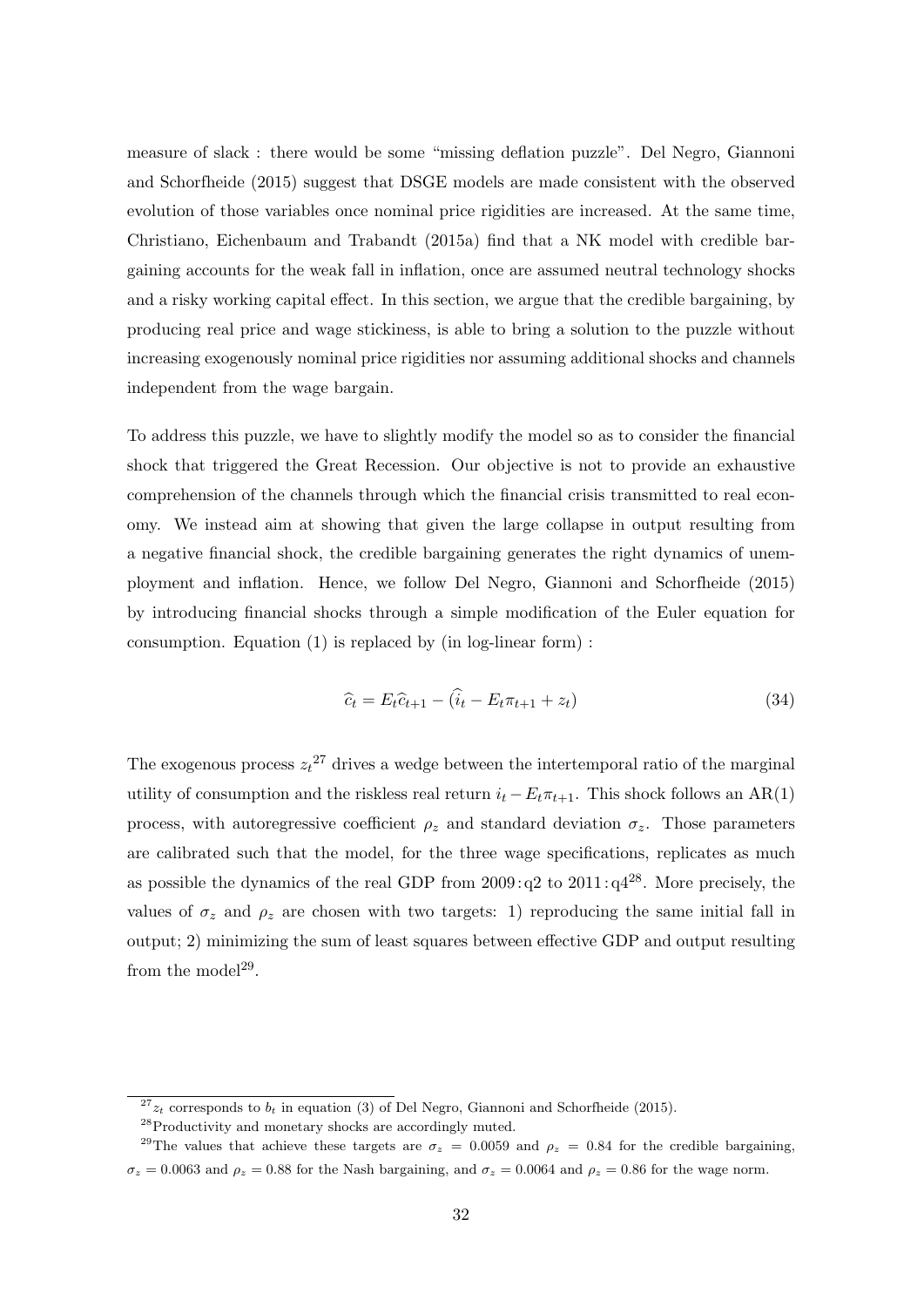#### Figure 1 : impulse response functions to a negative financial shock



Target : Real output Target : Unemployment

 $CB = C$ redible bargaining;  $WN = W$ age norm;  $NB = N$ ash bargaining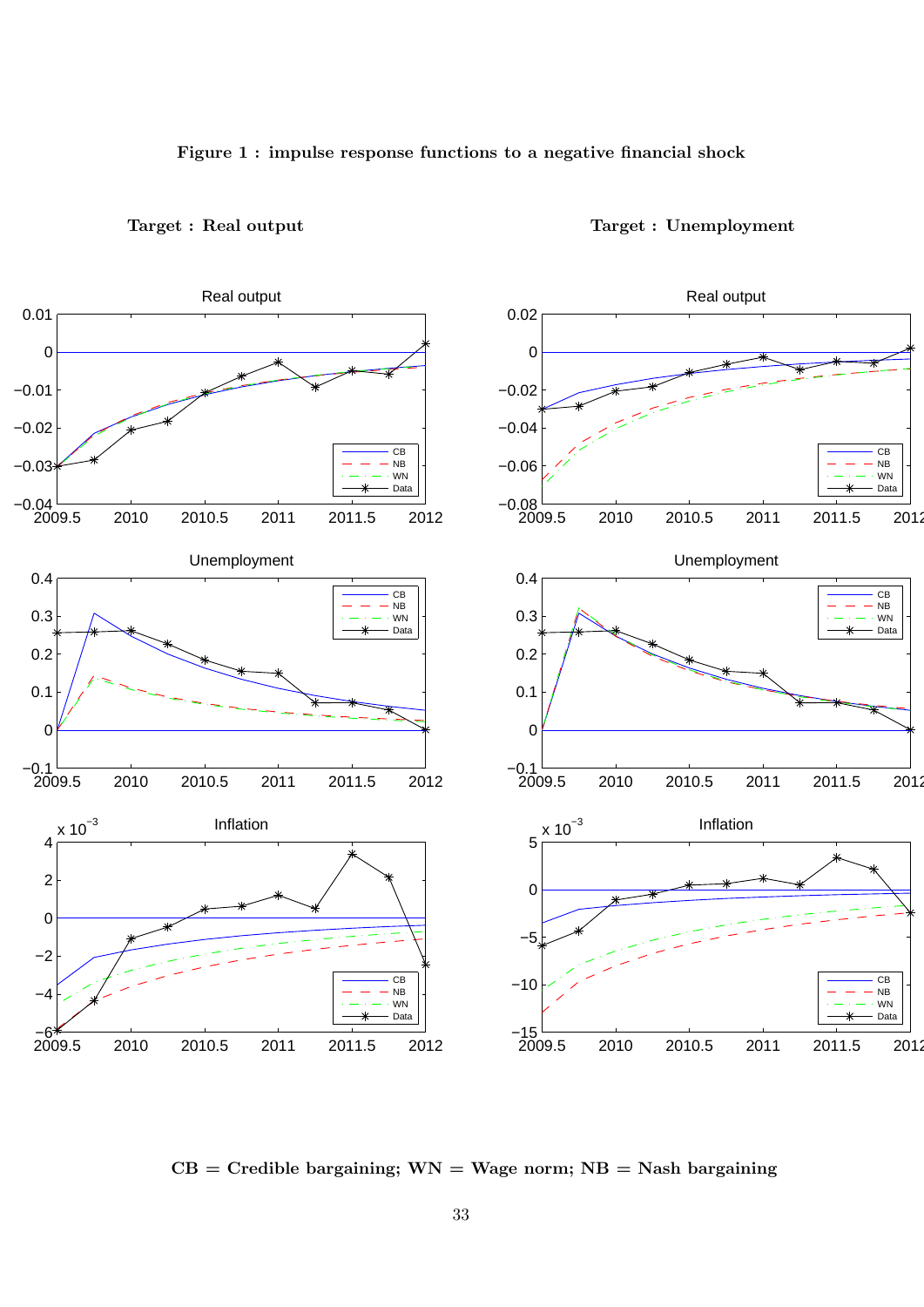The left panel of Figure 1 plots the data and model-based impulse response functions of real output, unemployment and inflation. The credible bargaining displays unemployment and inflation responses very close to the actual ones. Therefore, the credible bargaining makes the weak fall in inflation consistent with the large jump in unemployment, i.e. with a deep slack. The mechanisms at work are the same as in the previous section: the combination of a sticky average wage and a flexible marginal wage creates a strong motive to reduce labor demand through employment; the large decline in the real marginal cost produces high strategic complementarities leading price setters to reduce their prices by less<sup>30</sup>.

The Nash bargaining and the wage norm, instead, display a weak response of unemployment. Note that the wage norm again produces less unemployment variations than the Nash bargaining. For those wage specifications, there is some trade-off between reproducing the dynamics of output, unemployment and inflation. To illustrate this, we keep (for simplicity) the same persistence for the financial shock but increase  $\sigma_z$  so as to minimize the least squares between the effective unemployment rate and the unemployment rate resulting from the model<sup>31</sup>. The right panel of Figure 1 makes clear that replicating unemployment fluctuations comes at a cost of an excessive fall in both output and inflation for the Nash bargaining and the wage norm, while the credible bargaining reproduces output and inflation variations very well.

## 4 Optimal monetary policy and the inflation/unemployment trade-off

Blanchard and Galí (2007, 2010) argue that for the canonical NK model, in which firms adjust labor demand only through employment and the real wage is flexible, strict inflation

 $30$ We check in the simulations that the nominal interest rate never crosses the zero lower bound. This is the case given the high persistence and the weak response to output growth of this rate with our calibration of the Taylor rule.

<sup>&</sup>lt;sup>31</sup>For the credible bargaining, the value of  $\sigma_z$  which allows the model to match unemployment movements is the same as the one which makes the model match output fluctuations. For the Nash bargaining and the wage norm, those values are  $\sigma_z = 0.014$  and  $\sigma_z = 0.015$ , respectively.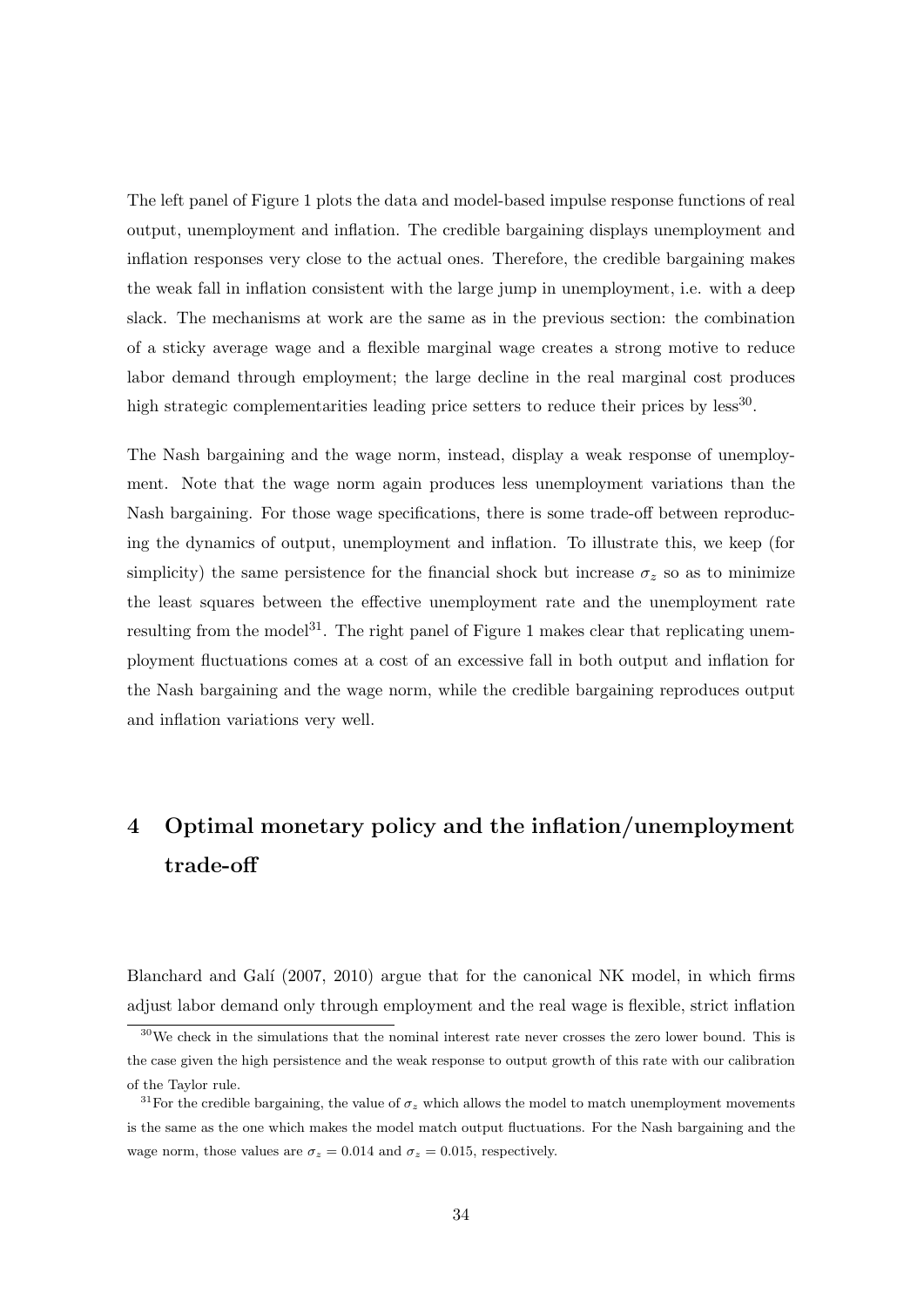targeting is the optimal monetary policy. Indeed, they demonstrate that the fluctuations of the unemployment rate resulting from the full stabilization of the inflation rate mimic those that result from the optimal policy. This absence of a stabilization trade-off between inflation and unemployment, at odds with conventional wisdom, is what Blanchard and Galí call the *divine coincidence*. Nevertheless, when real wage rigidities are introduced, the unemployment fluctuations stemming from the zero inflation policy are much more volatile than the fluctuations coming from the optimal policy : with real wage stickiness, strict inflation targeting entails sub-optimal fluctuations of the unemployment rate and the central bank faces a substantial stabilization trade-off.

In this section, we point that when firms determine both labor margins, the capacity of real wage rigidities to provide a meaningful policy trade-off critically depends on the way those rigidities are introduced. For the credible bargaining, price stability produces unemployment movements which are much larger than those resulting from the optimal policy. A significant inflation/unemployment trade-off therefore emerges. For the wage norm, the unemployment fluctuations under the zero inflation and optimal policies are very close and the monetary authority faces only a weak trade-off.

To determine the optimal monetary policy, we follow the Linear Quadratic approach pioneered by Rotemberg and Woodford (1997). This approach requires obtaining a secondorder approximation of the representative household's welfare criterion, as well as a firstorder approximation of the equilibrium conditions. We assume an efficient steady state, for two reasons. First, Benigno and Woodford (2005) stress that in the more general case of a distorted steady state, the LQ approach requires to get a complicated second-order approximation of the equilibrium conditions in order to substitute for the linear terms in the welfare criterion. Secondly, they argue, as Faia (2009), that steady-state distortions imply a sub-optimality of strict inflation targeting policies, independently of wage rigidities. Assuming an efficient steady state enables us to clearly assess the role of real wage rigidities in producing a case against price stability.

The second-order approximation of the welfare criterion and the three conditions ensuring an efficient steady state are provided by the online technical appendix $32$ .

 $32$ The three conditions ensuring the efficiency of the steady state imply the following changes in the calibration :  $\zeta = 0.4$ ,  $\chi = 0.25$ ,  $\gamma = 0.33$ ,  $x_h = 1.09$  and  $\kappa^{wn} = 0.026$ .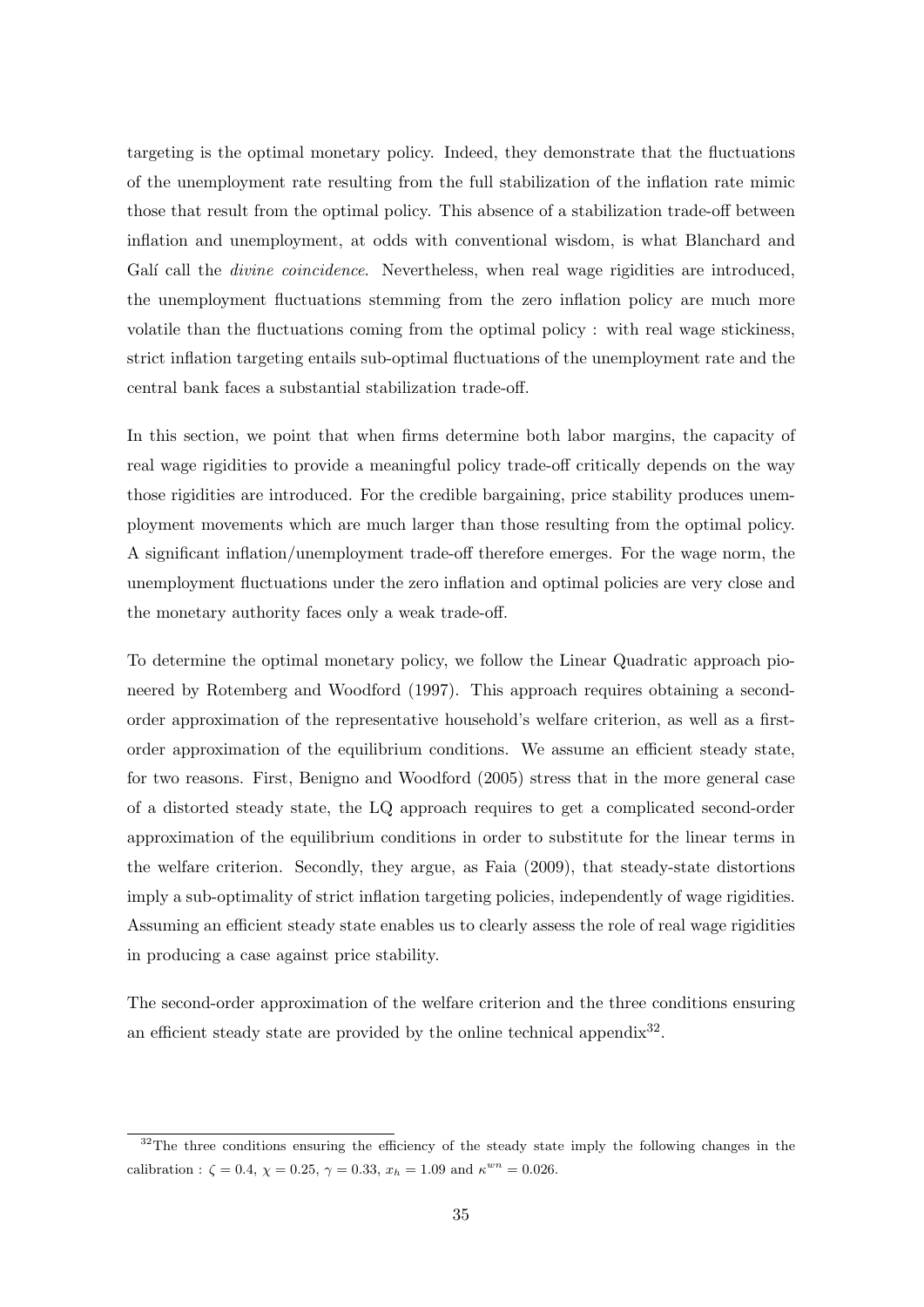Figure 2 : impulse response functions to a 1% negative productivity shock



## Credible Bargaining Wage Norm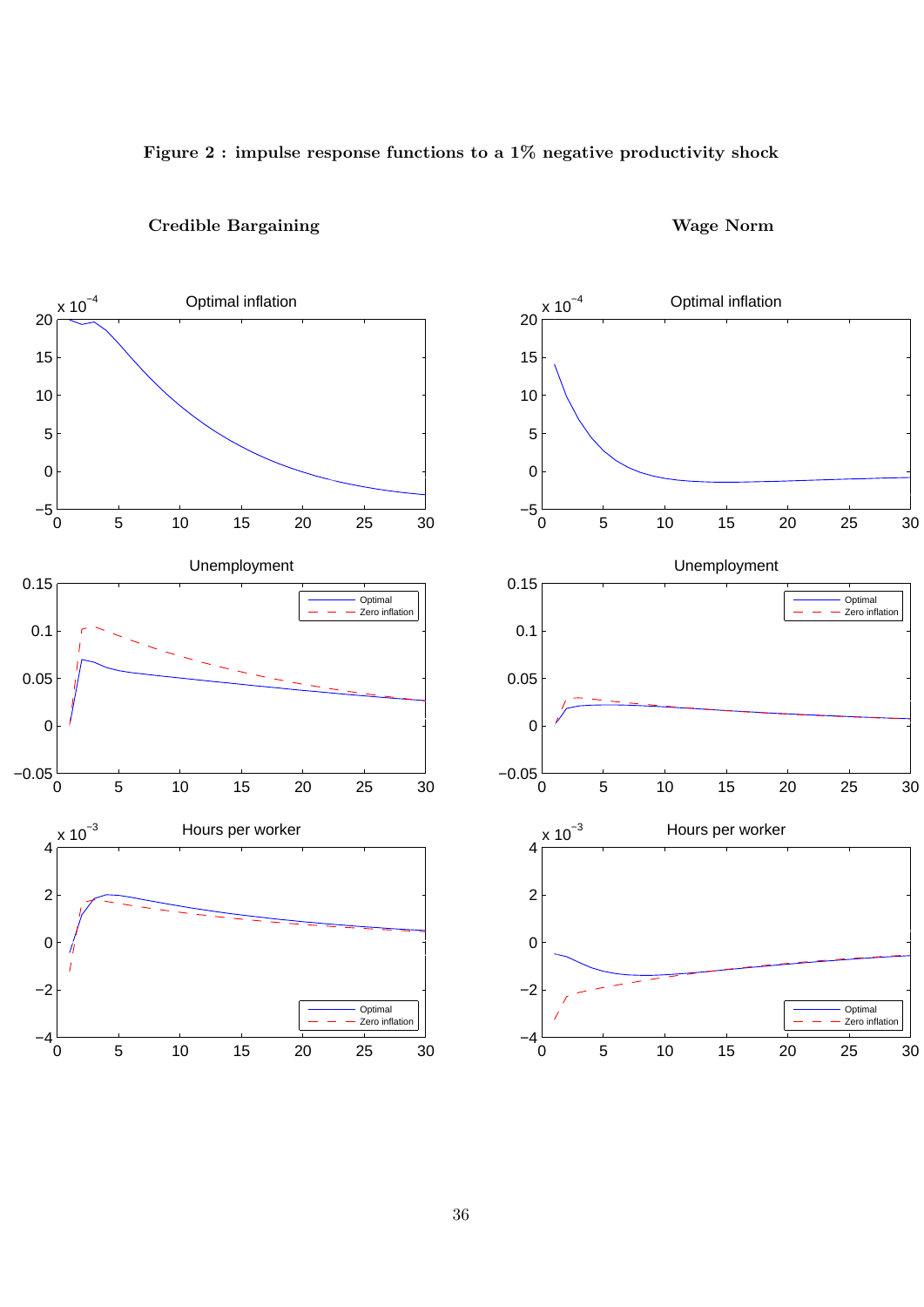Figure 2 displays the responses of inflation, unemployment and hours per worker to a 1% negative productivity shock under the optimal and strict inflation targeting policies. This latter keeps the price level constant in every period. This policy is implemented by fully stabilizing the real marginal cost each period. Inflation responses are shown in annual terms.

For the credible bargaining, the inflation rate under the optimal policy deviates from zero, in order to reduce the large unemployment fluctuations resulting from the real wage rigidities. Moreover, the unemployment rate under strict inflation targeting is much more volatile than the optimal rate : the real wage stickiness resulting from the credible bargaining therefore creates a meaningful stabilization trade-off between inflation and unemployment. At the same time, the optimal inflation rate also departs from zero for the wage norm. However, the monetary authority uses inflation not to reduce unemployment fluctuations, but instead to stabilize hours per worker. Indeed, the unemployment movements under zero inflation and optimal policies are very close, while zero inflation and optimal hours per worker highly differ. In this case, the real wage rigidities implied by the wage norm generate a large trade-off between inflation and hours per worker, but a negligible one between inflation and unemployment.

Why does the real wage rigidity provided by the credible bargaining deliver a significant inflation/unemployment trade-off while the wage stickiness resulting from the wage norm does not ? As stressed by Ravenna and Walsh (2012), the gap between zero inflation and optimal policies is positively related to the amount of unemployment volatility. In the previous sections, we have shown that the wage norm produces only small unemployment fluctuations, since the real wage stickiness in this case implies a strong incentive for firms to adjust on hours. Hence, the gap between zero inflation and optimal unemployment movements is weak and so is the inflation/unemployment trade-off. Conversely, we have emphasized that the real wage rigidities stemming from the credible bargaining generate high unemployment volatility. The gap between zero inflation and optimal unemployment variations is therefore large and produces a substantial inflation/unemployment trade-off.

The failure of the wage norm to bring a meaningful inflation/unemployment stabilization trade-off when firms determine both hours and employment could challenge the role of real wage rigidities in generating such a trade-off. We again argue that the way of introducing wage rigidities is critical. Since for the credible bargaining zero inflation policies produce large and sub-optimal unemployment fluctuations, real wage rigidities are the required ingredient to create a significant policy trade-off.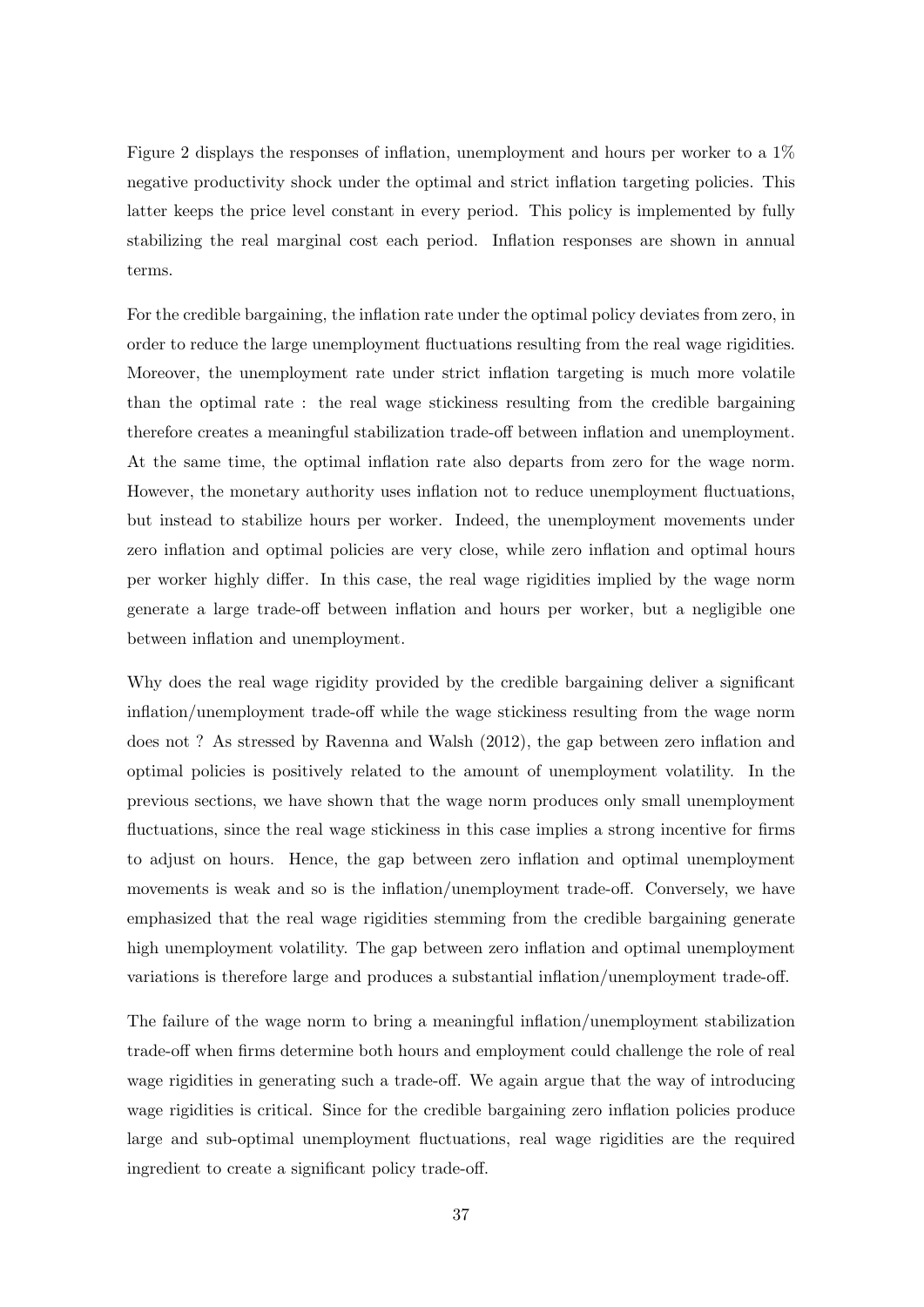## 5 Conclusion

In this paper, we have replaced the traditional wage norm by the credible bargaining into a New Keynesian model with matching frictions on the labor market. Firms set employment, hours per worker and prices. We have shown that the real wage rigidities stemming from the credible bargaining replicate the joint dynamics of unemployment, inflation and marginal cost of post-war US data. The muted response of inflation and the large jump in unemployment that followed the recent financial crisis are also reproduced. On the normative side, a significant stabilization trade-off between unemployment and inflation emerges.

The real wage resulting from the credible bargaining is sticky with respect to labor market conditions but flexible with respect to the disutility of labor. The rigidity in the cost of an additional worker associated with the flexibility in the cost of an additional hour therefore explain the large adjustment of labor demand through employment. At the same time, the flexibility of the wage with respect to hours generates strong strategic complementarities between price setters, which make inflation inertia consistent with the observed cyclicality of the marginal cost through a flatter NKPC.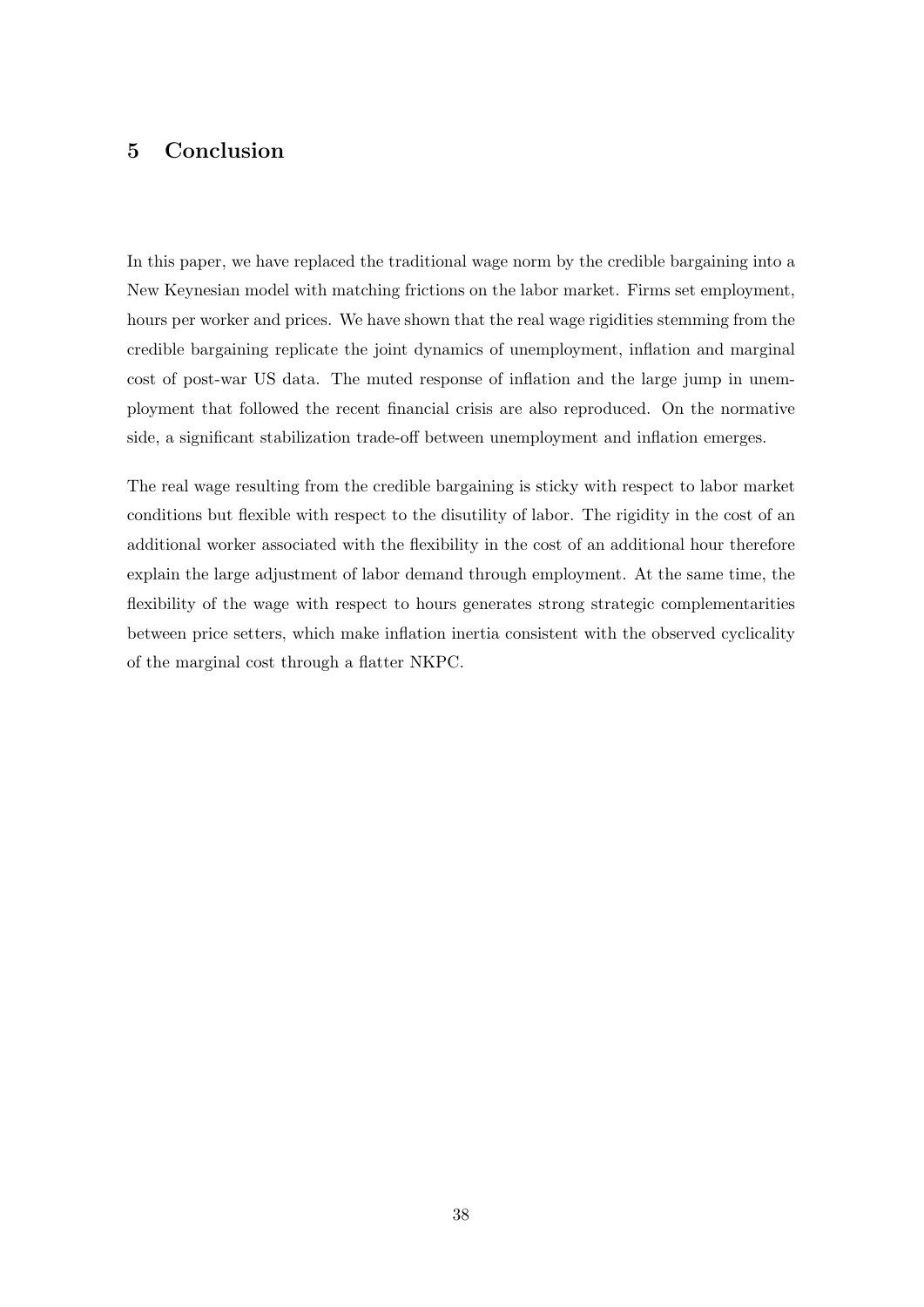### References

- [1] Andolfatto D. "Business Cycles and Labor-Market Search", American Economic Review, Vol.86, No.1, 1996.
- [2] Ball L, Mazumder S. "Inflation Dynamics and the Great Recession", NBER Working Papers 17044, 2011.
- [3] Ball L, Romer D. "Real Rigidities and the Non-neutrality of Money", Review of Economic Studies, Vol.57, No.2, 1990.
- [4] Barnichon R. "Productivity and Unemployment over the Business Cycle", Journal of Monetary Economics, Vol.57, No.8, 2010a.
- [5] Barnichon R. "Building a composite Help-Wanted Index", Economic Letters, Vol.109, No.3, 2010b.
- [6] Basu S. "Comment on: Implications of state-dependent pricing for dynamic macroeconomic modeling", Journal of Monetary Economics, Vol.52, No.1, 2005.
- [7] Benigno P, Woodford M. "Inflation Stabilization And Welfare: The Case Of A Distorted Steady State" Journal of the European Economic Association, MIT Press, vol.3, No.6, 2005.
- [8] Bils M. "The Cyclical Behavior of Marginal Cost and Price", American Economic Review, Vol.77, No.5, 1987.
- [9] Binmore K, Rubinstein A, Wolinsky A. "The Nash Bargaining Solution in Economic Modelling", Rand Journal of Economics, Vol.17, No.2, 1986.
- [10] Blanchard O, Diamond P. "The Beveridge Curve", Brookings Papers on Economic Activity 1, 176, 1989.
- [11] Blanchard O, Galí J. "Real Wage Rigidities and the New Keynesian Model", Journal of Money, Credit and Banking, supplement to Vol.39, No.1, 2007.
- [12] Blanchard O, Galí J. "Labor Markets and Monetary Policy: A New Keynesian Model with Unemployment", American Economic Journal: Macroeconomics, Vol.2, No.2, 2010.
- [13] Brueckner M, Pappa E. "Fiscal Expansions, Unemployment and Labor Force Participation: Theory and Evidence", International Economic Review, Vol.53, No.4, 2012.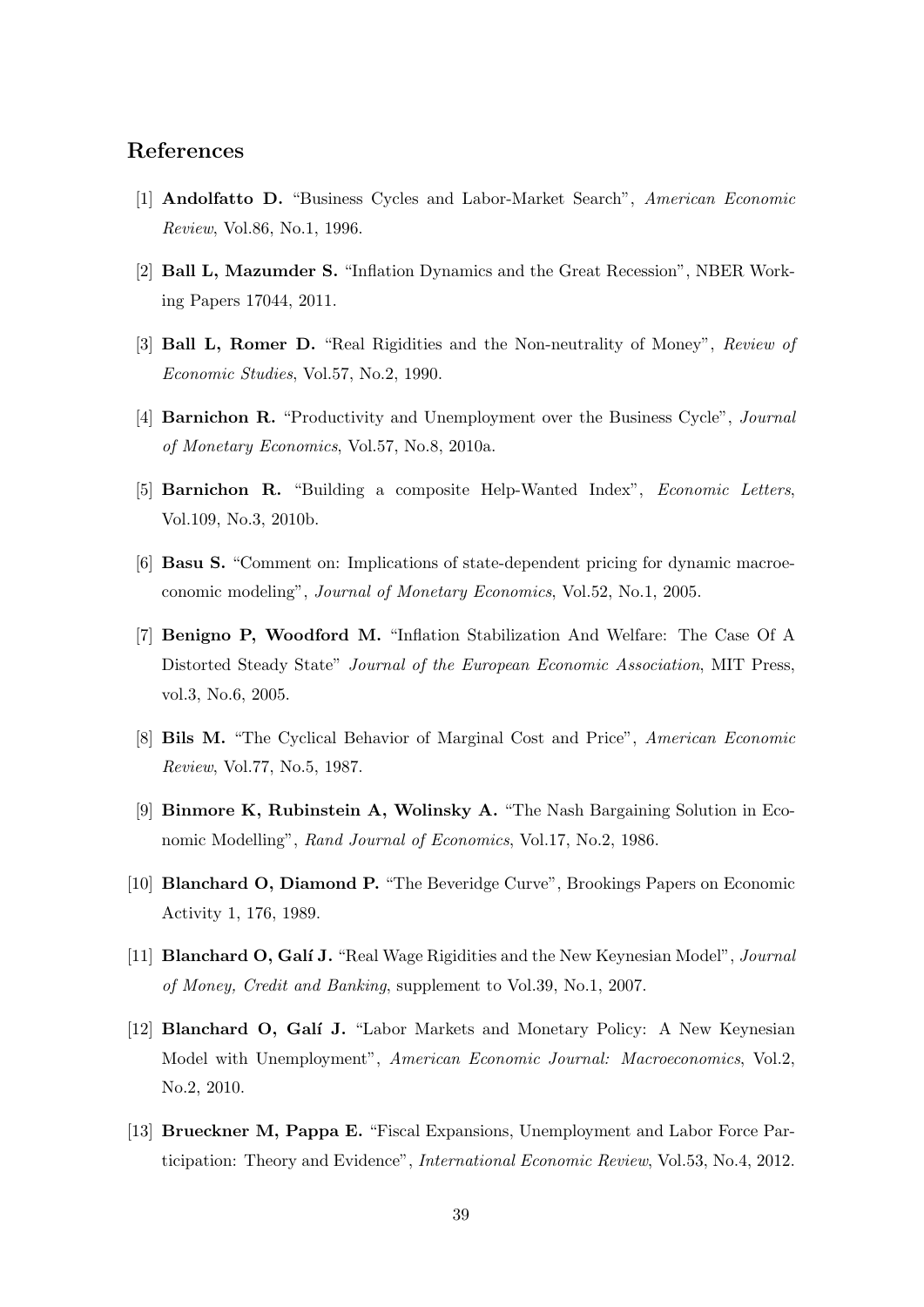- [14] Calvo G. "Staggered Prices in a Utility-Maximizing Framework", Journal of Monetary Economics, Vol.12, No.3, 1983.
- [15] Card D. "Intertemporal Labor Supply: An Assessment", in Advances in Econometrics: Sixth World Congress, Cambridge University Press, 1994.
- [16] Christiano L, Eichenbaum M, Trabandt M. "Understanding the Great Recession", American Economic Journal: Macroeconomics, Vol.7, No.1, 2015a.
- [17] Christiano L, Eichenbaum M, Trabandt M. "Unemployment and Business Cycles", Econometrica, Revise and Resubmit, 2015b.
- [18] Christoffel K, Linzert T. "The Role of Real Wage Rigidity and Labor Market Rigidities in Inflation Persistence", Journal of Money, Credit and Banking, Vol.42, No.7, 2010.
- [19] Cooley T, Prescott E. "Economic Growth and Business Cycles", in Frontiers of Business Cycle Research, Princeton University Press, 1995.
- [20] Daly M, Fernald J, Jordà O, Nechio F. "Output and Unemployment Dynamics", Federal Reserve Bank of San Francisco, Working Paper Series 2013-32, 2014.
- [21] Del Negro M, Giannoni M, Schorfheide F. "Inflation in the Great Recession and New Keynesian Models", American Economic Review: Macroeconomics, Vol.7, No.1, 2015.
- [22] Den Haan W, Ramey G, Watson J. "Job Destruction and Propagation of Shocks", American Economic Review, Vol.90, No.3, 2000.
- [23] **Domeij D, Flodén M.** "The Labor-Supply Elasticity and Borrowing Constraints: Why Estimates are Biased", Review of Economic Dynamics, Vol.9, No.2, 2006.
- [24] **Faia E.** "Ramsey Monetary Policy with Labour Market frictions", *Journal of Mone*tary Economics, Vol.56, No.4, 2009.
- [25] Fujita S, Ramey G. "The Cyclicality of Job Loss and Hiring", Federal Reserve Bank of Philadelphia, Working Paper 06-17, 2006.
- [26] Galí J. Monetary Policy, Inflation, and the Business Cycle, Princeton University Press, 2008.
- [27] Hagedorn M, Manovskii I. "The Cyclical Behavior of Equilibrium Unemployment and Vacancies Revisited", American Economic Review, Vol.98, No.4, 2008.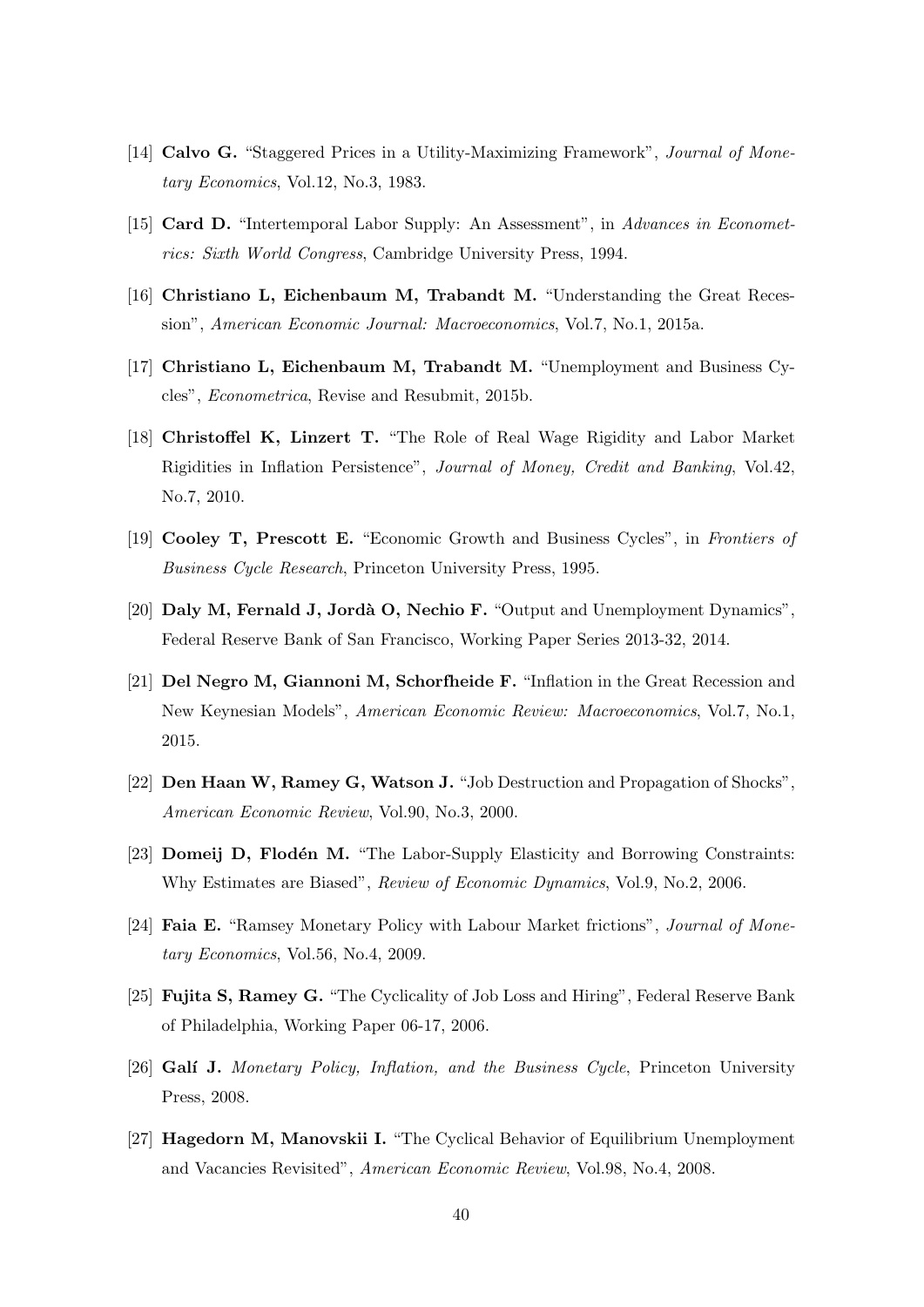- [28] Hall R. "Employment Fluctuations with Equilibrium Wage Stickiness", American Economic Review, Vol.95, No.1, 2005.
- [29] Hall R. "The Long Slump", American Economic Review, Vol.101, No.2, 2011.
- [30] **Hall R, Milgrom P.** "The Limited Influence of Unemployment on the Wage Bargain", American Economic Review, Vol.98, No.4, 2008.
- [31] Jimeno J, Thomas C. "Collective Bargaining, Firm Heterogeneity and Unemployment", European Economic Review, Vol.59(C), 2013.
- [32] Jung P, Kuester K. "The (Un)Importance of Unemployment Fluctuations for the Welfare Cost of Business Cycles", Journal of Economic Dynamics and Control, Vol.35, No.10, 2011.
- [33] Kaplan G, Menzio G. "Shopping Externalities and Self-Fulfilling Unemployment Fluctuations", Journal of Political Economy, Forthcoming, June 2015.
- [34] Krause M, Lubik T. "The (Ir)Relevance of Real Wage Rigidities in the New Keynesian Model with Search Frictions", Journal of Monetary Economics, Vol.54, No.3, 2007.
- [35] Kuester K. "Real Price and Wage Rigidities with Matching Frictions", Journal of Monetary Economics, Vol.57, No.4, 2010.
- [36] Merz M. "Search in the Labor Market and the Real Business Cycle", *Journal of* Monetary Economics, Vol.36, No.2, 1995.
- [37] Monacelli T, Perotti R, Trigari A. "Unemployment Fiscal Multipliers", Journal of Monetary Economics, Vol.57, No.5, 2010.
- [38] Mortensen D, Nagypál E. "More on Unemployment and Vacancy Fluctuations", Review of Economic Dynamics, Vol.10, No.3, 2007.
- [39] Nash J. "Two-Person Cooperative Games", Econometrica, Vol.21, 1953.
- [40] Ohanian L, Raffo A. "Aggregate Hours Worked in OECD Countries: New Measurement and Implications for Business Cycles", Journal of Monetary Economics, Vol.59, No.1, 2012.
- [41] Osborne M, Rubinstein A. Bargaining and Markets, Academic Press, 1990.
- [42] **Pissarides C.** Equilibrium Unemployment Theory, MIT Press, 2000.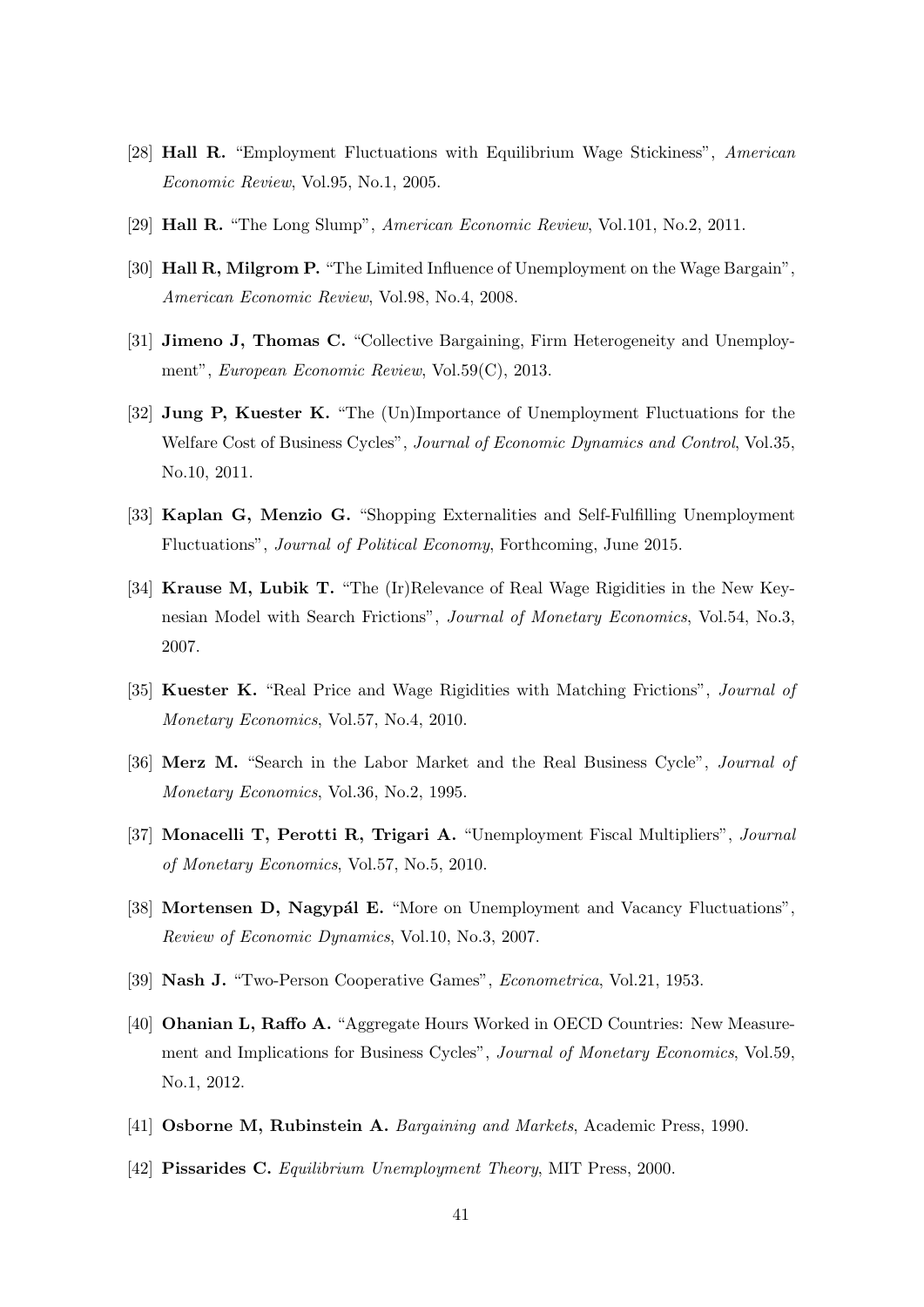- [43] Pissarides C. "The Unemployment Volatility Puzzle: Is Wage Stickiness the Answer?", Econometrica, Vol.77, No.5, 2009.
- [44] Ravenna F, Walsh C. "Monetary policy and labor market frictions : A tax interpretation", Journal of Monetary Economics, Vol.59, No.2, 2012.
- [45] Rotemberg J, Woodford M. "An optimization-based econometric model for the evaluation of monetary policy", NBER Macroeconomics Annual, Vol.12, 1997.
- [46] Rotemberg J. "The Determination of Weekly Hours of Work : A Comment on Christoffel and Kuester's "Resuscitating the Wage Channel in Models with Unemployment Fluctuations"", Journal of Monetary Economics, Vol.55, No.5, 2008.
- [47] Rubinstein A. "Perfect Equilibrium in a Bargaining Model", *Econometrica*, Vol.50, No.1, 1982.
- [48] Shimer R. "The Cyclical Behavior of Equilibrium Unemployment and Vacancies", American Economic Review Vol.95, No.1, 2005.
- [49] Sveen T, Weinke L. "New Keynesian Perspectives on Labor Market Dynamics", Journal of Monetary Economics, Vol.55, No.5, 2008.
- [50] Sveen T, Weinke L. "Inflation and Labor Market Dynamics Revisited", Journal of Monetary Economics, Vol.56, No.8, 2009.
- [51] **Thomas C.** "Search Frictions, Real Rigidities, and Inflation Dynamics", *Journal of* Money, Credit and Banking, Vol.43, No.6, 2011.
- [52] Trigari A. "The Role of Search Frictions and Bargaining for Inflation Dynamics", IGIER Working Paper No.304, 2006.
- [53] Walsh C. "Labor Market Search, Sticky Prices, and Interest Rate Policies", Review of Economic Dynamics, Vol.8, No.4, 2005.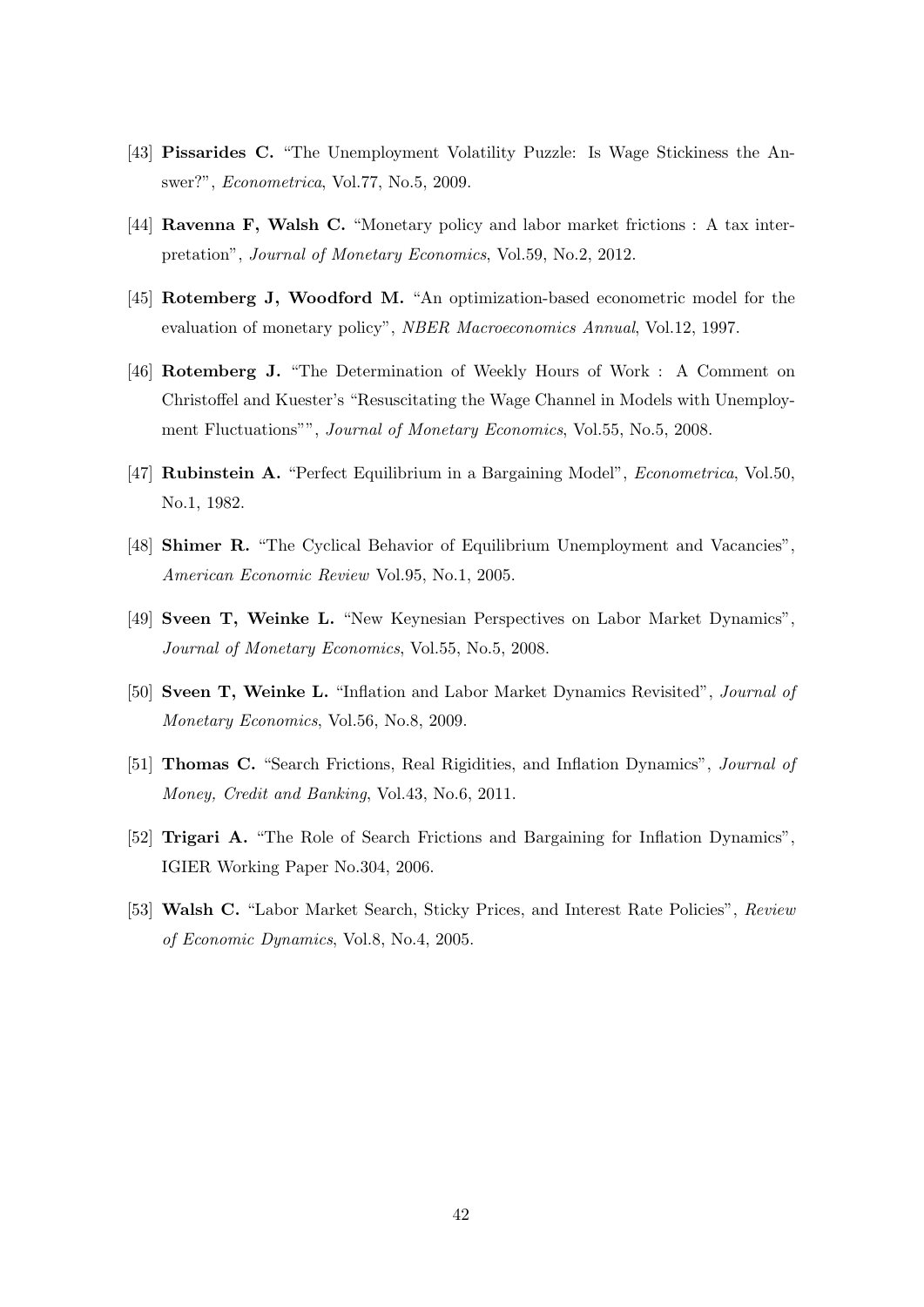#### Appendix

Table 4 provides model-simulated moments under simultaneous productivity and monetary policy shocks<sup>33</sup>. To facilitate comparisons, we report the baseline results for the credible bargaining (i.e. with  $\psi = 0$ ), the wage norm (i.e. with  $\alpha = 0.35$ ) and the Nash bargaining of Table 3.

In the first column, we consider the case for which there is a probability  $\psi$  that the negotiation breaks before the end of the wage bargaining. When this event occurs, the worker and the employer get their outside options -  $U_t$  and  $V_{it} = 0$  - since they go back on the labor market to search for another match. The relevant threat points are therefore the outside options with probability  $\psi$  and the disagreement payoffs with probability  $1 - \psi$ . This implies that the surplus of a player is the Nash bargaining surplus with probability  $\psi$  and the credible bargaining surplus with probability  $1 - \psi$ . The worker's and firm's surpluses are respectively given by :

$$
S_{it}^{W^*}(z) = \psi(W_{it}(z) - U_t) + (1 - \psi)(w_{it}(h_{it}(z))h_{it}(z) - x_h \frac{h_{it}(z)^{1+\eta}}{(1+\eta)u'(c_t)} - b)
$$

$$
S_{it}^{F^*}(z) = \psi J_{it}(z) + (1 - \psi)(mc_{it}A_t h_{it}(z) - w_{it}(h_{it}(z))h_{it}(z) + \gamma)
$$

Lacking evidence about the probability of bargaining disruption  $\psi$ , we assume that this probability equals the destruction rate s. The surplus-sharing rule -  $(1 - \zeta)S_{it}^{W^*}(z)$  =  $\zeta S_{it}^{F^*}(z)$  - yields the following expression for the real average wage :

$$
w_{it}^{cb^*}(h_{it}(z)) = \zeta[mc_{it}A_t + \frac{\gamma}{h_{it}(z)}] + (1-\zeta)\left[\frac{b}{h_{it}(z)} + x_h \frac{h_{it}(z)\eta}{(1+\eta)u'(c_t)}\right] + \frac{s}{1-s}[\zeta J_{it}(z) - (1-\zeta)(W_{it}(z) - U_t)]
$$

The other equations of the model, and particularly the real marginal wage, are not affected by introducing a potential breakdown during the wage bargaining.

The first column of Table 4 shows that introducing this exogenous event has a small impact on the quantitative results. As expected, the real average wage is more flexible since it now

<sup>33</sup>Conditional results are available upon request.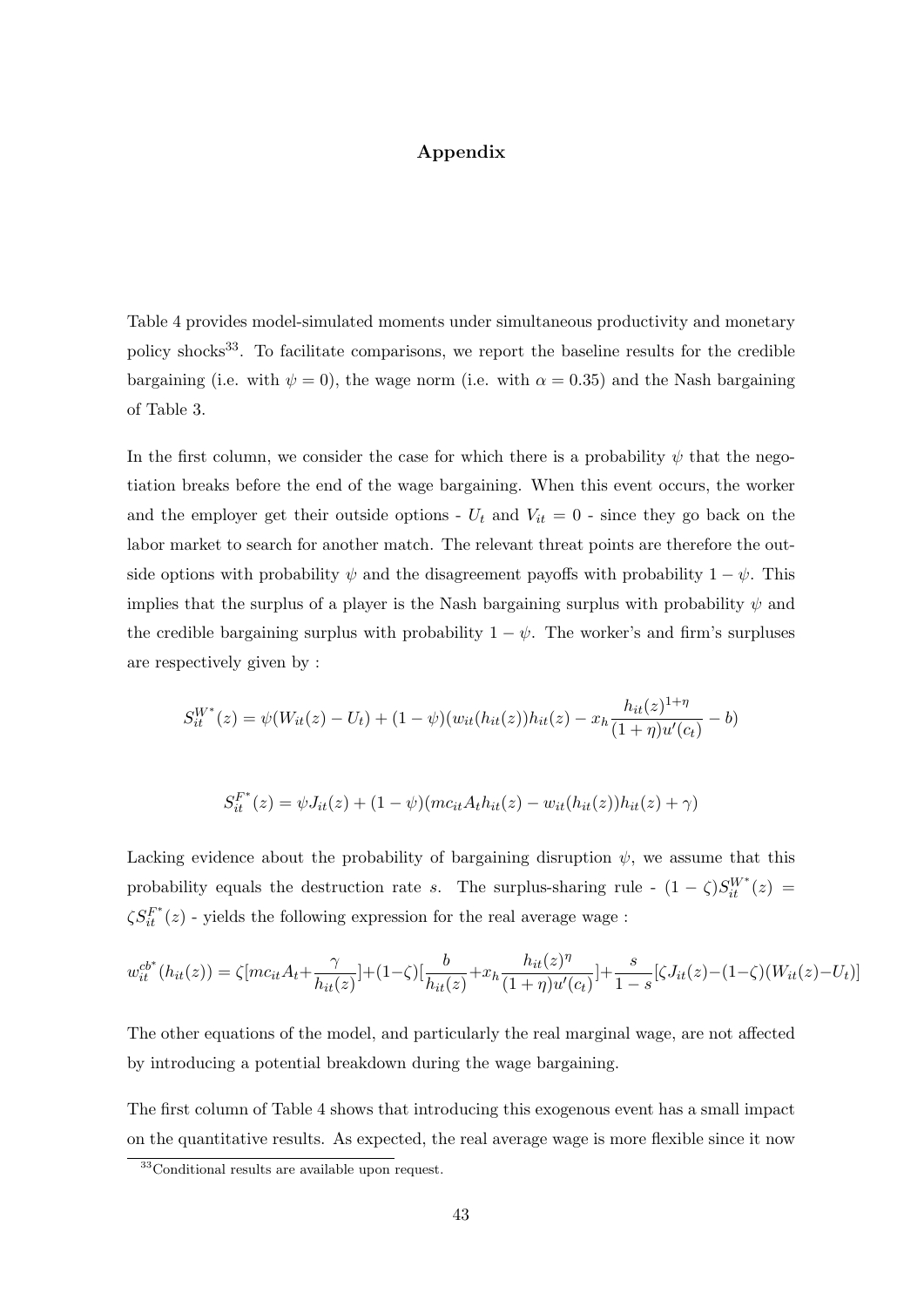|            | CB        | CB        | WN            | <b>NN</b>     | <b>NM</b>     | $\mathbf{B}$ |
|------------|-----------|-----------|---------------|---------------|---------------|--------------|
| Data       | $\psi=s$  | $\psi=0$  | $\alpha=0.20$ | $\alpha=0.35$ | $\alpha=0.95$ |              |
| $1.56\,$   | $1.56\,$  | 1.55      | $1.56\,$      | $1.62\,$      | $1.60\,$      | 1.56         |
| 8.48       | 5.99      | 7.35      | $2.38\,$      | 2.76          | 3.23          | $2.01\,$     |
| 9.11       | 7.33      | 8.93      | $3.04\,$      | $3.38\,$      | 3.94          | 2.78         |
| 17.22      | $10.62\,$ | $13.05\,$ | $4.22$        | $4.89\,$      | 5.73          | 3.56         |
| $\!0.34\!$ | $0.44\,$  | $0.46\,$  | $0.38\,$      | $0.38\,$      | $0.75\,$      | 0.45         |
| $0.49\,$   | $1.13\,$  | $76.0\,$  | $2.50\,$      | $2.00\,$      | 3.64          | $3.50\,$     |
| $0.60\,$   | $77.0\,$  | $0.74\,$  | 0.75          | 0.59          | $0.03\,$      | $1.03$       |
| 0.18       | 0.09      | $0.08\,$  | 0.10          | 0.09          | $0.07$        | $0.10\,$     |
| 0.42       | $0.62\,$  | 0.64      | $0.61\,$      | $0.62\,$      | $0.70\,$      | $0.59\,$     |

Table 4 : Credible Bargaining with  $\psi=s$  / Wage Norm with alternative values for  $\alpha$ Table 4 : Credible Bargaining with  $\psi=s$  / Wage Norm with alternative values for  $\alpha$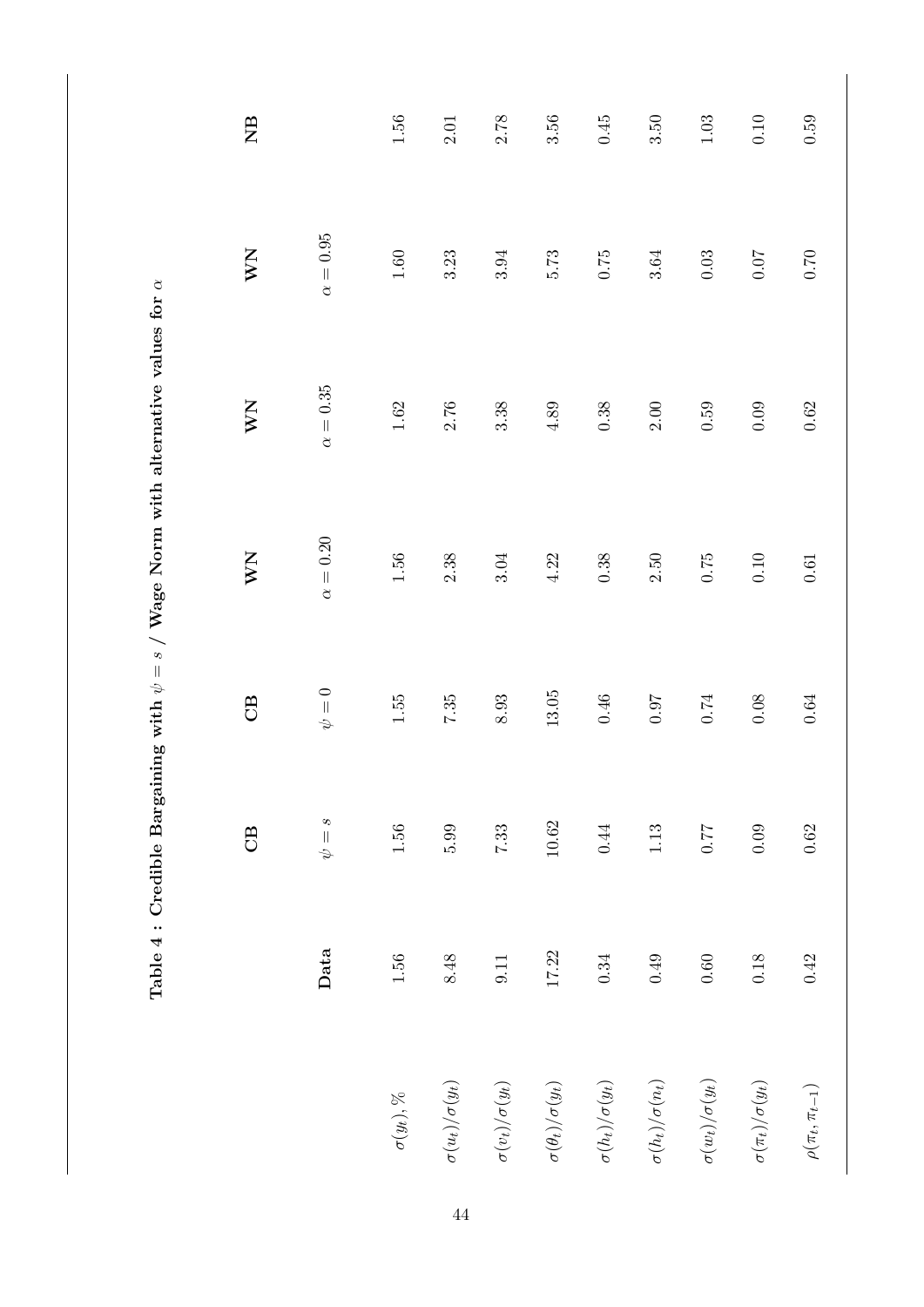depends on labor market conditions through  $U_t$ . However, this higher flexibility is marginal given that labor market conditions enter the wage equation only with the probability of negotiation breakdown. Since the real marginal wage is still highly pro-cyclical, firms still adjust labor demand mainly through employment. The volatility of unemployment and vacancy is then moderately lower than in the baseline case for which  $\psi = 0$ .

Columns three to five of Table 4 investigate alternative values for  $\alpha$  for the wage norm. In the third column,  $\alpha$  is set to 0.20, which implies that the volatility of the real average wage for the wage norm roughly matches that of the credible bargaining. In the fifth column,  $\alpha$  is set to 0.95, a value implying a very high wage stickiness. We observe that the results for the wage norm are relatively insensitive to changes in  $\alpha$ . With  $\alpha = 0.20$ , the volatility of the unemployment and vacancy rates is weak and close to that of the Nash bargaining. Hence, even though the wage norm and the credible bargaining display the same wage stickiness in this case, their implications in terms of labor market fluctuations are sharply different. With  $\alpha = 0.95$ , the wage norm generates slightly more volatility for the unemployment and vacancy rates, but is still far from the data. At the same time, inflation inertia is obtained through a very sluggish real marginal cost : with  $\alpha = 0.95$ ,  $\epsilon_{\omega} = 0.05$ , which is far lower than the range of values estimated by Bils (1987).